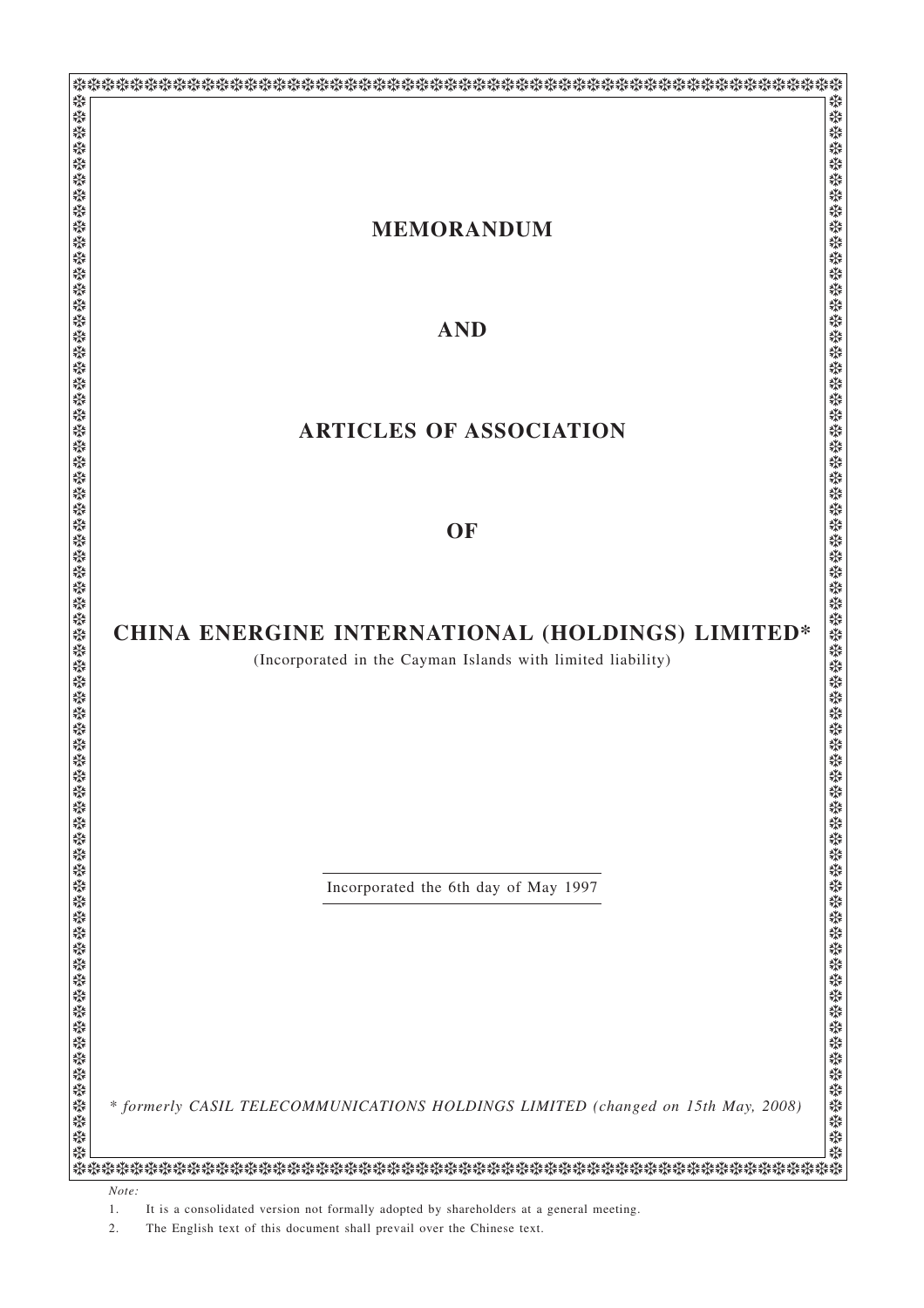# **CONTENTS**

|                                                                       | $\mathbf{i}$ |
|-----------------------------------------------------------------------|--------------|
|                                                                       | -1           |
| Ordinary Resolutions and Special Resolution Passed on 23rd July, 1997 | 1            |
|                                                                       | 1            |
|                                                                       | -1           |
|                                                                       | 1            |
|                                                                       | 1            |
|                                                                       | 3            |
|                                                                       | 6            |
|                                                                       | 9            |
|                                                                       | 10           |
|                                                                       | 11           |
|                                                                       | 13           |
|                                                                       | 14           |
|                                                                       | 16           |
|                                                                       | 17           |
|                                                                       | 17           |
|                                                                       | 18           |
|                                                                       | 20           |
|                                                                       | 22           |
|                                                                       | 25           |
|                                                                       | 25           |
|                                                                       | 32           |
|                                                                       | 33           |
|                                                                       | 34           |
|                                                                       | 34           |
|                                                                       | 36           |
|                                                                       | 38           |
|                                                                       | 38           |
|                                                                       | 40           |
|                                                                       | 42           |
|                                                                       | 48           |
|                                                                       | 49           |
|                                                                       | 50           |
|                                                                       | 50           |
|                                                                       | 51           |
|                                                                       | 52           |
|                                                                       | 54           |
|                                                                       | 54           |
|                                                                       | 55           |
|                                                                       | 55           |
|                                                                       | 55           |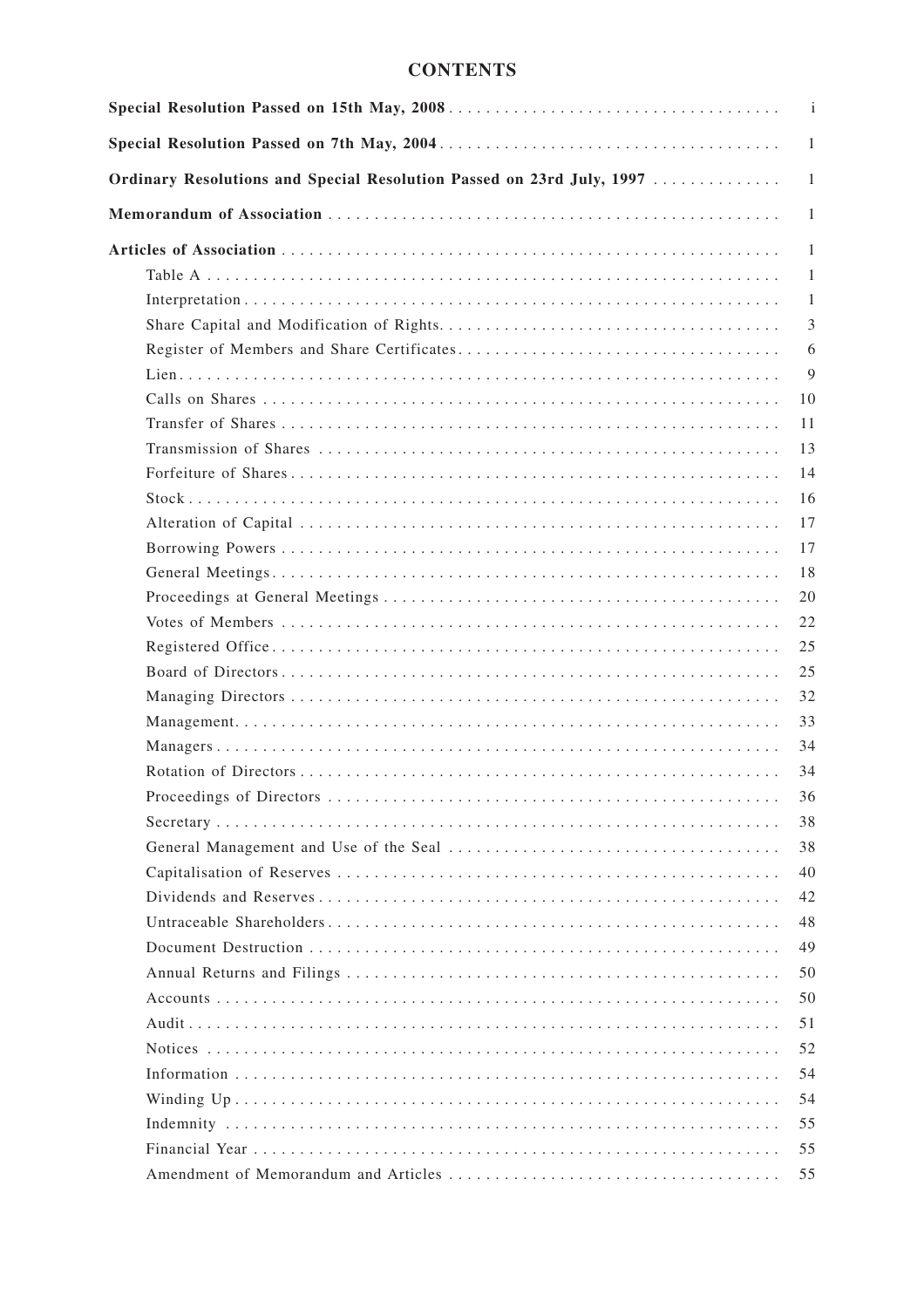## CAYMAN ISLANDS

The Companies Law (1995 Revision)

Company Limited by Shares

Special Resolution of CASIL Telecommunications Holdings Limited

Passed on 15<sup>th</sup> May, 2008

At an Extraordinary General Meeting of Members of the Company held at Hall 1B, G/F., No. 1 Science Park East Avenue, Hong Kong Science Park, Shatin, New Territories, Hong Kong on 15th May, 2008 at 11:30 a.m., the following Special Resolution was duly passed:

## "**THAT**

- (i) subject to and conditional upon the approval of the Registrar of Companies in the Cayman Islands being obtained, the name of the Company be changed to "China Energine International (Holdings) Limited" as its English registered name from "CASIL Telecommunications Holdings Limited";
- (ii) the Company adopts "中國航天萬源國際(集團)有限公司" as its Chinese name for identification purposes only; and
- (iii) the directors of the Company be and are hereby authorized to take such action and execute such documents as they may consider necessary and expedient to effect the proposed Change of Name of the Company."

(Sd.) Han Shuwang Chairman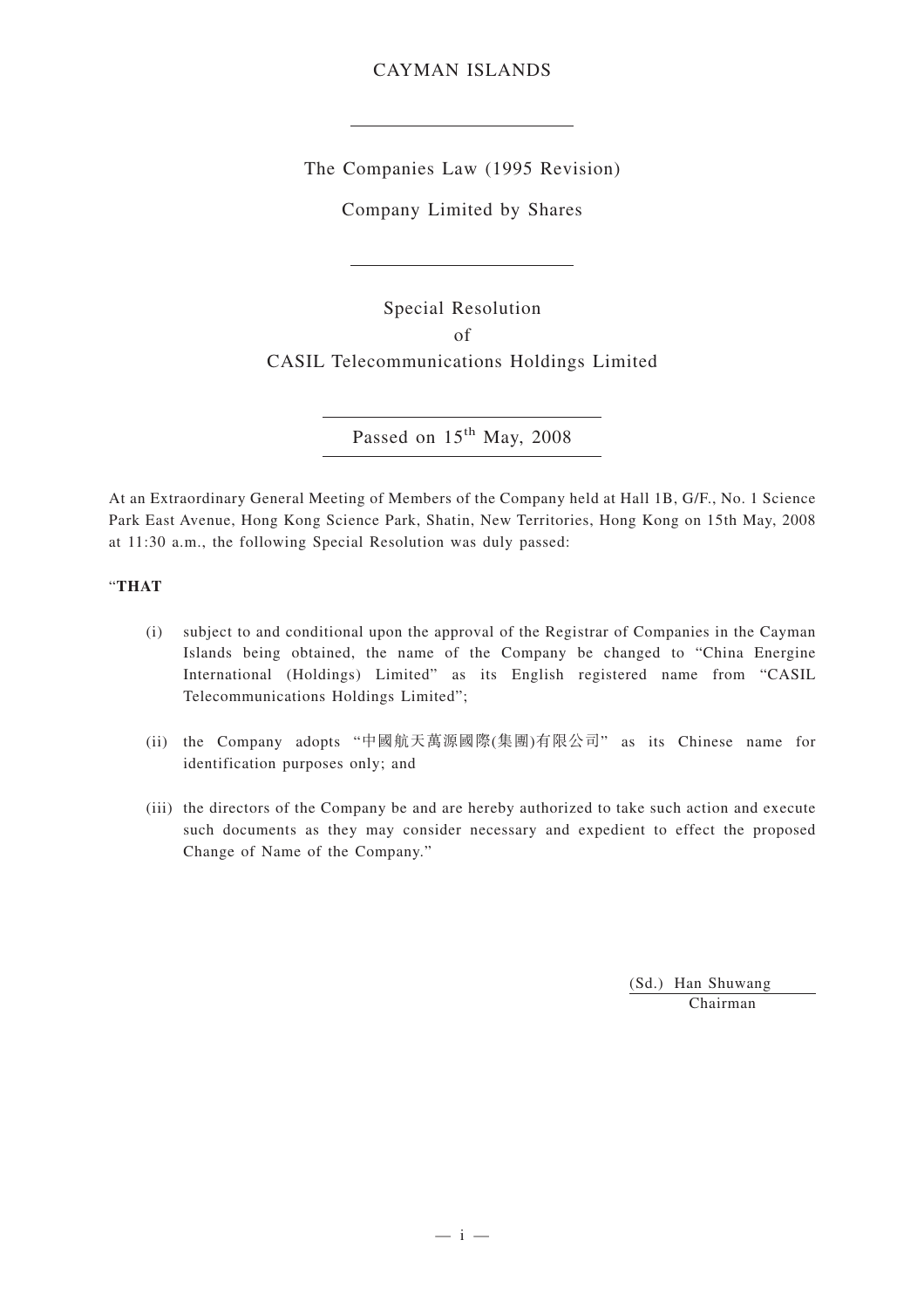## CAYMAN ISLANDS

The Companies Law (1995 Revision)

Company Limited by Shares

Special Resolutions of CASIL Telecommunications Holdings Limited

Passed on 7<sup>th</sup> May, 2004

At an Annual General Meeting of Members of the Company held at 21<sup>st</sup> Floor, China Aerospace Tower, Concordia Plaza, 1 Science Museum Road, Tsimshatsui East, Kowloon, Hong Kong on 7th May, 2004 at 10:00 a.m., the following Special Resolutions were duly passed:

"**THAT** the Articles of Association of the Company (the "Articles") be and are hereby amended as follows:

(1) by deleting the definition of "recognised clearing house" in Article 2 in its entirety and replacing it with the following definition:

""recognised clearing house" shall have the meaning ascribed thereto under the Securities and Futures Ordinance (Chapter 571) of the Laws of Hong Kong;";

(2) by deleting the definition of "subsidiary and holding company" in Article 2 in its entirety and replacing it with the following definition:

""subsidiary" and "holding company" shall have the meanings ascribed to such terms in the Listing Rules;";

- (3) by adding the following new Article 85A immediately after the existing Article 85:
	- "85A. In the event that any member is, under the Listing Rules, required to abstain from voting on any particular ordinary resolution or special resolution or restricted to voting only for or only against any particular ordinary resolution or special resolution, any votes cast by or on behalf of such member in contravention of such requirement or restriction shall not be counted.";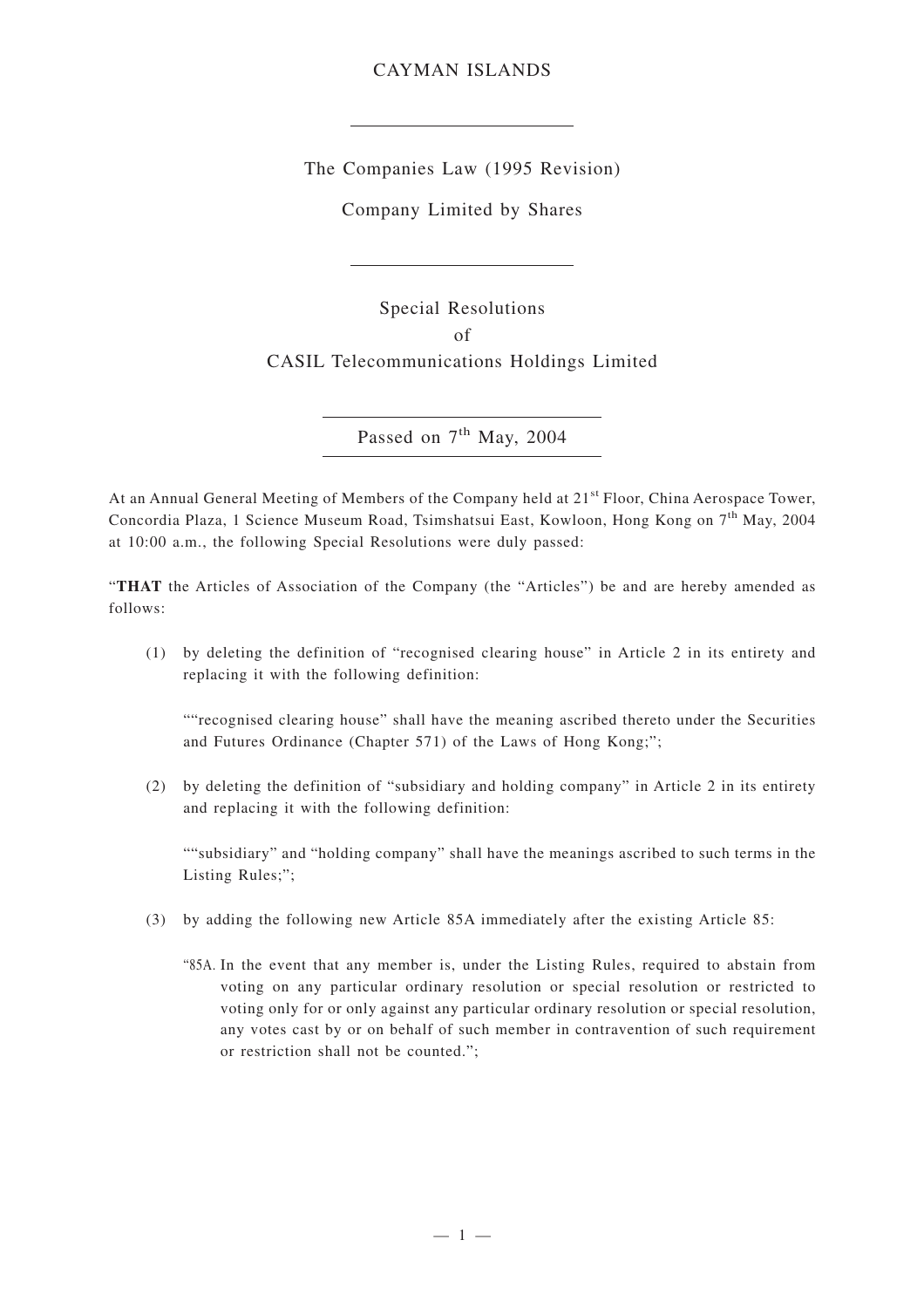### (4) by deleting Article  $107(c)$  in its entirety and replacing it with the following:

"A Director shall not be entitled to vote on (nor shall be counted in the quorum in relation to) any resolution of the Board in respect of any contract or arrangement or any other proposal whatsoever in which he or any of his Associate(s) has any material interest, but this prohibition shall not apply to any of the following matters, namely:

- (i) the giving of any security or indemnity either:
	- (aa) to the Director or his Associate(s) in respect of money lent or obligations incurred by him or any of them at the request of or for the benefit of the Company or any of its subsidiaries;
	- (bb) to a third party in respect of a debt or obligation of the Company or any of its subsidiaries for which the Director or his Associate(s) has himself (/themselves) assumed responsibility in whole or in part and whether alone or jointly under a guarantee or indemnity or by the giving of security;
- (ii) any proposal concerning an offer of shares or debentures or other securities of or by the Company or any other company which the Company may promote or be interested in for subscription or purchase where the Director or his Associate(s) is/are or is/are to be interested as a participant in the underwriting or sub-underwriting of the offer;
- (iii) any proposal concerning any other company in which the Director or his Associate(s) is/are interested only, whether directly or indirectly, as an officer or executive or shareholder or in which the Director or his Associate(s) is/are beneficially interested in the shares of that company, provided that, the Director and any of his Associates (as defined below in paragraph (f)) are not, in aggregate beneficially interested in five per cent. or more of the issued shares of any class of such company (or of any third company through which his interest or that of his Associate is derived) or of the voting rights;
- (iv) any proposal or arrangement concerning the benefit of employees of the Company or any of its subsidiaries including:
	- (aa) the adoption, modification or operation of any employees' share scheme or any share incentive scheme or any share incentive scheme or share option scheme under which the Director as his Associate(s) may benefit;
	- (bb) the adoption, modification or operation of a person or provident fund or retirement, death or disability benefits scheme which relates both to Directors or his Associates and employees of the Company or any of its subsidiaries and does not provide in respect of any Director, or his Associate(s) as such any privilege or advantage not generally accorded to the c1ass of persons to which such scheme or fund relates; and
- (v) any contract or arrangement in which the Director or his Associate(s) is/are interested in the same manner as other holders of shares or debentures or other securities of the Company by virtue only of his/their interest in shares or debentures or other securities of the Company.";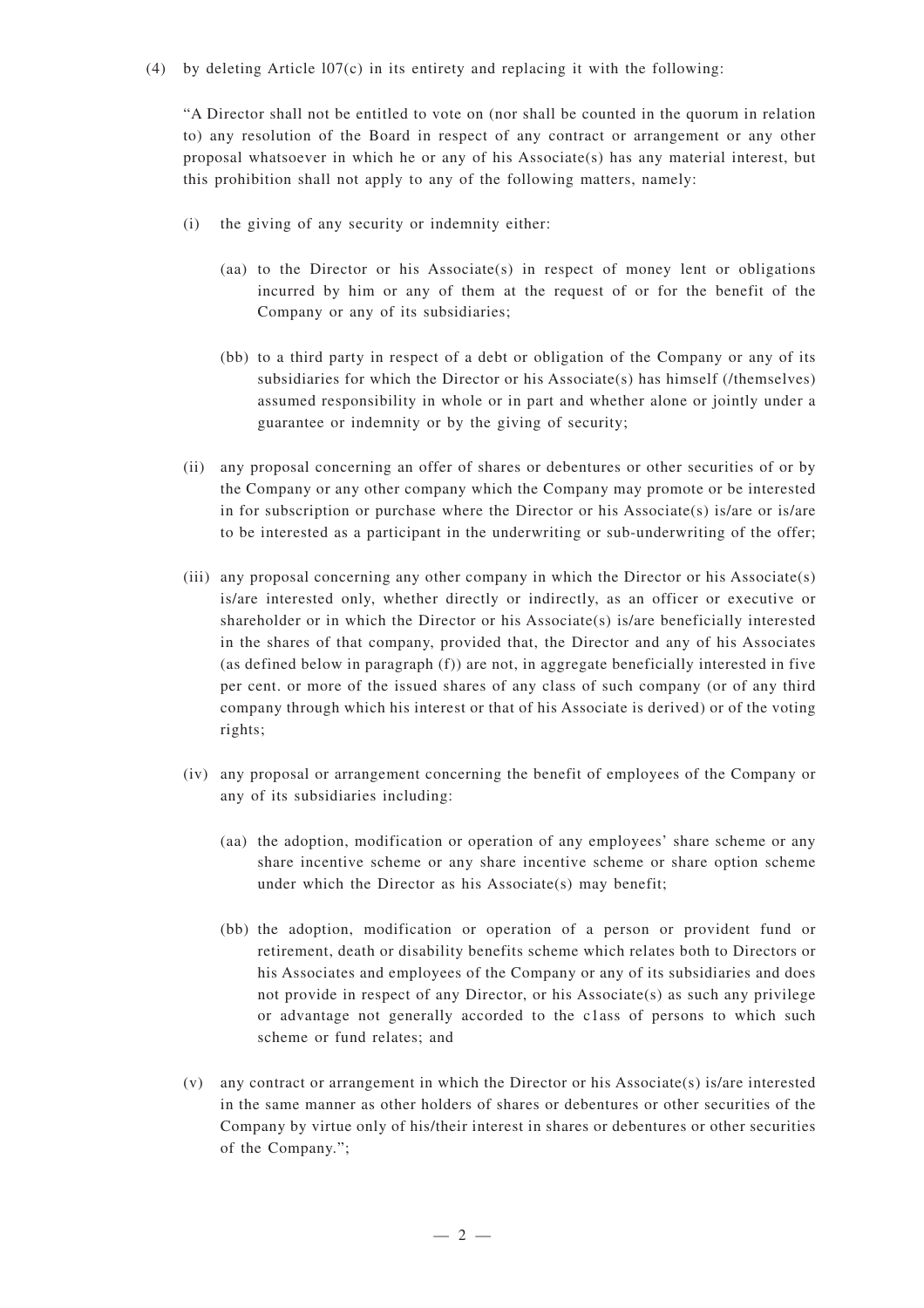### (5) by deleting Article 107(f) in its entirety and replacing it with the following:

"For the purpose of paragraph  $(c)(iii)$ , "Associates" mean, in relation to any Director of the Company:

- (i) his spouse;
- (ii) any child or step-child, natural or adapted, under the age of 18 years of such individual or his spouse's (together with (i) above the "family interests");
- (iii) the trustees, acting in their capacity as such trustees, of any trust of which he or any of his family interests is a beneficiary or, in the case of a discretionary trust, is (to his knowledge) a discretionary object the trustees, acting in their capacity as such trustees, of any trust of which he or any of his family interests is a beneficiary or, in the case of a discretionary trust, is (to his knowledge) a discretionary object and any company ("trustee-controlled company") in the equity capital of which the trustees, acting in their capacity as such trustees, are directly or indirectly interested so as to exercise or control the exercise of 30% (or such other amount as may from time to time be specified in the Code on Hong Kong Takeovers and Mergers as being the level for triggering a mandatory general offer) or more of the voting power at general meetings, or to control the composition of a majority of the board of directors and any other company which is its subsidiary (together, the "trustee interests");
- (iv) a holding company of a trustee-controlled company or a subsidiary of any such holding company; and
- (v) any company in the equity capital of which he, any of the trustees referred to in paragraph (iii) above, acting in their capacity as such trustees, and/or any trust interests and/or his family interests taken together are directly or indirectly interested (other than through their respective interests in the capital of the Company) so as to exercise or control the exercise of 30% (or such lower amount as may from time to time be specified in the Hong Kong Code on Takeovers and Mergers as being the level for triggering a mandatory general offer) or more of the voting power at general meetings, or to control the composition of a majority of the board and any other company which is its subsidiary or holding company or a fellow subsidiary of any such holding company.";
- (6) by deleting Article 120 in its entirety and replacing it with the following:

"No person other than a retiring Director shall, unless recommended by the Board, be eligible for election to the office of Director at any general meeting unless, not less than seven and no earlier than the day after the despatch of the notice of such meeting, there has been given to the Secretary notice in writing by a member of the Company (not being the person to be proposed), entitled to attend and vote at the meeting for which such notice is given, of his intention to propose such person for election and also notice in writing signed by the person to be proposed of his willingness to be elected.""

> (sd.) Wang Xiaodong Chairman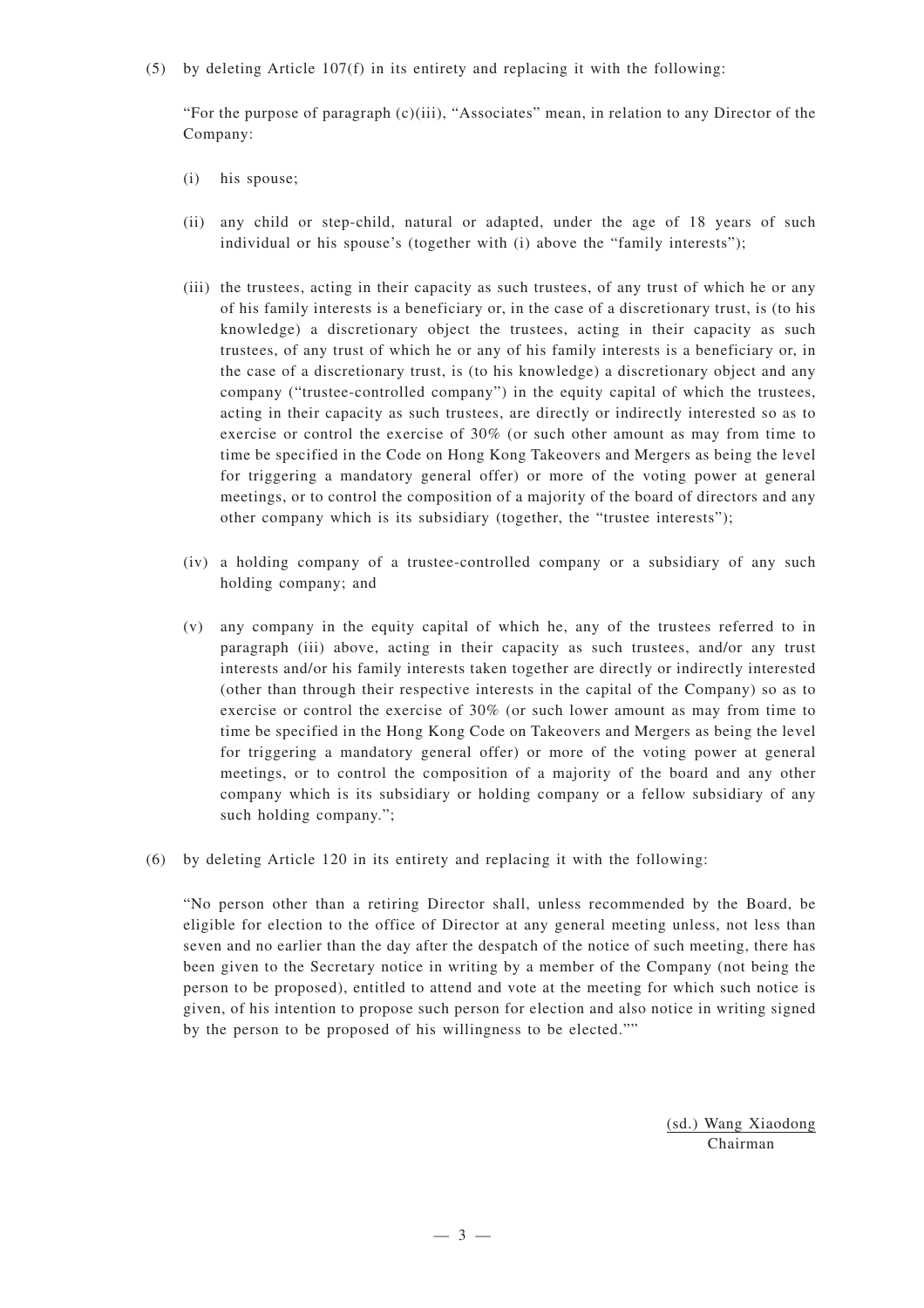## **CASIL TELECOMMUNICATIONS HOLDINGS LIMITED**

We, the undersigned, being members of CASIL TELECOMMUNICATIONS HOLDINGS LIMITED (the "Company") and holders of the entire issued share capital of the Company, hereby approve the following resolutions nos. (1) to (4) which are to be passed as Ordinary Resolutions and resolution no. (5) which is to be passed as a Special Resolution:

## ORDINARY RESOLUTIONS

"**THAT** conditional on (i) the Listing Committee of the Stock Exchange granting a listing of, and permission to deal in, all the Shares in issue and to be issued as mentioned herein; and (ii) the obligations of the underwriters under the underwriting agreement to be entered into between the underwriters and the Company becoming unconditional and not having been terminated in accordance with its terms or otherwise, in each case on or before 28th August, 1997:-

- (1) the new issue ("New Issue") of 150,000,000 new Shares be and is hereby approved and on and subject to the terms and conditions of the New Issue as set out in the prospectus ("Prospectus") proposed to be issued by the Company and proposed to be dated 29th July, 1997 (a proof of which is annexed hereto marked "A") subject to such modifications as may be decided by the directors of the Company ("Directors") or any committee appointed for such purpose and the Directors or any committee thereof be and are hereby authorised to allot and issue the new Shares pursuant to the New Issue subject to the terms and conditions stated in the Prospectus and the application forms relating thereto;
- (2) conditional on the Listing Committee of the Stock Exchange granting approval of the Share Option Scheme (as defined in the Prospectus) and the granting of any options thereunder and the listing of and permission to deal in the Shares which may fall to be issued pursuant to the exercise of any options granted thereunder, the Share Option Scheme (the rules of which are set out in the document annexed hereto marked "B") be and is hereby approved and adopted and the Directors be and are hereby authorised to grant options to subscribe for Shares thereunder and to allot, issue and deal with Shares pursuant to the exercise of any options granted under the Share Option Scheme;
- (3) (a) subject to sub-paragraph (c) below, the exercise by the Directors during the Relevant Period (as hereinafter defined) of all the powers of the Company to allot, issue and deal with Shares, on behalf of the Company, and to make or grant offers, agreements and options which would or might require the exercise of such powers be and is generally and unconditionally approved;
	- (b) the approval in sub-paragraph (a) above shall be in addition to any other authorisation given to the Directors and shall authorise the Directors during the Relevant Period to make or grant offers, agreements and options which would or might require the exercise of such powers either during or after the end of the Relevant Period;
	- (c) the aggregate nominal amount of the share capital allotted, issued or dealt with or agreed conditionally or unconditionally to be allotted, issued or dealt with (whether pursuant to an option or otherwise) by the Directors pursuant to the approvals in sub-paragraphs (a) and (b) above (otherwise than pursuant to a rights issue or pursuant to the exercise of any options granted under the Share Option Scheme), on behalf of the Company, shall not exceed 20 per cent. of the aggregate nominal amount of the share capital of the Company in issue and to be issued as mentioned herein as at the date of passing this resolution, and the said approval shall be limited accordingly; and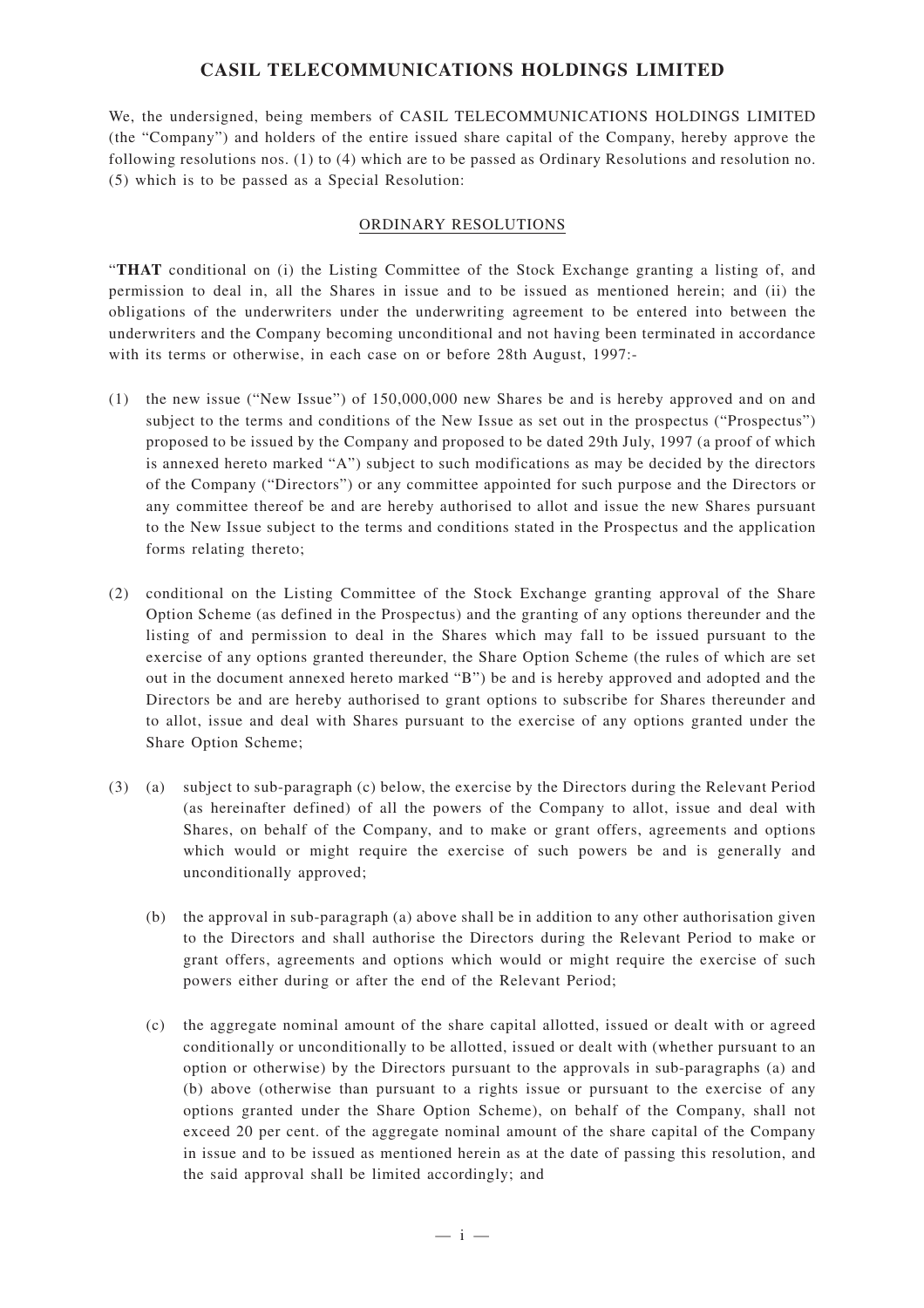(d) for the purpose of this resolution:-

"Relevant Period" means the period from the passing of this resolution until whichever is the earliest of:-

- (i) the conclusion of the next annual general meeting of the Company following the passing of this resolution; or
- (ii) the expiration of the period within which the next annual general meeting of the Company is required by any applicable laws or the articles of association of the Company to be held; or
- (iii) the passing of an ordinary resolution by shareholders of the Company in general meeting revoking or varying the authority given to the Directors by this resolution; and

"rights issue" means the allotment or issue of Shares in the Company or other securities of the Company which would or might require Shares to be allotted and issued pursuant to an offer made to all the shareholders of the Company (excluding for such purpose any shareholder who is resident in a place where such offer is not permitted under the law of that place) and, where appropriate, the holders of other equity securities of the Company entitled to such offer by reference to a fixed record date and pro rata (apart from fractional entitlements) to their then existing holdings of Shares or such other equity securities.

- (4) (a) subject to sub-paragraph (b) below, the exercise by the Directors during the Relevant Period (as hereinafter defined) of all the powers of and on behalf of the Company to purchase Shares on The Stock Exchange of Hong Kong Limited ("Stock Exchange") or on any other stock exchange on which the securities of the Company may be listed and which is recognised by the Securities and Futures Commission of Hong Kong and the Stock Exchange for this purpose, subject to and in accordance with all applicable laws and/or the requirements of the Stock Exchange or of any other stock exchange as amended from time to time, be and is hereby generally and unconditionally approved;
	- (b) the aggregate nominal amount of Shares which are authorised to be purchased by the Directors pursuant to the approval in sub-paragraph (a) above during the Relevant Period shall not exceed 10 per cent. of the aggregate nominal amount of the share capital of the Company in issue and to be issued as mentioned herein as at the date of passing this resolution, and the said approval shall be limited accordingly; and
	- (c) for the purpose of this resolution:-

"Relevant Period" means the period from the passing of this resolution until whichever is the earliest of:-

- (i) the conclusion of the next annual general meeting of the Company following the passing of this resolution; or
- (ii) the expiration of the period within which the next annual general meeting of the Company is required by any applicable laws or the articles of association of the Company to be held; or
- (iii) the passing of an ordinary resolution by shareholders of the Company in general meeting revoking or varying the authority given to the Directors by this resolution.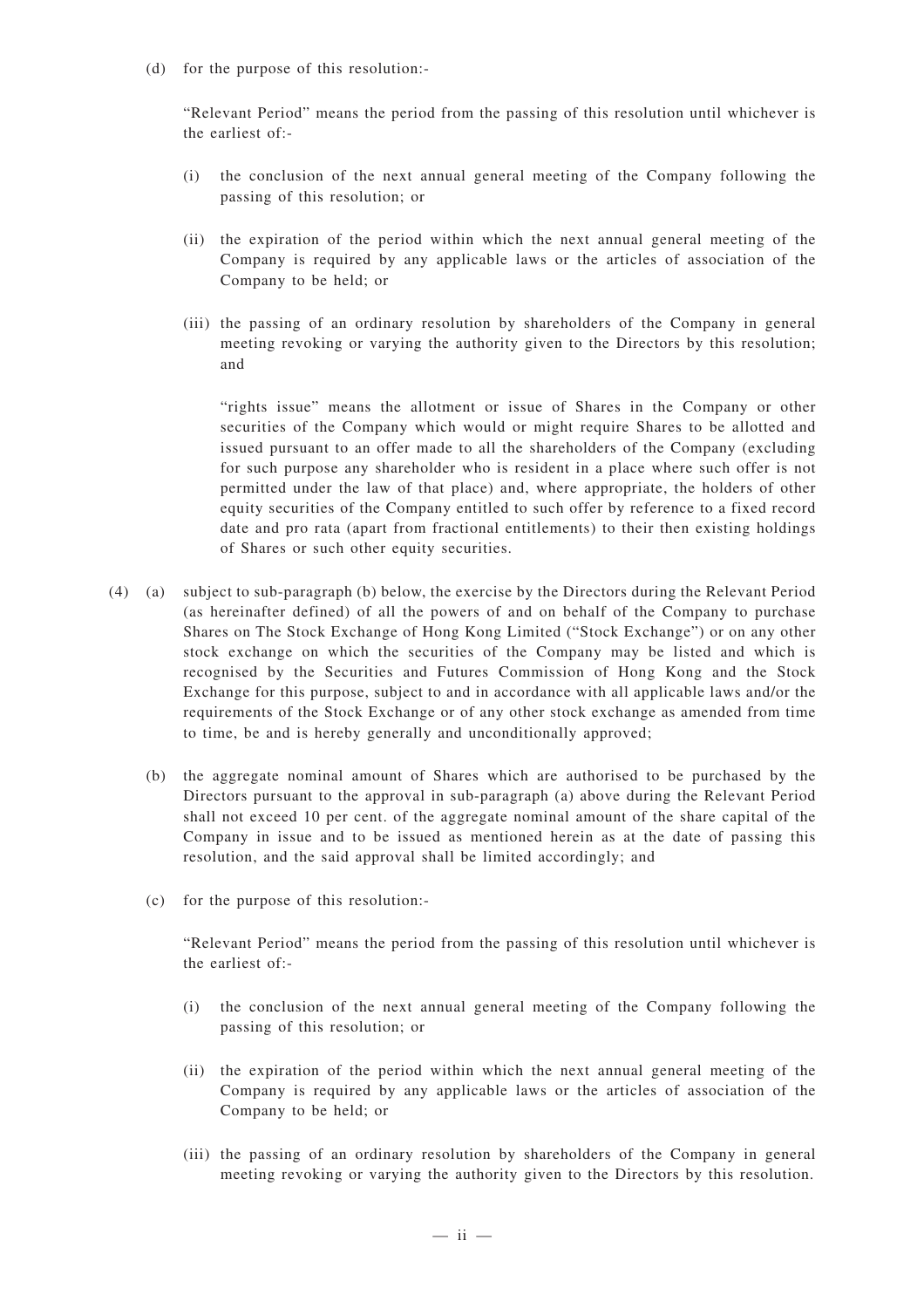(5) conditional on the passing of resolution no.3, the general mandate granted to the Directors and for the time being in force to exercise the powers of the Company to allot, issue and deal with Shares pursuant to resolution no.2 be and is hereby extended by the addition to the aggregate nominal amount of the share capital of the Company which may be allotted or agreed conditionally or unconditionally to be allotted by the Directors pursuant to such general mandate of an amount representing the aggregate nominal amount of the share capital of the Company purchased by the Company under the authority granted pursuant to resolution no.3, provided that such extended amount shall not exceed 10 percent. of the aggregate nominal amount of the share capital of the Company in issue and to be issued as mentioned herein as at the date of passing this resolution;

## SPECIAL RESOLUTION

(6) the new memorandum and articles of association of the Company (a copy both of which is annexed hereto marked "C") be and are hereby adopted as the memorandum and articles of association of the Company in substitution for and to the exclusion of the existing memorandum and articles of association of the Company."

Date: 23rd July, 1997

(Sd.) Lu Kun Lai

Astrotech Group Limited

(Sd.) Lee Han Sheng

Dimerco International Holdings, Ltd.

(Sd.) Lee Han Sheng

CIS International Holdings Limited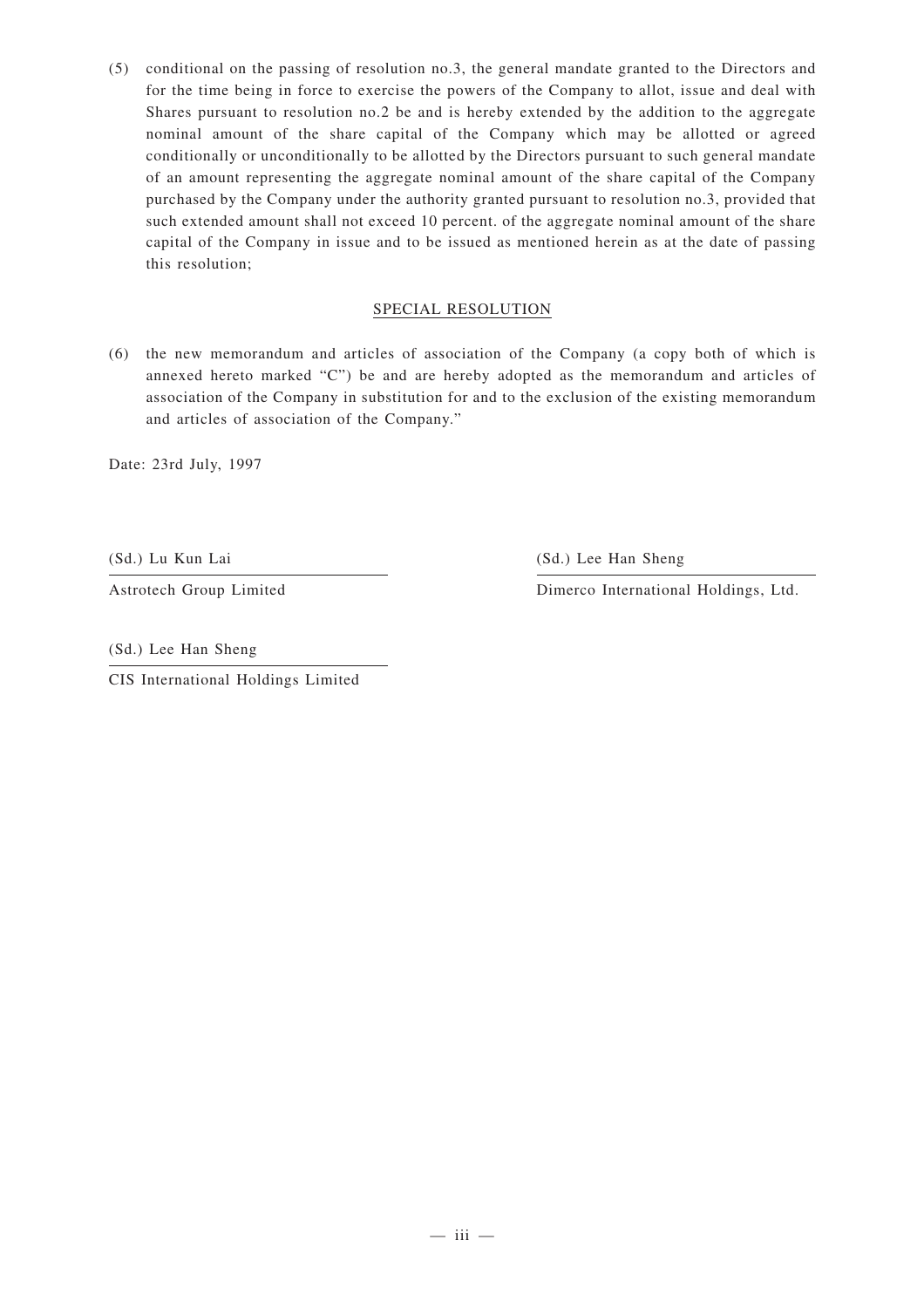## CAYMAN ISLANDS

The Companies Law (1995 Revision)

Company Limited by Shares

Memorandum of Association

of

CASIL Telecommunications Holdings Limited

(adopted by special resolution passed on 23rd July, 1997)

- 1. The name of the Company is CASIL Telecommunications Holdings Limited.
- 2. The Registered Office of the Company shall be at the offices of Maples and Calder, Ugland House, South Church Street, P.O. Box 309, George Town, Grand Cayman, Cayman Islands, British West Indies or at such other place as the Board may from time to time decide.
- 3. The objects for which the Company is established are unrestricted and shall include, but without limitation, the following:
	- (i) To carry on business as an investment company and as an investment holding company and to acquire and hold shares, stocks, debenture stock, bonds, mortgages, obligations and securities of any kind issued or guaranteed by any company, corporation or undertaking of whatever nature and wherever constituted or carrying on business, and shares, stock, debenture stock, bonds, obligations and other securities issued or guaranteed by any government, sovereign ruler, commissioners, trust, local authority or other public body, and to vary, transpose, dispose of or otherwise deal with from time to time as may be considered expedient any of the Company's investments for the time being;
	- (ii) To subscribe for, conditionally or unconditionally, to underwrite, issue on commission or otherwise, take, hold, deal in and convert stocks, shares and securities of all kinds and to enter into partnership or into any arrangement for sharing profits, reciprocal concessions or cooperation with any person or company and to promote and aid in promoting, to constitute, form or organise any company, joint venture, syndicate or partnership of any kind, for the purpose of acquiring and undertaking any property and liabilities of the Company or of advancing, directly or indirectly, the objects of the Company or for any other purpose which the Company may think expedient.
	- (iii) To exercise and enforce all rights and powers conferred by or incidental to the ownership of any shares, stock, obligations or other securities including without prejudice to the generality of the foregoing all such powers of veto or control as may be conferred by virtue of the holding by the Company of some special proportion of the issued or nominal amount thereof, to provide managerial and other executive, supervisory and consultant services for or in relation to any company in which the Company is interested upon such terms as may be thought fit.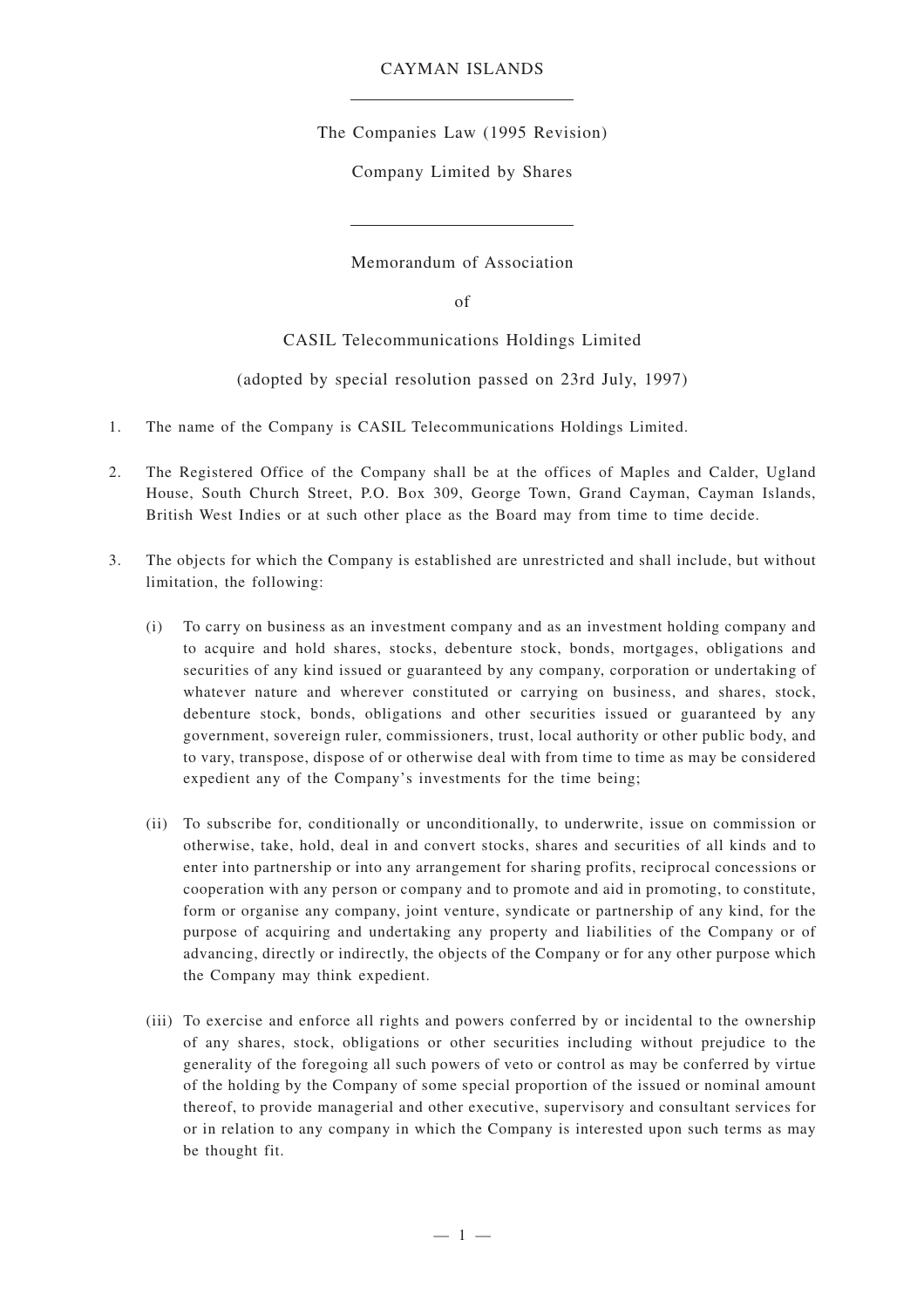- (iv) To stand surety for or to guarantee, indemnify, support or secure the performance of all or any of the obligations of any person, firm or company whether or not related or affiliated to the Company in any manner and whether by personal covenant or by mortgage, charge or lien upon the whole or any part of the undertaking, property and assets of the Company, both present and future, including its uncalled capital or by any such method and whether or not the Company shall receive valuable consideration therefor.
- (v) (a) To carry on the business of promoters and entrepreneurs and to carry on business as financiers, capitalists, concessionaires, merchants, brokers, traders, dealers, agents, importers and exporters and to undertake and carry on and execute all kinds of investment, financial, commercial, mercantile, trading and other operations.
	- (b) To carry on whether as principals, agents or otherwise howsoever the business of realtors, developers, consultants, estate agents or managers, builders, contractors, engineers, manufacturers, dealers in or vendors of all types of property including the provision of any services.
- (vi) To purchase or otherwise acquire, to sell, exchange, surrender, lease, mortgage, charge, convert, turn to account, dispose of and deal with real and personal property and rights of all kinds and, in particular, mortgages, debentures, produce, concessions, options, contracts, patents, annuities, licences, stocks, shares, bonds, policies, book debts, business concerns, undertakings, claims, privileges and choses in action of all kinds.
- (vii) To engage in or carry on any other lawful trade, business or enterprise which may at any time appear to the Directors of the Company capable of being conveniently carried on in conjunction with any of the aforementioned businesses or activities or which may appear to the Directors of the Company likely to be profitable to the Company.

In the interpretation of this Memorandum of Association in general and of this Clause 3 in particular no object, business or power specified or mentioned shall be limited or restricted by reference to or inference from any other object, business or power, or the name of the Company, or by the juxtaposition of two or more objects, businesses or powers and that, in the event of any ambiguity in this Clause or elsewhere in this Memorandum of Association, the same shall be resolved by such interpretation and construction as will widen and enlarge and not restrict the objects, businesses and powers of and exercisable by the Company.

4. Except as prohibited or limited by the Companies Law (1995 Revision), the Company shall have full power and authority to carry out any object not prohibited by any law as provided by Section 6(4) of the Companies Law (1995 Revision) and shall have and be capable of from time to time and at all times exercising any and all of the powers at any time or from time to time exercisable by a natural person or body corporate, irrespective of any question of corporate benefit, in doing in any part of the world whether as principal, agent, contractor or otherwise whatever may be considered by it necessary for the attainment of its objects and whatever else may be considered by it as incidental or conducive thereto or consequential thereon, including, but without in any way restricting the generality of the foregoing, the power to make any alterations or amendments to this Memorandum of Association and the Articles of Association of the Company considered necessary or convenient in the manner set out in the Articles of Association of the Company, and the power to do any of the following acts or things, viz: to pay all expenses of and incidental to the promotion, formation and incorporation of the Company; to register the Company to do business in any other jurisdiction; to sell, lease or dispose of any property of the Company; to draw, make, accept, endorse, discount, execute and issue promissory notes, debentures, debenture stock, loans, loan stock, loan notes, bonds, convertible bonds, bills of exchange, bills of lading, warrants and other negotiable or transferable instruments; to lend money or other assets and to act as guarantors; to borrow or raise money on the security of the undertaking or on all or any of the assets of the Company including uncalled capital or without security; to invest monies of the Company in such manner as the Directors determine; to promote other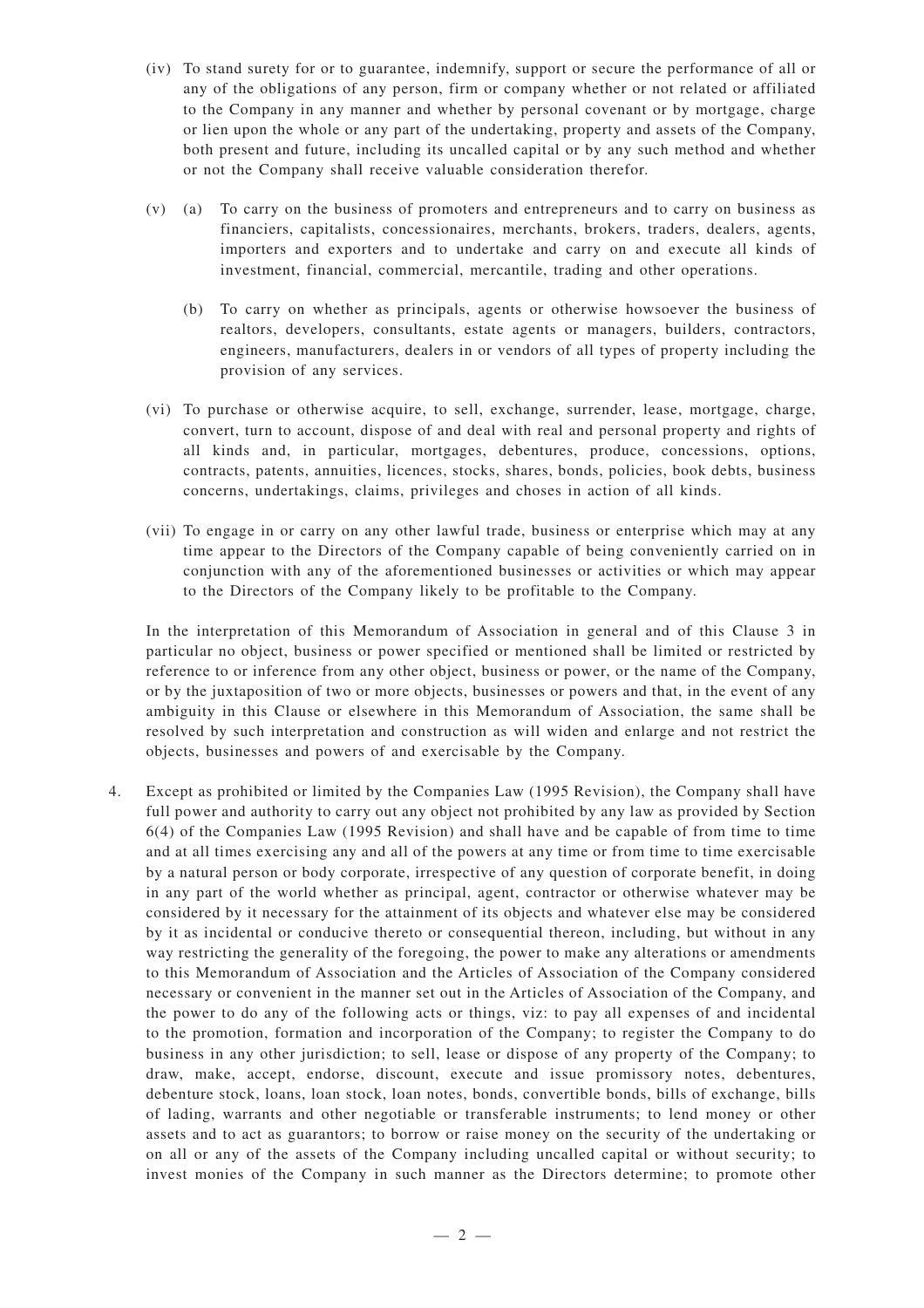companies; to sell the undertaking of the Company for cash or any other consideration; to distribute assets in specie to members of the Company; to contract with persons for the provision of advice, the management and custody of the Company's assets, the listing of the Company's shares and its administration; to make charitable or benevolent donations; to pay pensions or gratuities or provide other benefits in cash or kind to Directors, officers, employees, past or present and their families; to purchase Directors and officers liability insurance; to carry on any trade or business and generally to do all acts and things which, in the opinion of the Company or the Directors may be conveniently or profitably or usefully acquired and dealt with, carried on, executed or done by the Company in connection with the business aforesaid PROVIDED THAT the Company shall only carry on the businesses for which a licence is required under the laws of the Cayman Islands when so licensed under the terms of such laws.

- 5. The liability of each member is limited to the amount from time to time unpaid on such member's shares.
- 6. The share capital of the Company is HK\$l00,000,000 divided into 1,000,000,000 shares of a nominal or par value of HK\$0.10 each with power for the Company in so far as is permitted by law, to redeem or purchase any of its shares and to increase or reduce the said capital subject to the provisions of the Companies Law (1995 Revision) and the Articles of Association and to issue any part of its capital, whether original, redeemed or increased with or without any preference, priority or special privilege or subject to any postponement of rights or to any conditions or restrictions and so that unless the conditions of issue shall otherwise expressly declare every issue of shares whether declared to be preference or otherwise shall be subject to the powers hereinbefore contained.
- 7. If the Company is registered as exempted, its operations will be carried on subject to the provisions of Section 192 of the Companies Law (1995 Revision) and, subject to the provisions of the Companies Law (1995 Revision) and the Articles of Association, it shall have the power to register by way of continuation as a body corporate limited by shares under the laws of any jurisdiction outside the Cayman Islands and to be deregistered in the Cayman Islands.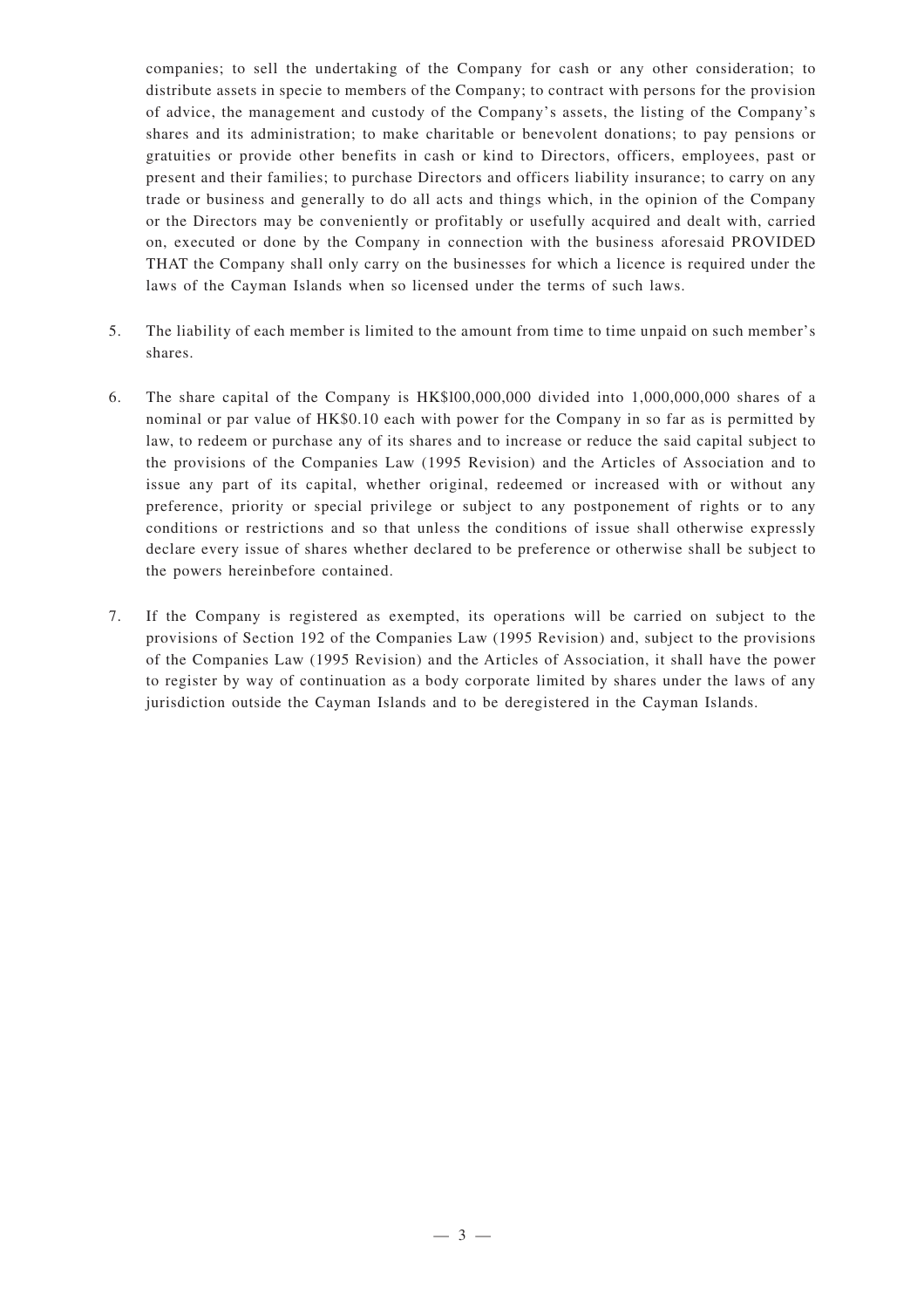# CAYMAN ISLANDS

The Companies Law (1995 Revision)

Company Limited by Shares

# Articles of Association

of

# CASIL Telecommunications Holdings Limited

## (adopted by special resolution passed on 23rd July, 1997)

## Table A

| Exclusion of<br>Table A      | 1. | The regulations contained in Table A in the First Schedule to the<br>Companies Law shall not apply to the Company.                                                                                                                                                        |
|------------------------------|----|---------------------------------------------------------------------------------------------------------------------------------------------------------------------------------------------------------------------------------------------------------------------------|
|                              |    | Interpretation                                                                                                                                                                                                                                                            |
| Interpretation               | 2. | The marginal notes to these Articles shall not affect the interpretation<br>hereof. In these Articles, unless there be something in the subject or<br>context inconsistent therewith:                                                                                     |
| these Articles               |    | "these Articles" shall mean the present Articles of Association and all<br>supplementary, amended or substituted Articles for the time being in<br>force;                                                                                                                 |
| Auditors                     |    | "Auditors" shall mean the persons appointed by the Company from<br>time to time to perform the duties of auditors of the Company;                                                                                                                                         |
| Board                        |    | "Board" shall mean the majority of the Directors present and voting<br>at a meeting of Directors at which a quorum is present;                                                                                                                                            |
| capital                      |    | "capital" shall mean the share capital from time to time of the<br>Company;                                                                                                                                                                                               |
| the Chairman                 |    | "the Chairman" shall mean the Chairman presiding at any meeting of<br>members or of the Board;                                                                                                                                                                            |
| The Company                  |    | "the<br>Company"<br>$Company$ "<br>CASIL<br>or "this<br>shall<br>mean<br>Telecommunications Holdings Limited;                                                                                                                                                             |
| the Companies<br>Law/the Law |    | "the Companies Law" or "the Law" shall mean the Companies Law<br>(1995 Revision) of the Cayman Islands and any amendments thereto<br>or re-enactments thereof for the time being in force and includes<br>every other law incorporated therewith or substituted therefor; |
| the Companies<br>Ordinance   |    | "the Companies Ordinance" shall mean the Companies Ordinance<br>(Cap. 32 of the Laws of Hong Kong) as in force from time to time;                                                                                                                                         |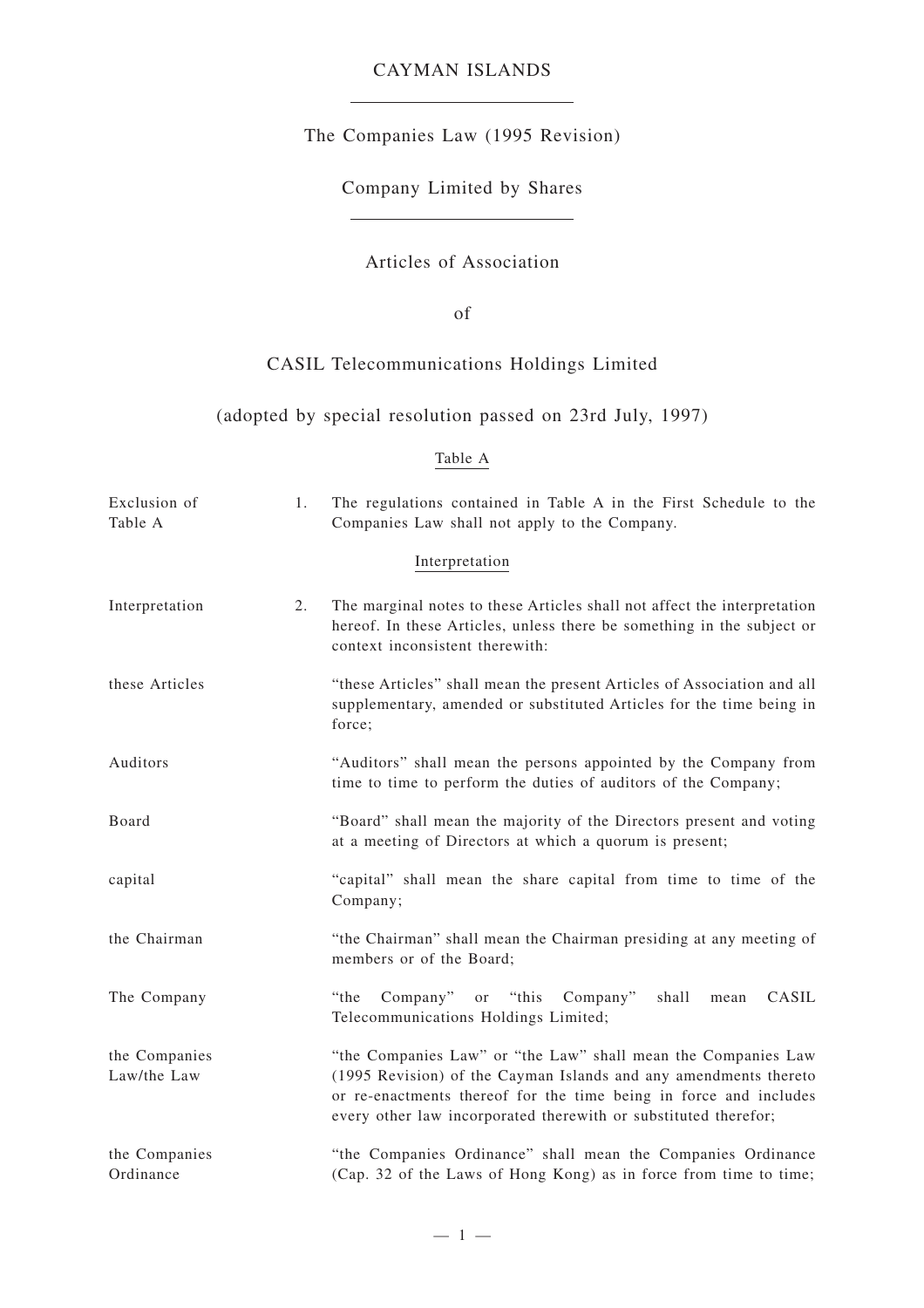| Directors                            | "Directors" shall mean the directors from time to time of the<br>Company;                                                                                                                                                                                                                                                                                                                                                             |  |  |  |
|--------------------------------------|---------------------------------------------------------------------------------------------------------------------------------------------------------------------------------------------------------------------------------------------------------------------------------------------------------------------------------------------------------------------------------------------------------------------------------------|--|--|--|
| dividend                             | "dividend" shall include bonus dividends and distributions permitted<br>by the Law to be categorised as dividends;                                                                                                                                                                                                                                                                                                                    |  |  |  |
| dollars/HK\$                         | "dollars" and "HK\$" shall mean dollars legally current in Hong Kong;                                                                                                                                                                                                                                                                                                                                                                 |  |  |  |
| Exchange                             | "Exchange" shall mean The Stock Exchange of Hong Kong Limited;                                                                                                                                                                                                                                                                                                                                                                        |  |  |  |
| Hong Kong                            | "Hong Kong" shall mean Hong Kong and its dependencies;                                                                                                                                                                                                                                                                                                                                                                                |  |  |  |
| HK Code on<br>Takeovers &<br>Mergers | "HK Code on Takeovers & Mergers" shall mean the Code on<br>Takeovers and Mergers issued by the Securities and Futures<br>Commission of Hong Kong as amended from time to time;                                                                                                                                                                                                                                                        |  |  |  |
| Listing Rules                        | "Listing Rules" shall mean the Rules Governing the Listing of<br>Securities on the Exchange as amended from time to time;                                                                                                                                                                                                                                                                                                             |  |  |  |
| month                                | "month" shall mean a calendar month;                                                                                                                                                                                                                                                                                                                                                                                                  |  |  |  |
| ordinary resolution                  | "ordinary resolution" shall mean a resolution passed by a simple<br>majority of the votes of such members of the Company as, being<br>entitled to do so, vote in person or, where proxies are allowed, by<br>proxy or, in the case of corporations, by their duly authorised<br>representatives, at a general meeting held in accordance with these<br>Articles and includes an ordinary resolution passed pursuant to<br>Article 84; |  |  |  |
| principal register                   | "principal register" shall mean the register of members of the<br>Company maintained at such place within or outside the Cayman<br>Islands as the Board shall determine from time to time;                                                                                                                                                                                                                                            |  |  |  |
| published in the<br>newspapers       | "published in the newspapers" means published as a paid<br>advertisement in English in at least one English language newspaper<br>and in Chinese in at least one Chinese language newspaper, being in<br>each case a newspaper published daily and circulating generally in<br>Hong Kong in accordance with the Listing Rules;                                                                                                        |  |  |  |
| recognised clearing<br>house         | "recognised clearing house" shall have the meaning ascribed thereto<br>in section 2 of the Securities and Futures (Clearing Houses)<br>Ordinance of Hong Kong;                                                                                                                                                                                                                                                                        |  |  |  |
| the register                         | "the register" shall mean the principal register and any branch<br>registers;                                                                                                                                                                                                                                                                                                                                                         |  |  |  |
| registration office                  | "registration office" shall mean in respect of the shares of the<br>Company, such place or places where the Board from time to time<br>determines to keep a branch register of holders in respect of such<br>shares and where (except in cases where the Board otherwise<br>determines) transfers of documents of title for such shares are to be<br>lodged for registration and are to be registered;                                |  |  |  |
| seal                                 | "seal" shall include the common seal of the Company, the securities<br>seal or any duplicate seal adopted by the Company pursuant to Article<br>137;                                                                                                                                                                                                                                                                                  |  |  |  |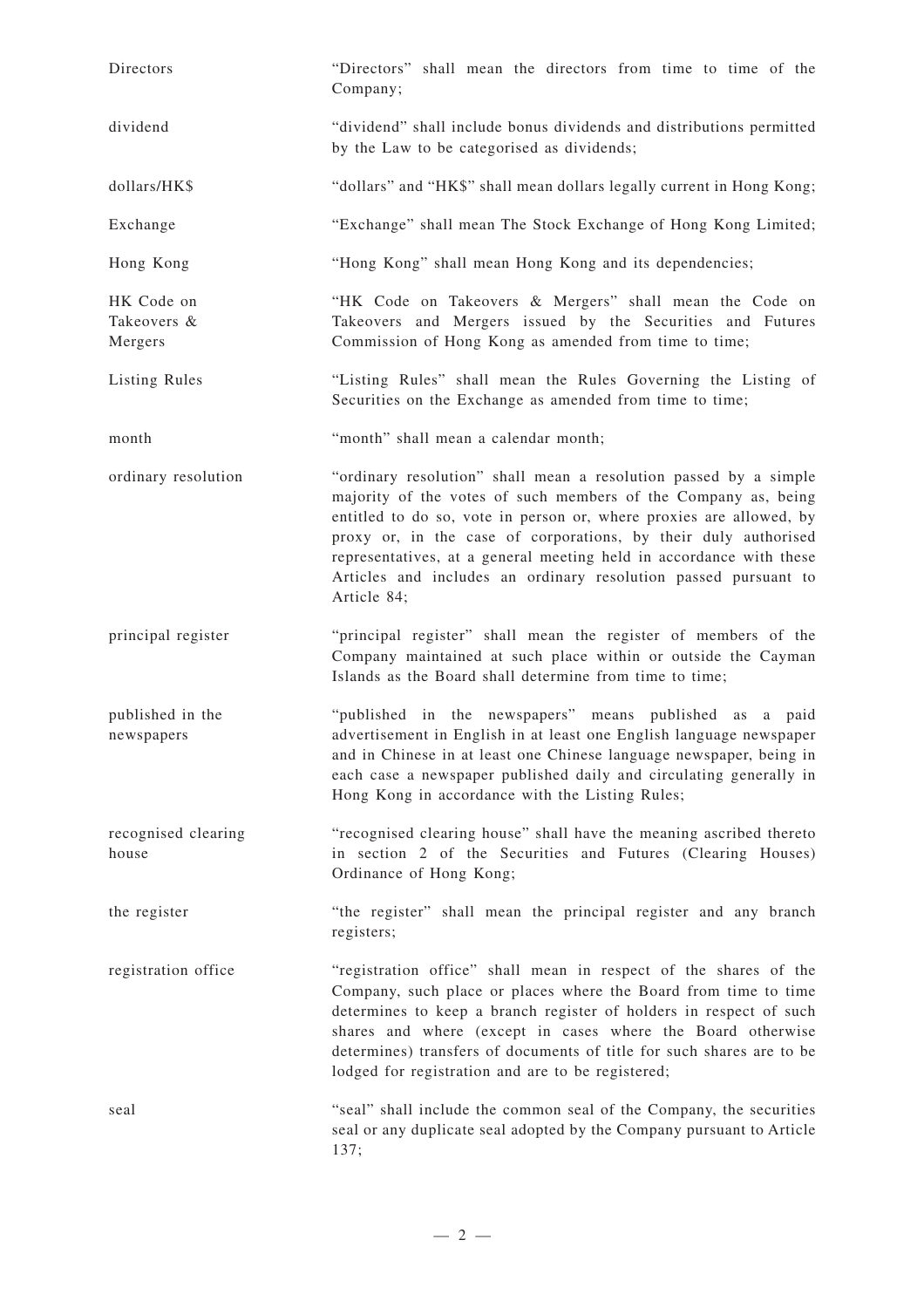| Secretary                                           | "Secretary" shall mean the person appointed as company secretary by<br>the Board from time to time;                                                                                                                                                                                                                                                                                                                                                                                                                                                                                                                                                                       |
|-----------------------------------------------------|---------------------------------------------------------------------------------------------------------------------------------------------------------------------------------------------------------------------------------------------------------------------------------------------------------------------------------------------------------------------------------------------------------------------------------------------------------------------------------------------------------------------------------------------------------------------------------------------------------------------------------------------------------------------------|
| share                                               | "share" shall mean a share in the capital of the Company and includes<br>stock except where a distinction between stock and shares is<br>expressed or implied;                                                                                                                                                                                                                                                                                                                                                                                                                                                                                                            |
| Shareholders/<br>members                            | "shareholders" or "members" shall mean the persons who are duly<br>registered as the holders from time to time of shares in the register<br>including persons who are jointly so registered;                                                                                                                                                                                                                                                                                                                                                                                                                                                                              |
| special<br>resolution<br>App 13<br>Part B<br>r.1    | "special resolution" shall have the same meaning as ascribed thereto<br>in the Law and shall include a unanimous written resolution of all<br>members: for this purpose, the requisite majority shall be not less than<br>three-fourths of the votes of such members of the Company as, being<br>entitled to do so, vote in person or, where proxies are allowed, by<br>proxy or, in the case of corporations, by their duly authorised<br>representatives, at a general meeting of which notice specifying the<br>intention to propose the resolution as a special resolution has been<br>duly given and includes a special resolution passed pursuant to Article<br>84; |
| subsidiary and<br>holding company                   | "subsidiary" and "holding company" shall have the meanings ascribed<br>to such terms in the Companies Ordinance;                                                                                                                                                                                                                                                                                                                                                                                                                                                                                                                                                          |
| transfer office                                     | "transfer office" shall mean the place where the principal register is<br>situate for the time being;                                                                                                                                                                                                                                                                                                                                                                                                                                                                                                                                                                     |
| Words in Law to<br>bear same meaning<br>in Articles | Subject as aforesaid, any words defined in the Law shall, if not<br>inconsistent with the subject and/or context, bear the same meanings<br>in these Articles;                                                                                                                                                                                                                                                                                                                                                                                                                                                                                                            |
| writing/printing                                    | "writing" or "printing" shall include writing, printing, lithograph,<br>photograph, type-writing and every other mode of representing words<br>or figures in a legible and non-transitory form;                                                                                                                                                                                                                                                                                                                                                                                                                                                                           |
| gender                                              | words importing either gender shall include the other gender and the<br>neuter;                                                                                                                                                                                                                                                                                                                                                                                                                                                                                                                                                                                           |
| persons/companies                                   | words importing persons and the neuter shall include companies and<br>corporations and vice versa;                                                                                                                                                                                                                                                                                                                                                                                                                                                                                                                                                                        |
| singular and plural                                 | words denoting the singular shall include the plural and words<br>denoting the plural shall include the singular.                                                                                                                                                                                                                                                                                                                                                                                                                                                                                                                                                         |
|                                                     | Share Capital and Modification of Rights                                                                                                                                                                                                                                                                                                                                                                                                                                                                                                                                                                                                                                  |
| 3.<br>Capital<br>App 3<br>r.9                       | The capital of the Company at the date of the adoption of these<br>Articles is HK\$100,000,000 divided into 1,000,000,000 shares of<br>HK\$0.10 each.                                                                                                                                                                                                                                                                                                                                                                                                                                                                                                                     |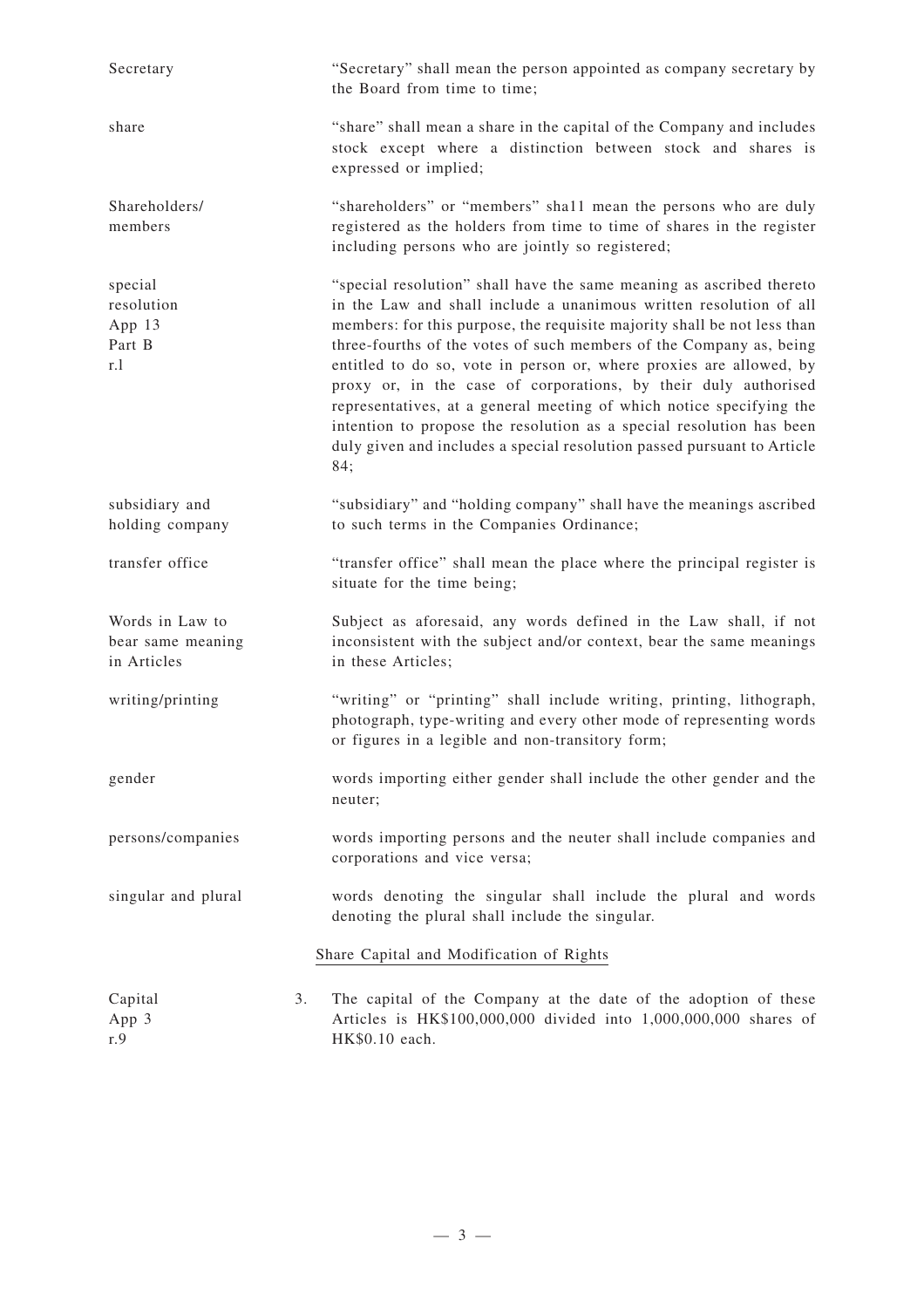Issue of shares 4. Subject to the provisions of these Articles and to any direction that may be given by the Company in general meeting and without prejudice to any special rights conferred on the holders of any existing shares or attaching to any class of shares, any share may be issued with or have attached thereto such preferred, deferred, qualified or other special rights or restrictions, whether in regard to dividend, voting, return of capital or otherwise, and to such persons at such times and for such consideration as the Board may determine. Subject to the Law and to any special rights conferred on any shareholders or attaching to any class of shares, any share may, with the sanction of a special resolution, be issued on terms that it is, or at the option of the Company or the holder thereof is, liable to be redeemed. No shares shall be issued to bearer for so long as a recognised clearing house (in its capacity as such) is a member of the Company.

Issue of warrant App 3  $r.2(2)$ 5. Subject to the Listing Rules, the Board may issue warrants to subscribe for any class of shares or other securities of the Company on such terms as it may from time to time determine. No warrants shall be issued to bearer for so long as a recognised clearing house (in its capacity as such) is a member of the Company. Where warrants are issued to bearer, no new warrant shall be issued to replace one that has been lost unless the Board is satisfied beyond reasonable doubt that the original has been destroyed and the Company has received an indemnity in such form as the Board shall think fit with regard to the issue of any such new warrant.

- 6. (a) If any time the share capital of the Company is divided into different classes of shares, all or any of the rights attached to any class of shares for the time being issued (unless otherwise provided for in the terms of issue of the shares of that class) may, subject to the provisions of the Law, be varied or abrogated with the consent in writing of the holders of not less than three-fourths in nominal value of the issued shares of that class or with the sanction of a special resolution passed at a separate meeting of the holders of shares of that class. To every such separate meeting all the provisions of these Articles relating to general meetings shall *mutatis mutandis* apply, but so that the quorum for the purposes of any such separate meeting and of any adjournment thereof shall be a person or persons together holding (or representing by proxy) at the date of the relevant meeting not less than one-third in nominal value of the issued shares of that class, and that any holder of shares of the class present: in person or by proxy may demand a poll.
	- (b) The special rights conferred upon the holders of shares of any class shall not, unless otherwise expressly provided in the rights attaching to or the terms of issue of such shares, be deemed to be varied by the creation or issue of further shares ranking *pari passu* therewith.

How class rights may be modified App 3  $r.6(2)$ App 13 Part B  $r.2(1)$ 

App 3  $r.6(2)$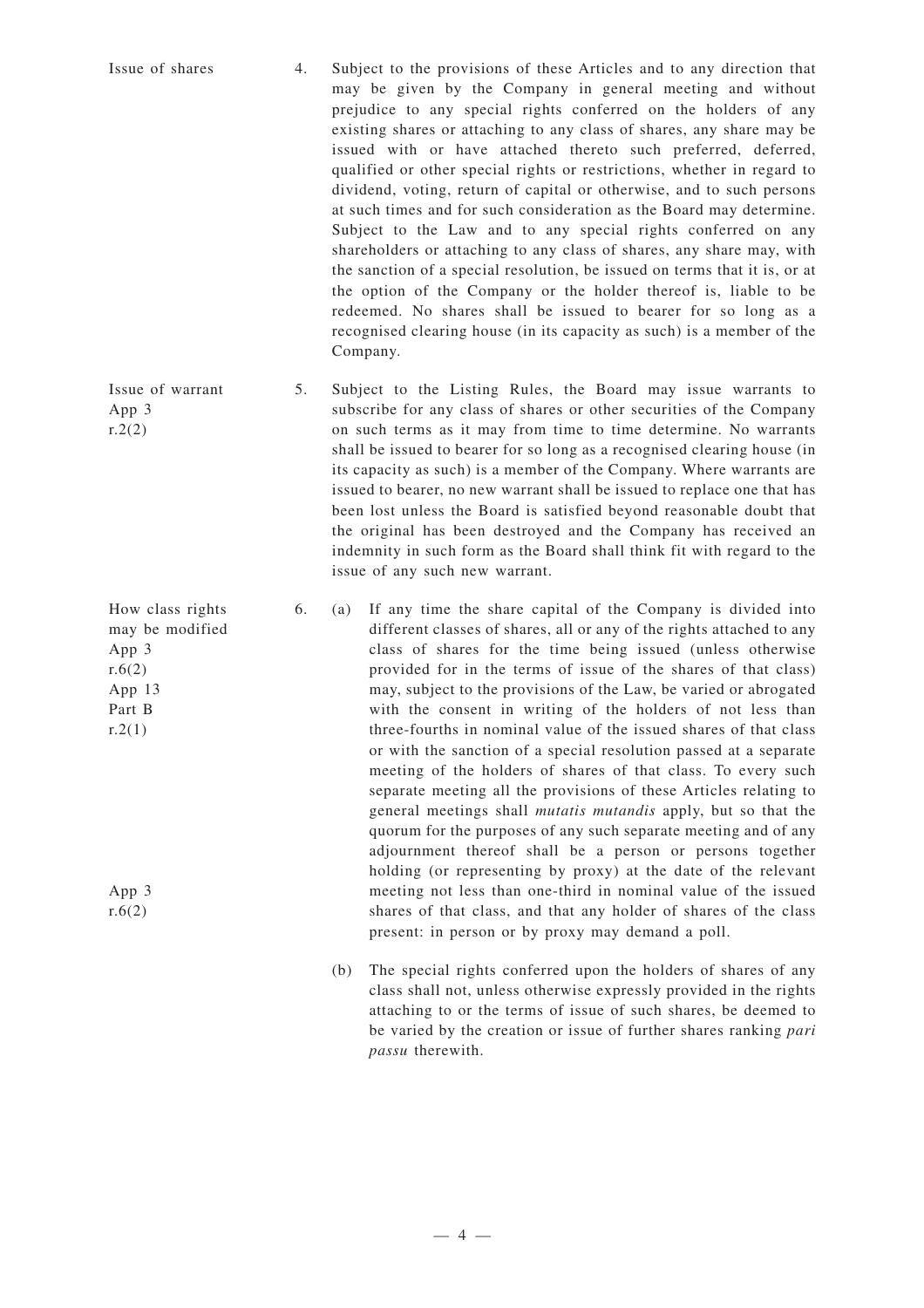Company may purchase and finance the purchase of own shares and warrants

7. Subject to the Law, or any other law or so far as not prohibited by any law and subject to any rights conferred on the holders of any class of shares, the Company shall have the power to purchase or otherwise acquire all or any of its own shares (which expression as used in this Article includes redeemable shares) provided that the manner of purchase has first been authorised by a resolution of the shareholders, and to purchase or otherwise acquire warrants for the subscription or purchase of its own shares, and shares and warrants for the subscription or purchase of any shares in any company which is its holding company and may make payment therefor in any manner authorised or not prohibited by law, including out of capital, or to give, directly or indirectly, by means of a loan, a guarantee, a gift, an indemnity, the provision of security or otherwise howsoever, financial assistance for the purpose of or in connection with a purchase or other acquisition made or to be made by any person of any shares or warrants in the Company or any company which is a holding company of the Company and should the Company purchase or otherwise acquire its own shares or warrants neither the Company nor the Board shall be required to select the shares or warrants to be purchased or otherwise acquired rateably or in any other manner as between the holders of shares or warrants of the same class or as between them and the holders of shares or warrants of any other class or in accordance with the rights as to dividends or capital conferred by any class of shares provided always that any such purchase or other acquisition or financial assistance shall only be made in accordance with any relevant code, rules or regulations issued by the Exchange or the Securities and Futures Commission of Hong Kong from time to time in force.

Power to increase capital 8. The Company in general meeting may, from time to time, whether or not all the shares for the time being authorised shall have been issued and whether or not all the shares for the time being issued shall have been fully paid up, by ordinary resolution, increase its share capital by the creation of new shares, such new capital to be of such amount and to be divided into shares of such respective amounts as the resolution shall prescribe.

- Redemption 9. (a) Subject to the provisions of the Law and the Memorandum of Association of the Company, and to any special rights conferred on the holders of any shares or attaching to any class of shares, shares may be issued on the terms that they may be, or at the option of the Company or the holders are, liable to be redeemed on such terms and in such manner, including out of capital, as the Board may deem fit.
	- (b) Where the Company purchases for redemption a redeemable share, purchases not made through the market or by tender shall be limited to a maximum price, and if purchases are by tender, tenders shall be available to all shareholders alike.
	- 10. (a) The purchase or redemption of any share shall not be deemed to give rise to the purchase or redemption of any other share.

Purchase or redemption not to give rise to other purchases or redemptions

App 3 r.8(1) & (2)

 $-5-$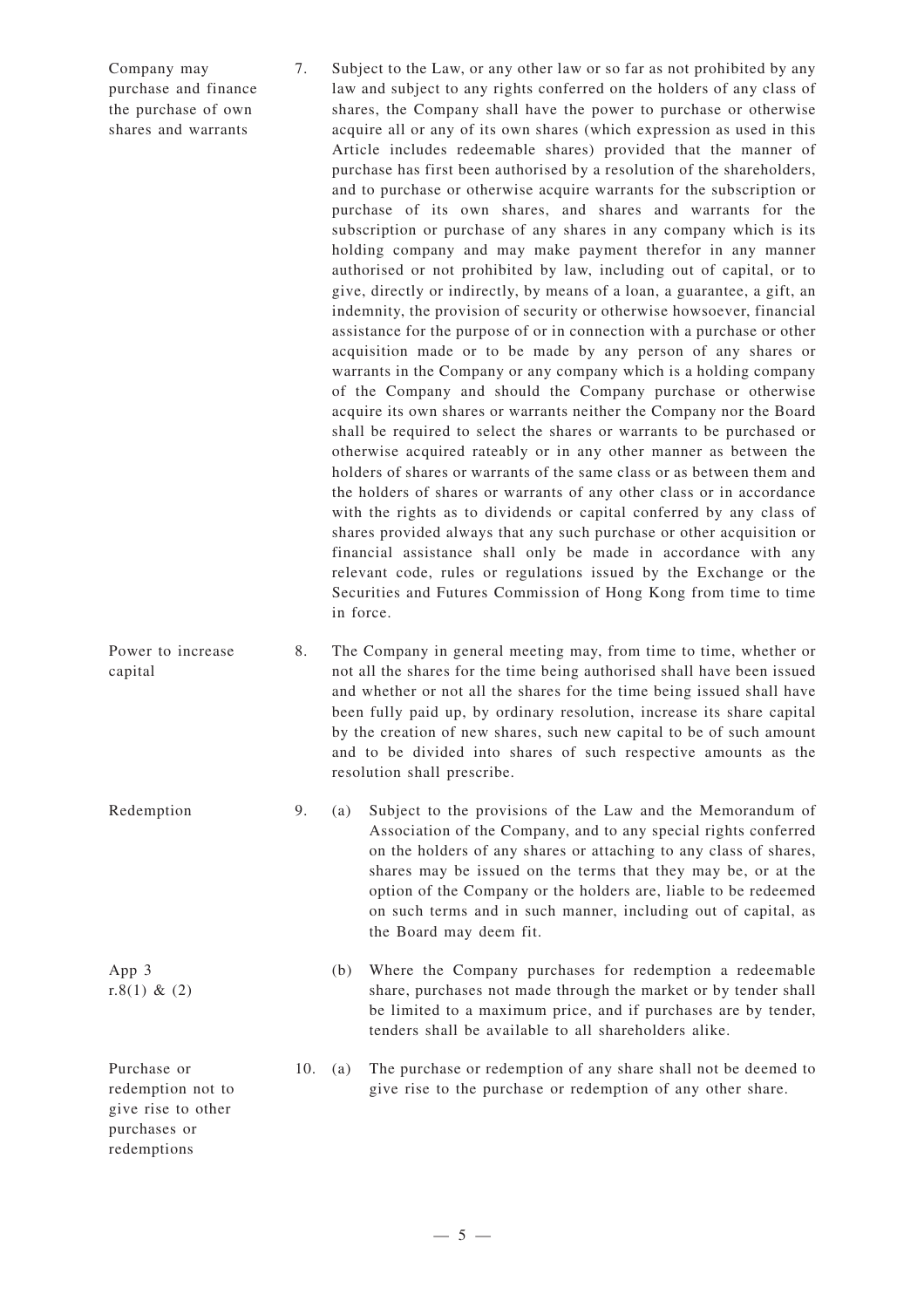| Certificates to be | (b) The holder of the shares being purchased, surrendered or        |  |
|--------------------|---------------------------------------------------------------------|--|
| surrendered for    | redeemed shall be bound to deliver up to the Company at its         |  |
| cancellation       | principal place of business in Hong Kong or such other place as     |  |
|                    | the Board shall specify the certificate(s) thereof for cancellation |  |
|                    | and thereupon the Company shall pay to him the purchase or          |  |
|                    | redemption monies in respect thereof.                               |  |
|                    |                                                                     |  |
| Shares at the      | 11 Subject to the provisions of the Law of the Memorandum of        |  |

- Shares at the disposal of the Board 11. Subject to the provisions of the Law, of the Memorandum of Association of the Company, and of these Articles relating to new shares, the unissued shares in the Company (whether forming part of its original or any increased capital) shall be at the disposal of the Board, which may offer, allot, grant options over or otherwise dispose of them to such persons, at such times and for such consideration, and upon such terms, as the Board shall determine.
- Company may pay commissions 12. The Company may, unless prohibited by law, at any time pay a commission to any person for subscribing or agreeing to subscribe (whether absolutely or conditionally) for any shares in the Company or procuring or agreeing to procure subscriptions (whether absolute or conditional) for any shares in the Company, but so that the conditions and requirements of the Law shall be observed and complied with, and in each case the commission shall not exceed 10% of the price at which the shares are issued.
- Company not to recognise trusts in respect of shares 13. Except as otherwise expressly provided by these Articles or as required by law or as ordered by a court of competent jurisdiction, no person shall be recognised by the Company as holding any share upon any trust and the Company shall not be bound by or be compelled in any way to recognise (even when having notice thereof) any equitable, contingent, future or partial interest in any shares or any interest in any fractional part of a share or any other rights in respect of any share except an absolute right to the entirety thereof in the registered holder.

## Register of Members and Share Certificates

- 14. (a) The Board shall cause to be kept at such place within or outside the Cayman Islands as they deem fit a principal register of the members and there shall be entered therein the particulars of the members and the shares issued to each of them and other particulars required under the Law.
	- (b) If the Board considers it necessary or appropriate, the Company may establish and maintain a branch register or registers of members at such location or locations within or outside the Cayman Islands as the Board thinks fit. The principal register and the branch register(s) shall together be treated as the register for the purposes of these Articles.
	- (c) The Board may, in its absolute discretion, at any time transfer any share upon the principal register to any branch register or any share on any branch register to the principal register or any other branch register.

Share register App 3  $r.1(1)$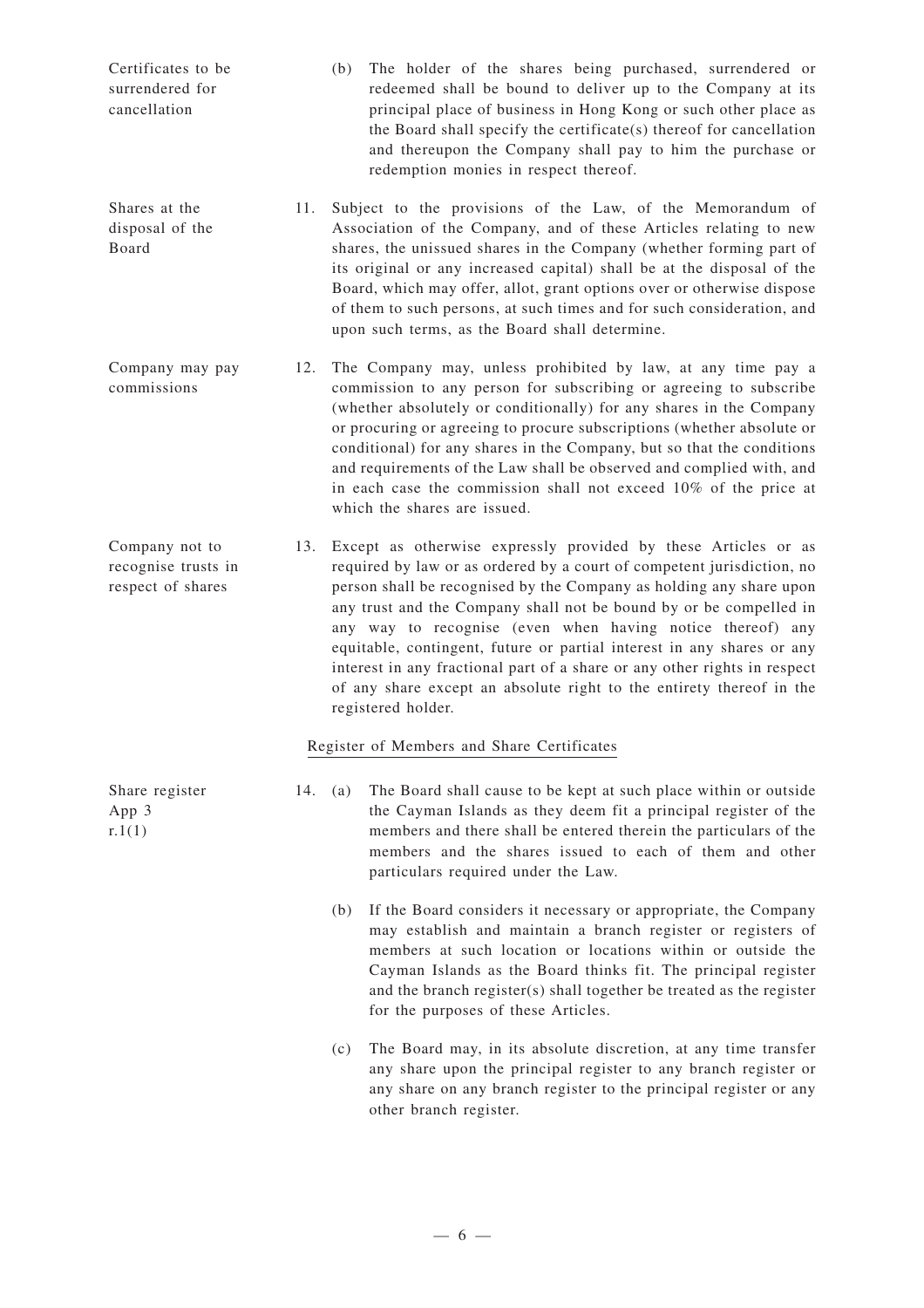- (d) Notwithstanding anything contained in this Article, the Company shall as soon as practicable and on a regular basis record in the principal register all transfers of shares effected on any branch register and shall at all times maintain the principal register in such manner as to show at all times the members for the time being and the shares respectively held by them, in all respects in accordance with the Companies Law.
- 15. (a) Except when the register of members is closed, the principal register and any branch register shall during business hours be kept open to the inspection of any member without charge.
	- (b) The reference to business hours is subject to such reasonable restrictions as the Company in general meeting may impose, but so that not less than two hours in each business day is to be allowed for inspections.
	- (c) The register may, on 14 days' notice being given by advertisement published in the newspapers, be closed at such times and for such periods as the Board may from time to time determine, either generally or in respect of any class of shares, provided that the register shall not be closed for more than 30 days in any year (or such longer period as the members may by ordinary resolution determine provided that such period shall not be extended beyond 60 days in any year). The Company shall, on demand, furnish any person seeking to inspect the register or part thereof which is closed by virtue of this Article with a certificate under the hand of the Secretary stating the period for which, and by whose authority, it is closed.
	- (d) Any register held in Hong Kong shall during normal business hours (subject to such reasonable restrictions as the Board may impose) be open to inspection by a member without charge and any other person on payment of such fee not exceeding HK\$2.50 (or such higher amount as may from time to time be permitted under the Listing Rules) as the Board may determine for each inspection. Any member may require a copy of the register, or any part thereof, on payment of HK\$0.25, or such lesser sum as the Company may prescribe, for every 100 words or fractional part thereof required to be copied. The Company shall cause any copy so required by any person to be sent to that person within a period of 10 days commencing on the date next after the day on which the request is received by the Company.

App 13 Part B  $r.3(2)$ 

App 13 Part B  $r.3(2)$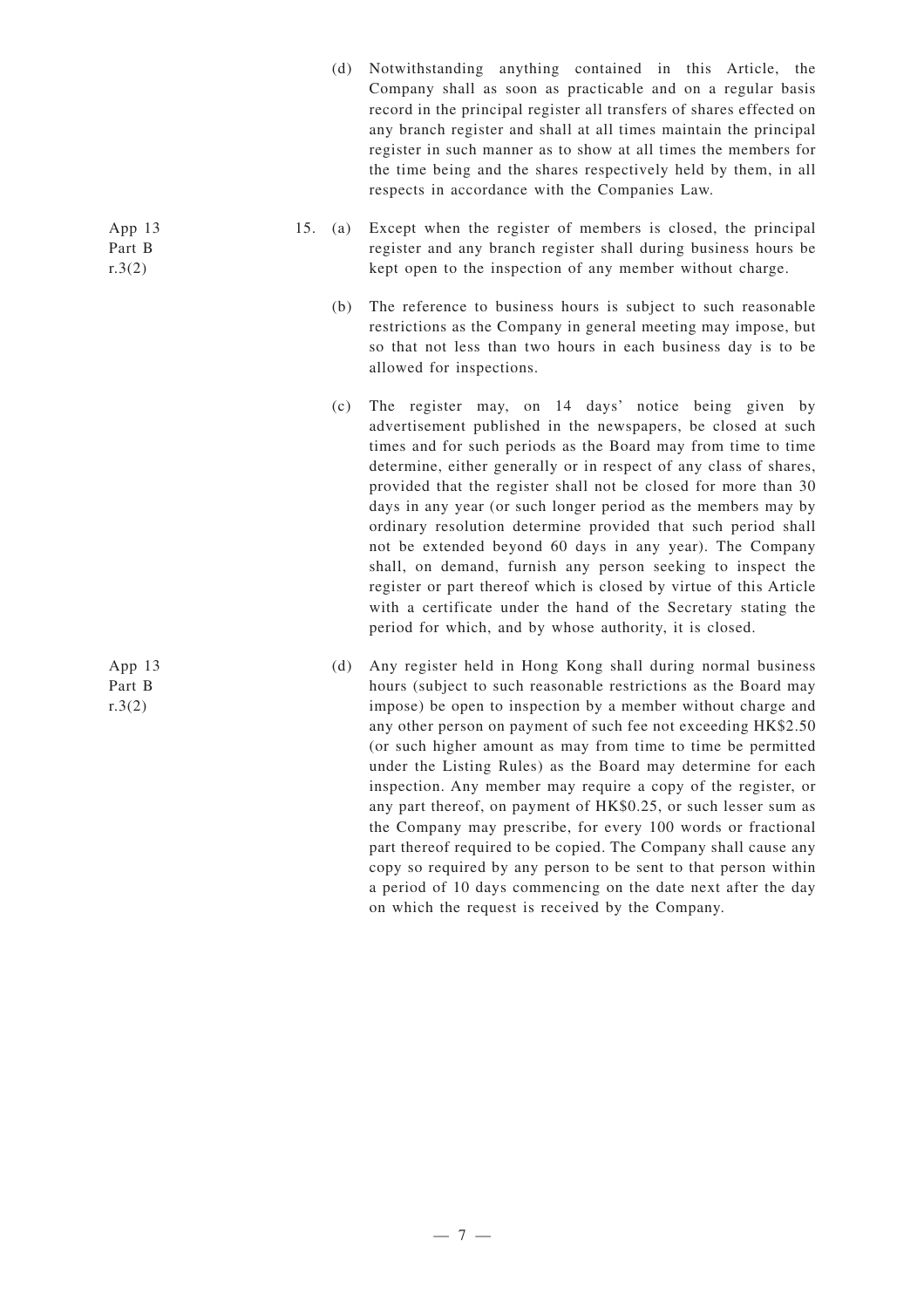| Share certificates<br>App 3<br>r.1(1)                   |     | 16. Every person whose name is entered as a member in the register shall<br>be entitled without payment to receive, within the relevant time limit<br>as prescribed in the Law or as the Exchange may from time to time<br>determine, whichever is shorter, after allotment or lodgment of<br>transfer (or within such other period as the conditions of issue shall<br>provide), one certificate for all his shares of each class or, if he shall<br>so request, in a case where the allotment or transfer is of a number of<br>shares in excess of the number for the time being forming an<br>Exchange board lot, upon payment, in the case of a transfer, of a sum<br>equal to the relevant maximum amount as the Exchange may from<br>time to time determine for every certificate after the first or such<br>lesser sum as the Board shall from time to time determine, such<br>numbers of certificates for shares in Exchange board lots or multiples<br>thereof as he shall request and one for the balance (if any) of the<br>shares in question, provided that in respect of a share or shares held<br>jointly by several persons the Company shall not be bound to issue a<br>certificate or certificates to each such person, and the issue and<br>delivery of a certificate or certificates to one of several joint holders<br>shall be sufficient delivery to all such holders. |
|---------------------------------------------------------|-----|-----------------------------------------------------------------------------------------------------------------------------------------------------------------------------------------------------------------------------------------------------------------------------------------------------------------------------------------------------------------------------------------------------------------------------------------------------------------------------------------------------------------------------------------------------------------------------------------------------------------------------------------------------------------------------------------------------------------------------------------------------------------------------------------------------------------------------------------------------------------------------------------------------------------------------------------------------------------------------------------------------------------------------------------------------------------------------------------------------------------------------------------------------------------------------------------------------------------------------------------------------------------------------------------------------------------------------------------------------------------------------------------------|
| Share certificates to<br>be sealed<br>App 3<br>r.2(1)   | 17. | Every certificate for shares or debentures or representing any other<br>form of security of the Company shall be issued under the seal of the<br>Company, which shall only be affixed with the authority of the Board.                                                                                                                                                                                                                                                                                                                                                                                                                                                                                                                                                                                                                                                                                                                                                                                                                                                                                                                                                                                                                                                                                                                                                                        |
| Every certificate to<br>specify number of<br>shares     |     | 18. Every share certificate shall specify the number of shares in respect<br>of which it is issued and the amount paid thereon or the fact that they<br>are fully paid, as the case may be, and may otherwise be in such form<br>as the Board may from time to time prescribe.                                                                                                                                                                                                                                                                                                                                                                                                                                                                                                                                                                                                                                                                                                                                                                                                                                                                                                                                                                                                                                                                                                                |
| Joint holders<br>App 3<br>r.1(3)                        | 19. | The Company shall not be bound to register more than four persons as<br>joint holders of any share. If any share shall stand in the names of two<br>or more persons, the person first named in the register shall be<br>deemed the sole holder thereof as regards service of notices and,<br>subject to the provisions of these Articles, all or any other matters<br>connected with the Company, except the transfer of the share.                                                                                                                                                                                                                                                                                                                                                                                                                                                                                                                                                                                                                                                                                                                                                                                                                                                                                                                                                           |
| Replacement of<br>share certificates<br>App 3<br>r.1(1) | 20. | If a share certificate is defaced, lost or destroyed, it may be replaced<br>on payment of such fee, if any, not exceeding HK\$2.50 (or such<br>higher amount as may from time to time be permitted under the<br>Listing Rules or such lesser sum as the Board may from time to time<br>require) and on such terms and conditions, if any, as to publication of<br>notices, evidence and indemnity, as the Board thinks fit and where it<br>is defaced or worn out, after delivery up of the old certificate to the<br>Company for cancellation.                                                                                                                                                                                                                                                                                                                                                                                                                                                                                                                                                                                                                                                                                                                                                                                                                                               |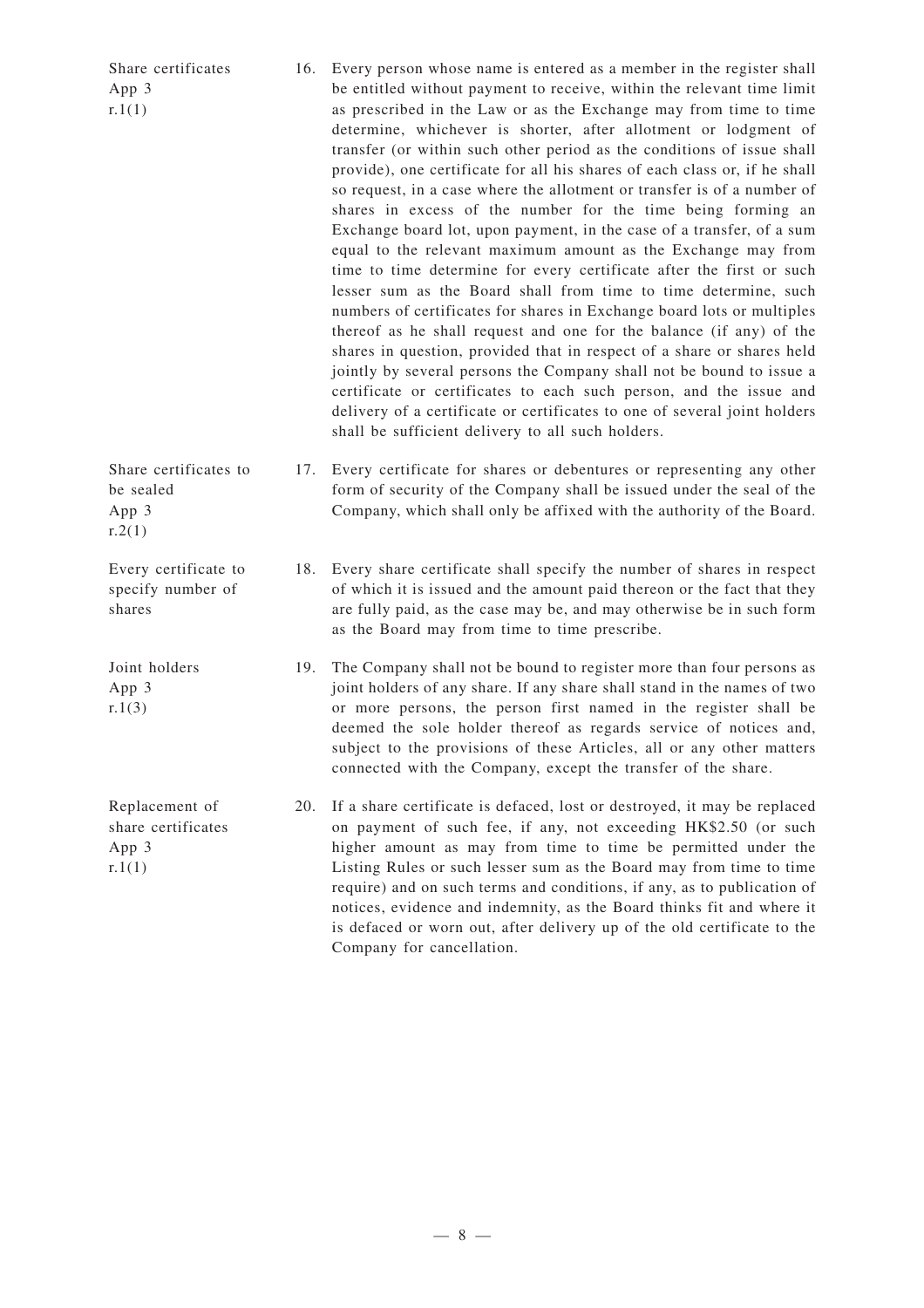## Lien

| Company's lien<br>App 3<br>r.1(2)           | 21. | The Company shall have a first and paramount lien on every share<br>(not being a fully paid up share) for all moneys, whether presently<br>payable or not, called or payable at a fixed time in respect of such<br>share; and the Company shall also have a first and paramount lien and<br>charge on all shares (other than fully paid up shares) standing<br>registered in the name of a member (whether solely or jointly with<br>others) for all the debts and liabilities of such member or his estate to<br>the Company and whether the same shall have been incurred before or<br>after notice to the Company of any equitable or other interest of any<br>person other than such member, and whether the period for the<br>payment or discharge of the same shall have actually arrived or not,<br>and notwithstanding that the same are joint debts or liabilities of such<br>member or his estate and any other person, whether such person is a<br>member of the Company or not.                                                                 |
|---------------------------------------------|-----|-------------------------------------------------------------------------------------------------------------------------------------------------------------------------------------------------------------------------------------------------------------------------------------------------------------------------------------------------------------------------------------------------------------------------------------------------------------------------------------------------------------------------------------------------------------------------------------------------------------------------------------------------------------------------------------------------------------------------------------------------------------------------------------------------------------------------------------------------------------------------------------------------------------------------------------------------------------------------------------------------------------------------------------------------------------|
| Lien extends to<br>dividends and<br>bonuses |     | The Company's lien (if any) on a share shall extend to all dividends<br>and bonuses declared in respect thereof. The Board may resolve that<br>any share shall for some specified period be exempt wholly or<br>partially from the provisions of this Article.                                                                                                                                                                                                                                                                                                                                                                                                                                                                                                                                                                                                                                                                                                                                                                                              |
| Sale of shares<br>subject to lien           | 22. | The Company may sell in such manner as the Board thinks fit any<br>shares on which the Company has a lien, but no sale shall be made<br>unless some sum in respect of which the lien exists is presently<br>payable or the liability or engagement in respect of which such lien<br>exists is liable to be presently fulfilled or discharged, nor until the<br>expiration of 14 days after a notice in writing, stating and demanding<br>payment of the sum presently payable or specifying the liability or<br>engagement and demanding fulfilment or discharge thereof and giving<br>notice of intention to sell in default, shall have been given to the<br>registered holder for the time being of the shares of the person, of<br>which the Company has notice, entitled to the shares by reason of<br>such holder's death, mental disorder or bankruptcy.                                                                                                                                                                                             |
| Application or<br>proceeds of such<br>sale  | 23. | The net proceeds of such sale by the Company after the payment of<br>the costs of such sale shall be applied in or towards payment or<br>satisfaction of the debt or liability or engagement in respect whereof<br>the lien exists, so far as the same is presently payable, and any residue<br>shall (subject to a like lien for debts or liabilities not presently<br>payable as existed upon the shares prior to the sale and upon<br>surrender, if required by the Company, for cancellation of the<br>certificate for the share sold) be paid to the holder immediately before<br>such sale of the share. For giving effect to any such sale, the Board<br>may authorise any person to transfer the shares sold to the purchaser<br>thereof and may enter the purchaser's name in the register as holder<br>of the shares, and the purchaser shall not be bound to see to the<br>application of the purchase money, nor shall his title to the shares be<br>affected by any irregularity or invalidity in the proceedings in<br>reference to the sale. |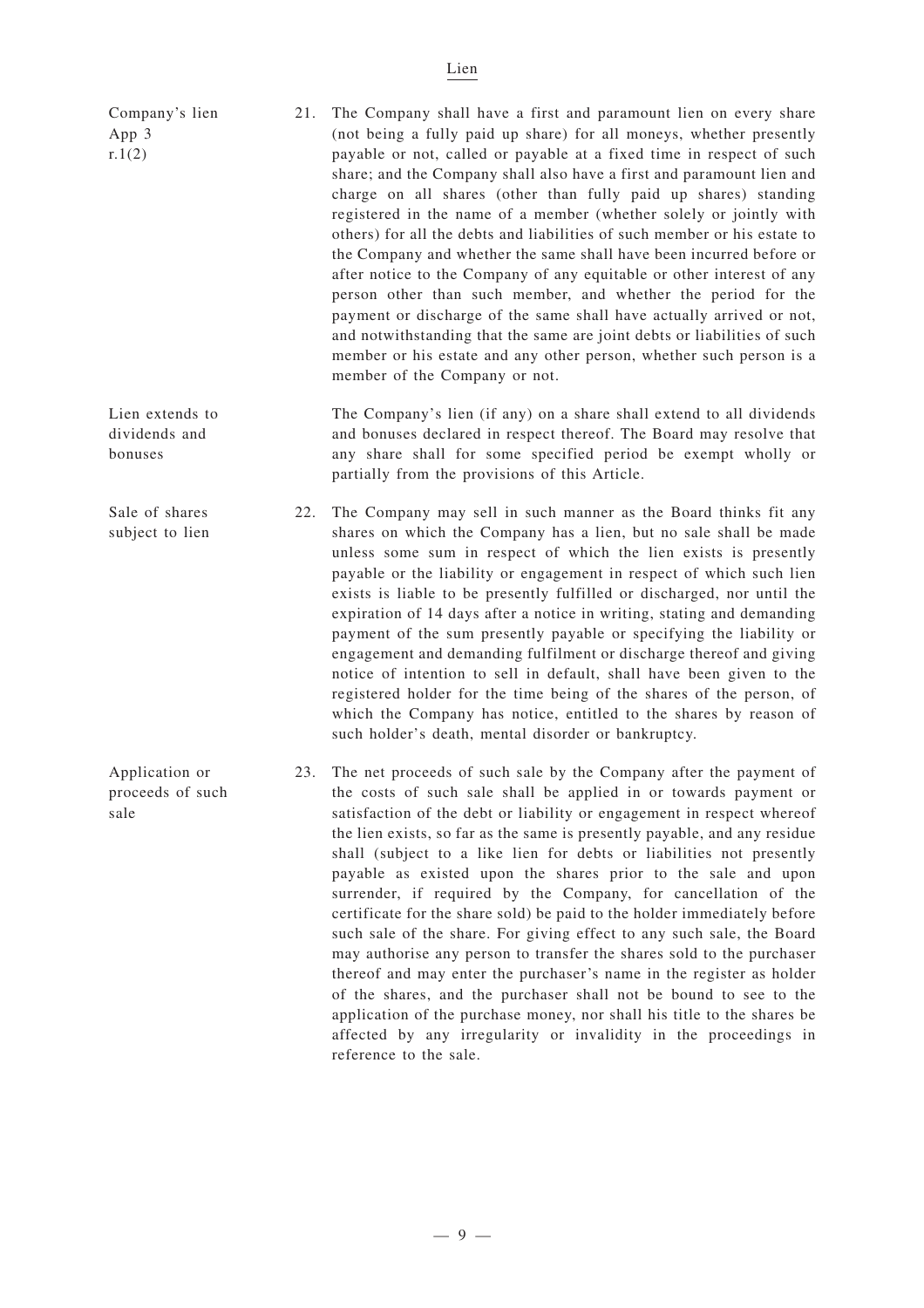## Calls on Shares

| Calls, how made                                                      | 24. | The Board may from time to time make such calls as it may think fit<br>upon the members in respect of any monies unpaid on the shares held<br>by them respectively (whether on account of the nominal amount of<br>the shares or by way of premium or otherwise) and not by the<br>conditions of allotment thereof made payable at fixed times. A call<br>may be made payable either in one sum or by instalments. A call may<br>be revoked or postponed as the Board may determine. |
|----------------------------------------------------------------------|-----|--------------------------------------------------------------------------------------------------------------------------------------------------------------------------------------------------------------------------------------------------------------------------------------------------------------------------------------------------------------------------------------------------------------------------------------------------------------------------------------|
| Notice of call                                                       | 25. | At least 14 days' notice of any call shall be given to each member<br>specifying the time and place of payment and to whom such payment<br>shall be made.                                                                                                                                                                                                                                                                                                                            |
| Copy of notice to be<br>sent                                         | 26. | A copy of the notice referred to in Article 25 shall be sent in the<br>manner in which notices may be sent to members by the Company as<br>herein provided.                                                                                                                                                                                                                                                                                                                          |
| Every member liable<br>to pay call at<br>appointed time and<br>place | 27. | Every member upon whom a call is made shall pay the amount of<br>every call so made on him to the person and at the time or times and<br>place or places as the Board shall specify. A person upon whom a call<br>is made shall remain liable on such call notwithstanding the<br>subsequent transfer of the shares in respect of which the call was<br>made.                                                                                                                        |
| Notice of call may<br>be published in<br>newspapers                  | 28. | In addition to the giving of notice in accordance with Article 26,<br>notice of the person appointed to receive payment of every call and of<br>the times and places appointed for payment may be given to the<br>members affected by notice published in the newspapers.                                                                                                                                                                                                            |
| When call deemed<br>to have been made                                | 29. | A call shall be deemed to have been made at the time when the<br>resolution of the Board authorising such call was passed.                                                                                                                                                                                                                                                                                                                                                           |
| Liability of joint<br>holders                                        | 30. | The joint holders of a share shall be severally as well as jointly liable<br>for the payment of all calls and instalments due in respect of such<br>share or other moneys due in respect thereof.                                                                                                                                                                                                                                                                                    |
| Board may extend<br>time fixed for call                              | 31. | The Board may from time to time at its discretion extend the time<br>fixed for any call, and may extend such time as to all or any of the<br>members, whom by reason of residence outside Hong Kong or other<br>cause the Board considers it reasonable to grant an extension to, but<br>no member shall be entitled to any such extension as a matter of grace<br>and favour.                                                                                                       |
| Interest on calls                                                    | 32. | If the sum or any instalment payable in respect of any call is unpaid<br>on or before the day appointed for payment thereof, the person or<br>persons from whom the sum is due shall pay interest on the same at<br>such rate not exceeding 15% per annum as the Board shall determine<br>from the day appointed for the payment thereof to the time of actual<br>payment, but the Board may waive payment of such interest wholly or<br>in part.                                    |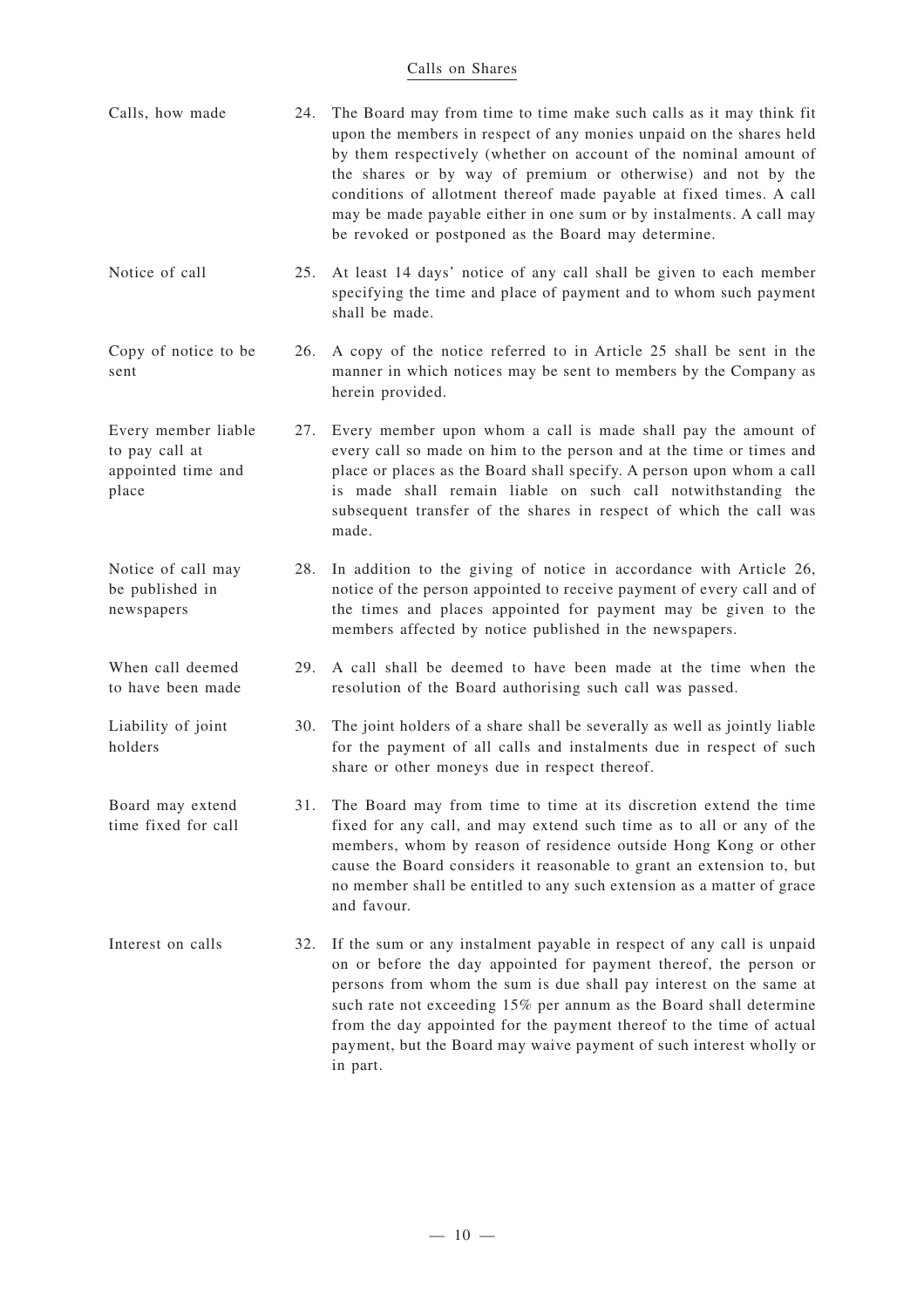| Suspension of         | 33. No member shall be entitled to receive any dividend or bonus or to be |
|-----------------------|---------------------------------------------------------------------------|
| privileges while call | present and vote (save as proxy for another member) at any general        |
| in arrears            | meeting, either personally or by proxy, or be reckoned in a quorum,       |
|                       | or to exercise any other privilege as a member until all sums or          |
|                       | instalments due from him to the Company in respect of any call,           |
|                       | whether alone or jointly with any other person, together with interest    |
|                       | and expenses (if any) shall have been paid.                               |

- Evidence in action for call 34. At the trial or hearing of any action or other proceedings for the recovery of any money due for any call, it shall be sufficient to prove that the name of the member sued is entered in the register as the holder, or one of the holders, of the shares in respect of which such debt accrued; that the resolution making the call is duly recorded in the minute book; and that notice of such call was duly given to the member sued, in pursuance of these Articles; and it shall not be necessary to prove the appointment of the Directors who made such call, nor any other matters whatsoever, and the proof of the matters aforesaid shall be conclusive evidence of the debt.
- Sums payable on allotment/in future deemed a call 35. Any sum which by the terms of allotment of a share is made payable upon allotment or at any fixed date, whether on account of the nominal value of the share and/or by way of premium or otherwise, shall for all purposes of these Articles be deemed to be a call duly to made and payable on the date fixed for payment, and in case of non-payment, all the relevant provisions of these Articles as to payment of interest and expenses, liabilities of joint holders, forfeiture and the like, shall apply as if such sum had become payable by virtue of a call duly made and notified.
- Payment of calls in advance App 3 r.3(1) 36. The Board may, if it thinks fit, receive from any member willing to advance the same, and either in money or money's worth, all or any part of the money uncalled and unpaid or instalments payable upon any shares held by him, and upon all or any of the moneys so advanced the Company may pay interest at such rate (if any) as the Board may decide. The Board may at any time repay the amount so advanced upon giving to such member not less than one month's notice in writing of its intention in that behalf, unless before the expiration of such notice the amount so advanced shall have been called up on the shares in respect of which it was advanced. No such sum paid in advance of calls shall entitle the member paying such sum to any portion of a dividend declared in respect of any period prior to the date upon which such sum would, but for such payment, become presently payable.

## Transfer of Shares

Form of transfer 37. All transfers of shares may be effected by an instrument of transfer in the usual common form or in such other form as the Board may approve. All instruments of transfer must be left at the registered office of the Company or at such other place as the Board may appoint and all such instruments of transfer shall be retained by the Company.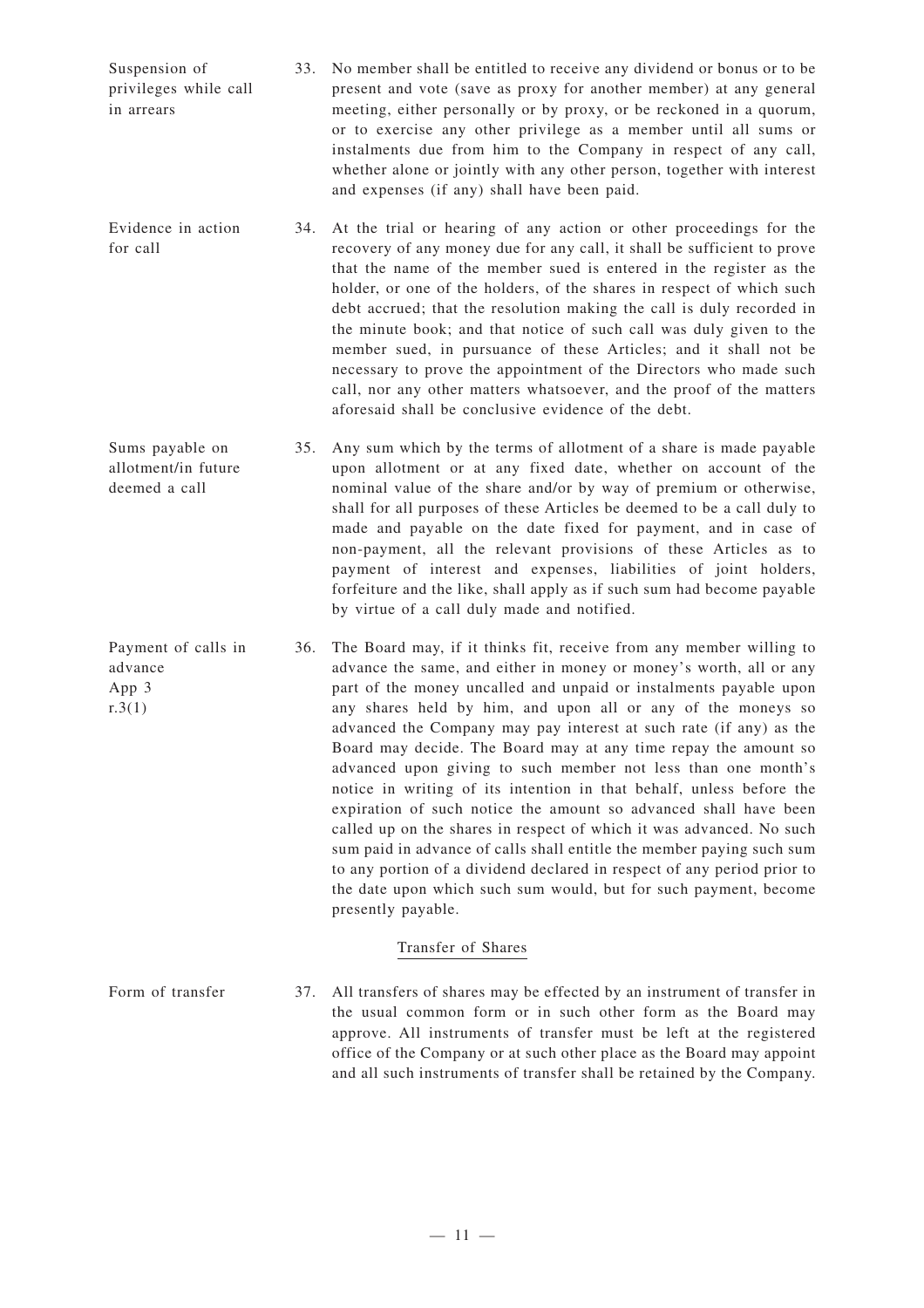| Execution                                                     | 38. | The instrument of transfer shall be executed by or on behalf of the<br>transferor and by or on behalf of the transferee PROVIDED that the<br>Board may dispense with the execution of the instrument of transfer<br>by the transferee in any case which it thinks fit in its discretion to do<br>so. The instrument of transfer of any share shall be in writing and<br>shall be executed with a manual signature or facsimile signature<br>(which may be machine imprinted or otherwise) by or on behalf of the<br>transferor and transferee PROVIDED that in the case of execution by<br>facsimile signature by or on behalf of a transferor or transferee, the<br>Board shall have previously been provided with a list of specimen<br>signatures of the authorised signatories of such transferor or<br>transferee and the Board shall be reasonably satisfied that such<br>facsimile signature corresponds to one of those specimen signatures.<br>The transferor shall be deemed to remain the holder of a share until<br>the name of the transferee is entered in the register in respect thereof. |                                                                                                                                                                                                                                                                                                                            |
|---------------------------------------------------------------|-----|-----------------------------------------------------------------------------------------------------------------------------------------------------------------------------------------------------------------------------------------------------------------------------------------------------------------------------------------------------------------------------------------------------------------------------------------------------------------------------------------------------------------------------------------------------------------------------------------------------------------------------------------------------------------------------------------------------------------------------------------------------------------------------------------------------------------------------------------------------------------------------------------------------------------------------------------------------------------------------------------------------------------------------------------------------------------------------------------------------------|----------------------------------------------------------------------------------------------------------------------------------------------------------------------------------------------------------------------------------------------------------------------------------------------------------------------------|
| Board may refuse to<br>register a transfer<br>App 3<br>r.1(2) | 39. |                                                                                                                                                                                                                                                                                                                                                                                                                                                                                                                                                                                                                                                                                                                                                                                                                                                                                                                                                                                                                                                                                                           | The Board may, in its absolute discretion, and without assigning any<br>reason, refuse to register a transfer of any share which is not fully<br>paid up or on which the Company has a lien.                                                                                                                               |
| Notice of refusal                                             | 40. |                                                                                                                                                                                                                                                                                                                                                                                                                                                                                                                                                                                                                                                                                                                                                                                                                                                                                                                                                                                                                                                                                                           | If the Board shall refuse to register a transfer of any share, it shall,<br>within two months after the date on which the transfer was lodged<br>with the Company, send to each of the transferor and the transferee<br>notice of such refusal.                                                                            |
| Requirements as to<br>transfer                                | 41. | unless:                                                                                                                                                                                                                                                                                                                                                                                                                                                                                                                                                                                                                                                                                                                                                                                                                                                                                                                                                                                                                                                                                                   | The Board may also decline to register any transfer of any shares                                                                                                                                                                                                                                                          |
|                                                               |     | (a)                                                                                                                                                                                                                                                                                                                                                                                                                                                                                                                                                                                                                                                                                                                                                                                                                                                                                                                                                                                                                                                                                                       | the instrument of transfer is lodged with the Company<br>accompanied by the certificate for the shares to which it relates<br>(which shall upon registration of the transfer be cancelled) and<br>such other evidence as the Board may reasonably require to<br>show the right of the transferor to make the transfer; and |
|                                                               |     | (b)                                                                                                                                                                                                                                                                                                                                                                                                                                                                                                                                                                                                                                                                                                                                                                                                                                                                                                                                                                                                                                                                                                       | the instrument of transfer is in respect of only one class of<br>shares; and                                                                                                                                                                                                                                               |
|                                                               |     | (c)                                                                                                                                                                                                                                                                                                                                                                                                                                                                                                                                                                                                                                                                                                                                                                                                                                                                                                                                                                                                                                                                                                       | the instrument of transfer is properly stamped (in circumstances<br>where stamping is required); and                                                                                                                                                                                                                       |
|                                                               |     | (d)                                                                                                                                                                                                                                                                                                                                                                                                                                                                                                                                                                                                                                                                                                                                                                                                                                                                                                                                                                                                                                                                                                       | in the case of a transfer to joint holders, the number of joint<br>holders to which the share is to be transferred does not exceed<br>four; and                                                                                                                                                                            |
|                                                               |     | (e)                                                                                                                                                                                                                                                                                                                                                                                                                                                                                                                                                                                                                                                                                                                                                                                                                                                                                                                                                                                                                                                                                                       | the shares concerned are free of any lien in favour of the<br>Company, and                                                                                                                                                                                                                                                 |
| App 3<br>r.1(1)                                               |     | (f)                                                                                                                                                                                                                                                                                                                                                                                                                                                                                                                                                                                                                                                                                                                                                                                                                                                                                                                                                                                                                                                                                                       | a fee of such maximum as the Exchange may from time to time<br>determine to be payable (or such lesser sum as the Board may<br>from time to time require) is paid to the Company in respect<br>thereof.                                                                                                                    |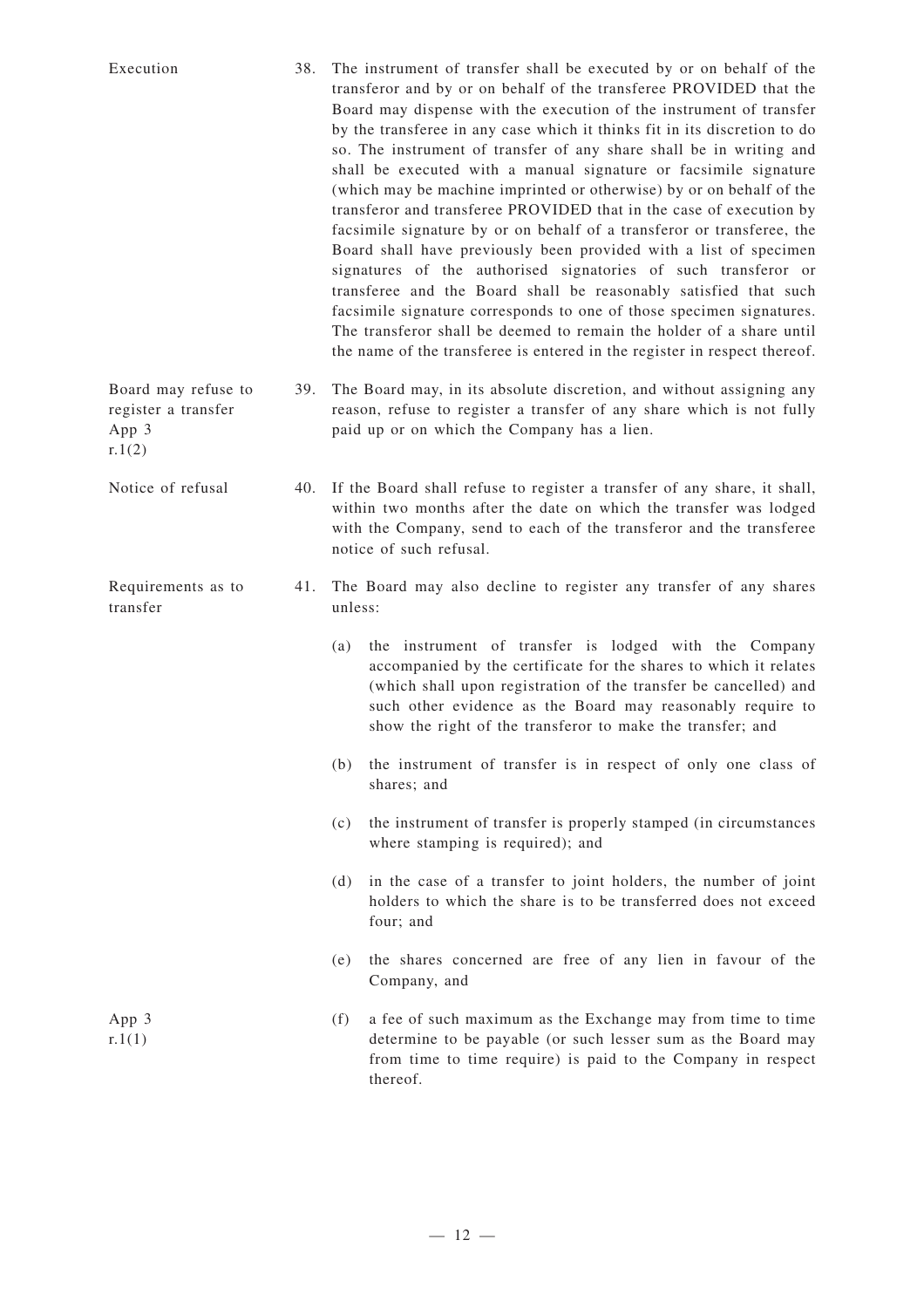No transfer to an infant etc 42. No transfer shall be made to an infant or to a person in respect of whom an order has been made by an competent court or official on the grounds that he is or may be suffering from mental disorder or is otherwise incapable of managing his affairs or under other legal disability.

- Certificate to be given up on transfer 43. Upon every transfer of shares the certificate held by the transferor shall be given up to be cancelled, and shall forthwith be cancelled accordingly, and a new certificate shall be issued without charge to the transferee in respect of the shares transferred to him, and if any of the shares included in the certificate so given up shall be retained by the transferor, a new certificate in respect thereof shall be issued to him without charge. The Company shall also retain the instrument(s) of transfer.
- When transfer books and register may close App 13 Part B  $r.3(2)$ 44. The registration of transfers may, on 14 days' notice being given by advertisement published in the newspapers, be suspended and the register closed at such times for such periods as the Board may from time to time determine, provided always that such registration shall not be suspended or the register closed for more than 30 days in any year (or such longer period as the members may by ordinary resolution determine provided that such period shall not be extended beyond 60 days in any year).

## Transmission of Shares

- Death of registered holder or of joint holder of shares 45. In the case of the death of a member, the survivor or survivors where the deceased was a joint holder, and the legal personal representatives of the deceased where he was a sole holder, shall be the only persons recognised by the Company as having any title to his interest in the shares; but nothing herein contained shall release the estate of a deceased holder (whether sole or joint) from any liability in respect of any share solely or jointly held by him.
- Registration of personal representatives and trustee in bankruptcy 46. Any person becoming entitled to a share in consequence of the death or bankruptcy or winding-up of a member may, upon such evidence as to his title being produced as may from time to time be required by the Board and subject as hereinafter provided, either be registered himself as holder of the share or elect to have some other person nominated by him registered as the transferee thereof.
- Notice of election to be registered/ Registration of nominee 47. If the person so becoming entitled shall elect to be registered himself, he shall deliver or send to the Company a notice in writing signed by him stating that he so elects. If he shall elect to have his nominee registered he shall testify his election by executing in favour of his nominee a transfer of such share. All the limitations, restrictions and provisions of these Articles relating to the right to transfer and the registration of transfers of shares shall be applicable to any such notice or transfer as aforesaid as if the death or bankruptcy or winding-up of the member had not occurred and the notice or transfer were a transfer executed by such member.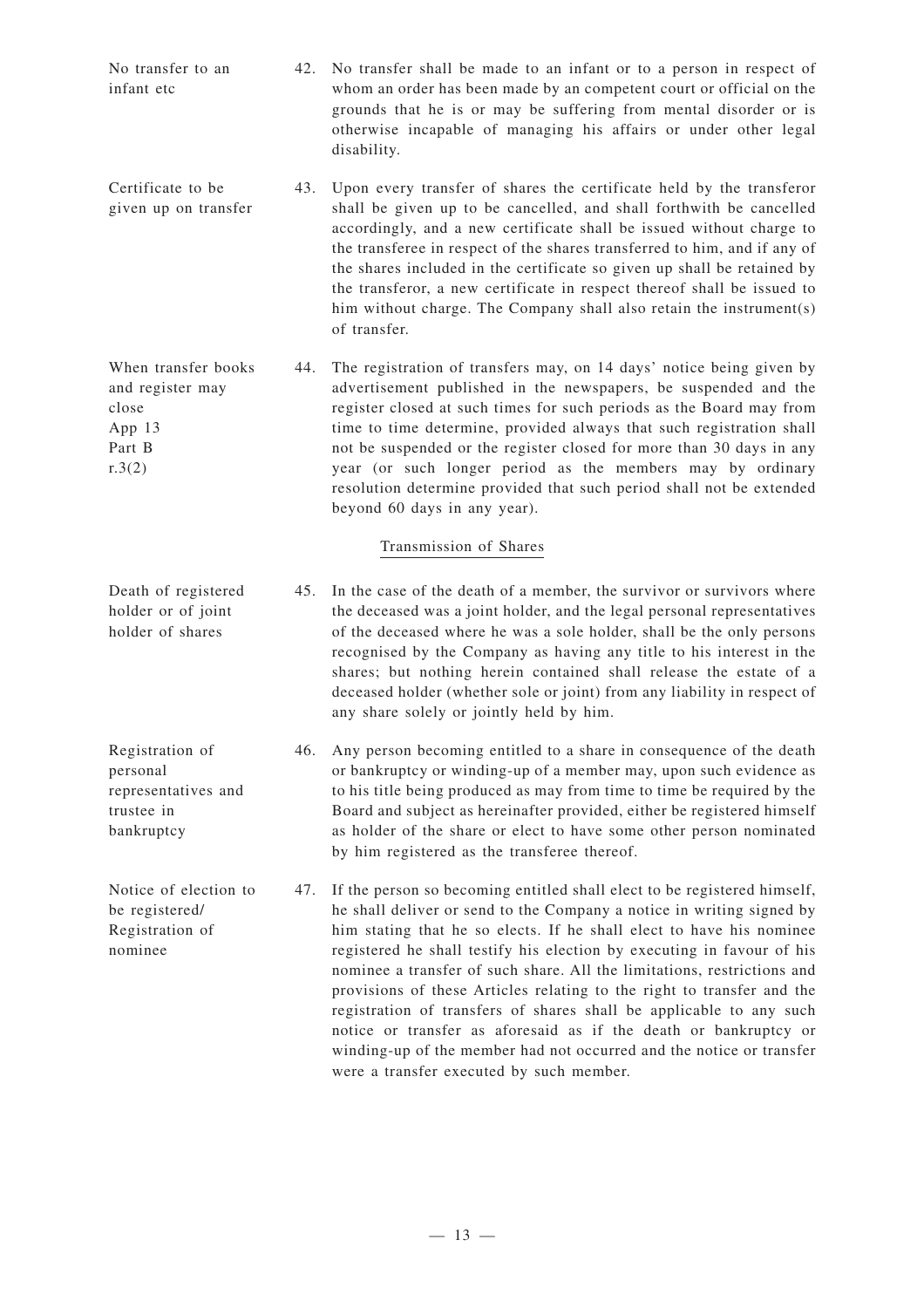| Retention of           | 48. A person becoming entitled to a share by reason of the death or    |
|------------------------|------------------------------------------------------------------------|
| dividends, etc., until | bankruptcy or winding-up of the holder shall be entitled to the same   |
| transfer or            | dividends and other advantages to which he would be entitled if he     |
| transmission of        | were the registered holder of the share. However, the Board may, if it |
| shares of a deceased   | thinks fit, withhold the payment of any dividend payable or other      |
| or bankrupt member     | advantages in respect of such share until such person shall become the |
|                        | registered holder of the share or shall have effectually transferred   |
|                        | such share, but, subject to the requirements of Article 86 being met,  |
|                        | such a person may vote at meetings.                                    |

### Forfeiture of Shares

- If call or instalment not paid notice may be given 49. If a member fails to pay any call or instalment of a call on the day appointed for payment thereof, the Board may, at any time during such time as any part thereof remains unpaid, without prejudice to the provisions of Article 33, serve a notice on him requiring payment of so much of the call or instalment as is unpaid, together with any interest which may have accrued and which may still accrue up to the date of actual payment.
- Form of notice 50. The notice shall name a further day (not earlier than the expiration of 14 days from the date of service of the notice) on or before which, and the place where, the payment required by the notice is to be made, and shall state that in the event of non-payment at or before the time and at the place appointed, the shares in respect of which the call was made or instalment is unpaid will be liable to be forfeited. The Board may accept a surrender of any share liable to be forfeited hereunder and in such case, references in these Articles to forfeiture shall include surrender.
- If notice not complied with shares may be forfeited 51. If the requirements of any such notice as aforesaid are not complied with, any share in respect of which the notice has been given may at any time thereafter, before the payment required by the notice has been made, be forfeited by a resolution of the Board to that effect. Such forfeiture shall include all dividends and bonuses declared in respect of the forfeited share, and not actually paid before the forfeiture.
- Forfeited shares to be deemed property of Company 52. Any share so forfeited shall be deemed to be the property of the Company, and may be re-allotted sold or otherwise disposed of on such terms and in such manner as the Board thinks fit and at any time before a re-allotment, sale or disposition the forfeiture may be cancelled by the Board on such terms as it thinks fit.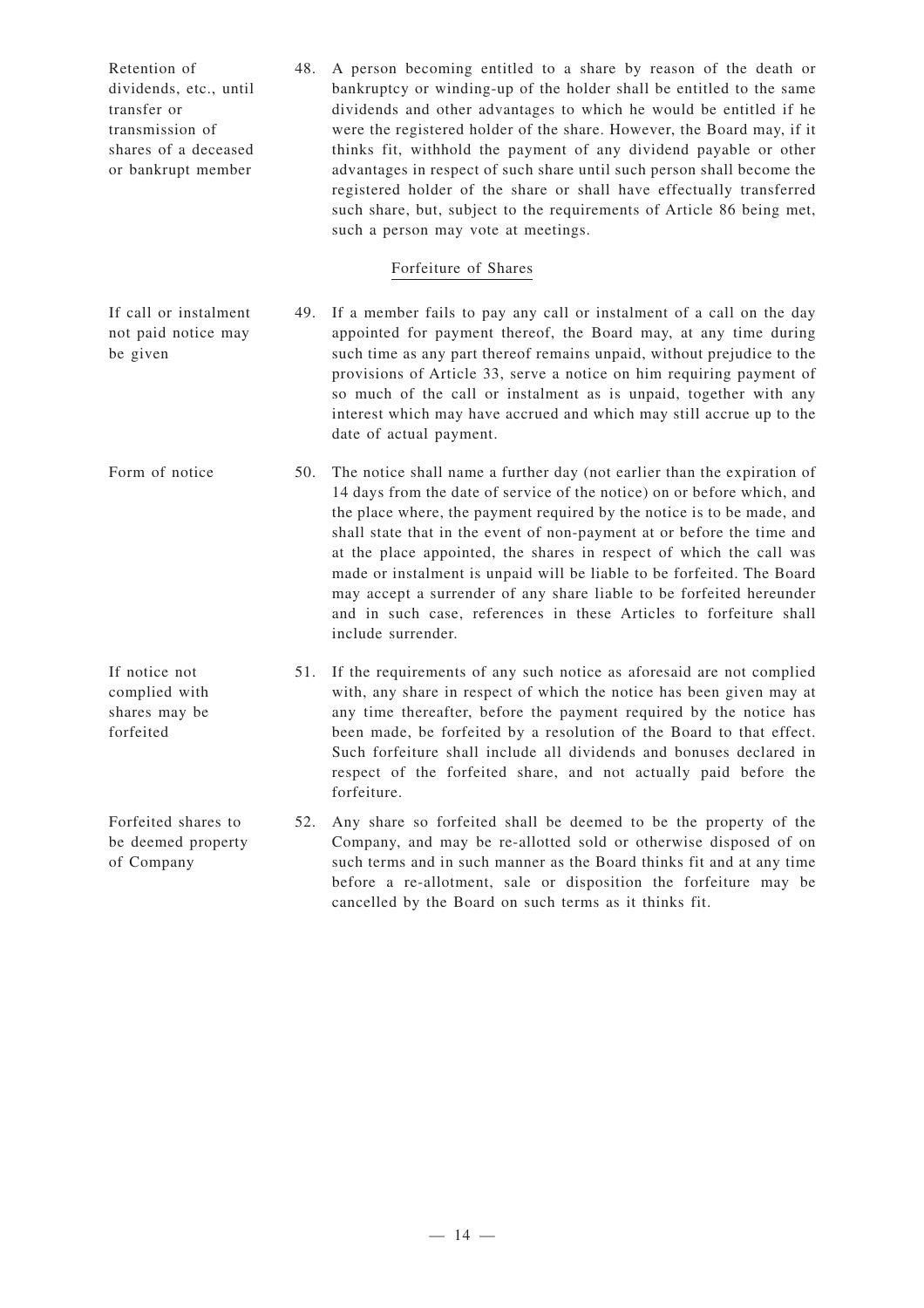| Arrears to be paid<br>notwithstanding<br>forfeiture                        | 53. | A person whose shares have been forfeited shall cease to be a member<br>in respect of the forfeited shares but shall, notwithstanding, remain<br>liable to pay to the Company all moneys which, at the date of<br>forfeiture, were payable by him to the Company in respect of the<br>shares, together with (if the Board shall in its discretion so require)<br>interest thereon from the date of forfeiture until payment at such rate<br>not exceeding 15% per annum as the Board may prescribe, and the<br>Board may enforce the payment thereof if it thinks fit, and without<br>any deduction or allowance for the value of the shares forfeited, at the<br>date of forfeiture. For the purposes of this Article any sum which, by<br>the terms of issue of a share, is payable thereon at a fixed time which<br>is subsequent to the date of forfeiture, whether on account of the<br>nominal value of the share or by way of premium, shall<br>notwithstanding that time has not yet arrived, be deemed to be payable<br>at the date of forfeiture, and the same shall become due and payable<br>immediately upon the forfeiture, but interest thereon shall only be<br>payable in respect of any period between the said fixed time and the<br>date of actual payment. |
|----------------------------------------------------------------------------|-----|---------------------------------------------------------------------------------------------------------------------------------------------------------------------------------------------------------------------------------------------------------------------------------------------------------------------------------------------------------------------------------------------------------------------------------------------------------------------------------------------------------------------------------------------------------------------------------------------------------------------------------------------------------------------------------------------------------------------------------------------------------------------------------------------------------------------------------------------------------------------------------------------------------------------------------------------------------------------------------------------------------------------------------------------------------------------------------------------------------------------------------------------------------------------------------------------------------------------------------------------------------------------------------|
| Evidence of<br>forfeiture                                                  | 54. | A statutory declaration in writing that the declarant is Director or<br>Secretary of the Company, and that a share in the Company has been<br>duly forfeited on a date stated in the declaration, shall be conclusive<br>evidence of the facts therein stated as against all persons claiming to<br>be entitled to the share. The Company may receive the consideration,<br>if any, given for the share on any re-allotment, sale or disposition<br>thereof and the Board may authorise any person to execute a letter of<br>re-allotment or transfer the share in favour of the person to whom the<br>share is re-allotted, sold or disposed of and he shall thereupon be<br>registered as the holder of the share, and shall not be bound to see to<br>the application of the subscription or purchase money, if any, nor shall<br>his title to the share be affected by any irregularity or invalidity in the<br>proceedings in reference to the forfeiture, re-allotment, sale or other<br>disposal of the share.                                                                                                                                                                                                                                                           |
| Notice after<br>forfeiture                                                 |     | 55. When any share shall have been forfeited, notice of the forfeiture<br>shall be given to the member in whose name it stood immediately<br>prior to the forfeiture, and an entry of the forfeiture, with the date<br>thereof, shall forthwith be made in the register. Notwithstanding the<br>above, no forfeiture shall be in any manner invalidated by any<br>omission or neglect to give such notice as aforesaid.                                                                                                                                                                                                                                                                                                                                                                                                                                                                                                                                                                                                                                                                                                                                                                                                                                                         |
| Power to redeem<br>forfeited shares                                        | 56. | Notwithstanding any such forfeiture as aforesaid, the Board may at<br>any time, before any share so forfeited shall have been re-allotted,<br>sold, or otherwise disposed of, permit the share forfeited to be<br>redeemed upon the terms of payment of all calls and interest due upon<br>and expenses incurred in respect of the share, and upon such further<br>terms (if any) as they think fit.                                                                                                                                                                                                                                                                                                                                                                                                                                                                                                                                                                                                                                                                                                                                                                                                                                                                            |
| Forfeiture not to<br>prejudice Company's<br>right to call or<br>instalment | 57. | The forfeiture of a share shall not prejudice the right of the Company<br>to any call already made or instalment payable thereon.                                                                                                                                                                                                                                                                                                                                                                                                                                                                                                                                                                                                                                                                                                                                                                                                                                                                                                                                                                                                                                                                                                                                               |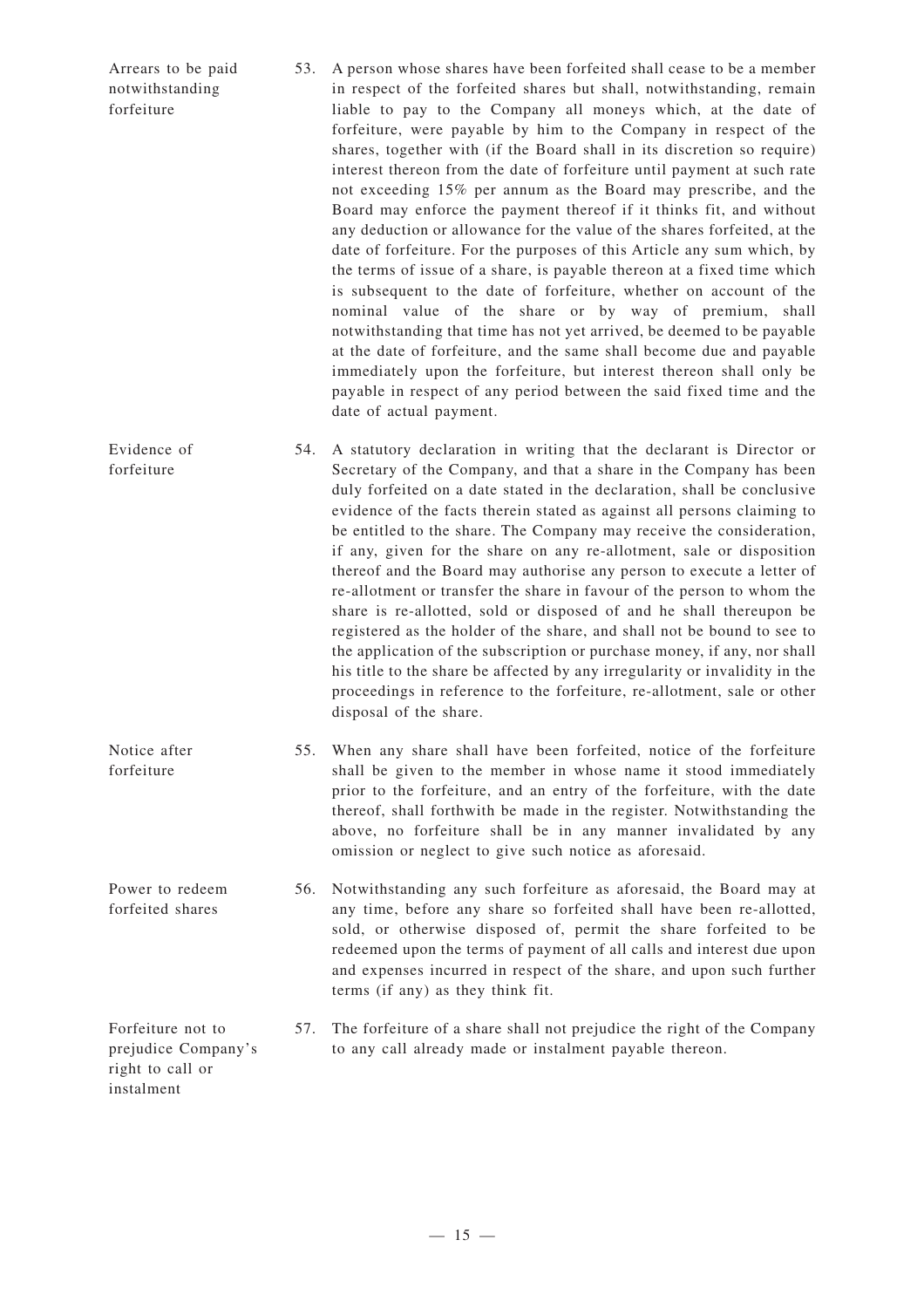| Forfeiture for<br>non-payment of any<br>sum due on shares | 58. | The provisions of these Articles as to forfeiture shall apply in the case<br>of non-payment of any sum which, by the terms of issue of a share,<br>becomes payable at a fixed time, whether on account of the nominal<br>value of the share or by way of premium, as if the same had been<br>payable by virtue of a call duly made and notified.                                                                                                                                                                                                                                                                                                    |
|-----------------------------------------------------------|-----|-----------------------------------------------------------------------------------------------------------------------------------------------------------------------------------------------------------------------------------------------------------------------------------------------------------------------------------------------------------------------------------------------------------------------------------------------------------------------------------------------------------------------------------------------------------------------------------------------------------------------------------------------------|
|                                                           |     | Stock                                                                                                                                                                                                                                                                                                                                                                                                                                                                                                                                                                                                                                               |
| Power to convert<br>into stock                            | 59. | Subject to the Companies Law, the Company may by ordinary<br>resolution convert any fully paid up shares into stock, and may from<br>time to time by like resolution re-convert any stock into fully paid up<br>shares of any denomination.                                                                                                                                                                                                                                                                                                                                                                                                         |
| Transfer of stock                                         | 60. | The holders of stock may transfer the same or any part thereof in the<br>same manner, and subject to the same regulations as and subject to<br>which the shares from which the stock arose might prior to conversion<br>have been transferred or as near thereto as circumstances admit, but<br>the Board may from time to time, if it thinks fit, fix the minimum<br>amount of stock transferable and restrict or forbid the transfer of<br>fractions of that minimum, but so that such minimum shall not exceed<br>the nominal amount of the shares from which the stock arose. No<br>warrants to bearer shall be issued in respect of any stock. |
| Rights of<br>stockholders                                 | 61. | The holders of stock shall, according to the amount of the stock held<br>by them, have the same rights, privileges and advantages as regards<br>dividends, participation in assets on a winding up, voting at meetings,<br>and other matters, as if they held the shares from which the stock<br>arose, but no such privilege or advantage (except participation in the<br>dividends and profits of the Company) shall be conferred by an<br>amount of stock which would not, if existing in shares, have conferred<br>such privilege or advantage.                                                                                                 |
| Interpretation                                            | 62. | Such of the provisions of these Articles as are applicable to paid up<br>shares shall apply to stock, and the words "share" and "shareholder"<br>therein include "stock" and "stockholder".                                                                                                                                                                                                                                                                                                                                                                                                                                                         |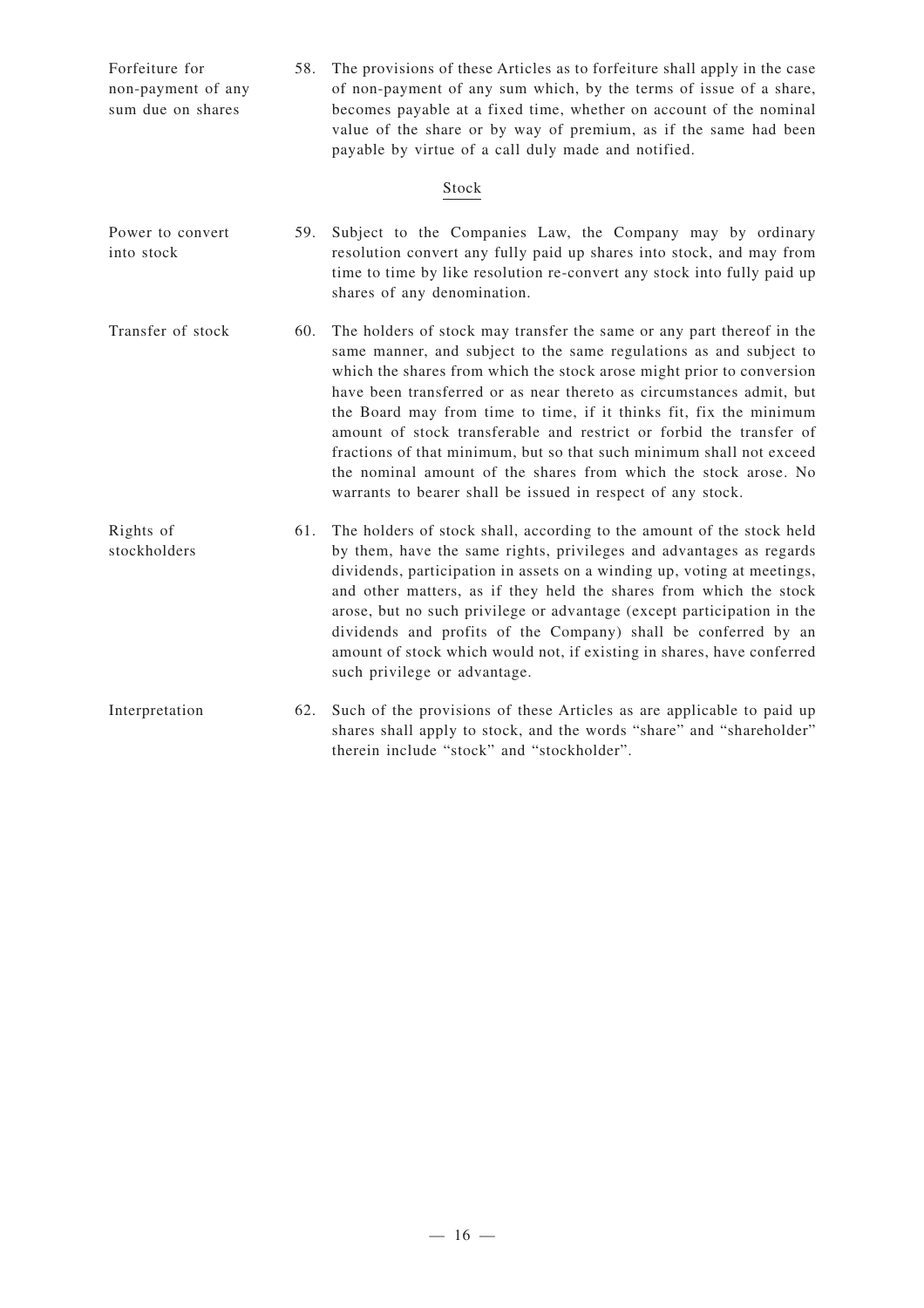#### Alteration of Capital

63. (a) The Company may from time to time by ordinary resolution:

- (i) consolidate and divide all or any of its share capital into shares of larger amount than its existing shares. On any consolidation of fully paid shares and division into shares of larger amount, the Board may settle any difficulty which may arise as it thinks expedient and in particular (but without prejudice to the generality of the foregoing) may as between the holders of shares to be consolidated determine which particular shares are to be consolidated into each consolidated share, and if it shall happen that any person shall become entitled to fractions of a consolidated share or shares, such fractions may be sold by some person appointed by the Board for that purpose and the person so appointed may transfer the shares so sold to the purchaser thereof and the validity of such transfer shall not be questioned, and so that the net proceeds of such sale (after deduction of the expenses of such sale) may either be distributed among the persons who would otherwise be entitled to a fraction or fractions of a consolidated share or shares rateably in accordance with their rights and interests or may be paid to the Company for the Company's benefit;
- (ii) cancel any shares which at the date of the passing of the resolution have not been taken or agreed to be taken by any person, and diminish the amount of its share capital by the amount of the shares so cancelled subject to the provisions of the Law; and
- (iii) sub-divide its shares or any of them into shares of smaller amount than is fixed by the Memorandum of Association of the Company, subject nevertheless to the provisions of the Law, and so that the resolution whereby any share is sub-divided may determine that, as between the holders of the shares resulting from such sub-division, one or more of the shares may have any such preferred or other special rights, over, or may have such deferred rights or be subject to any such restrictions as compared with the others as the Company has power to attach to unissued or new shares.
- Reduction of capital (b) The Company may by special resolution reduce its share capital, any capital redemption reserve or any share premium account in any manner authorised and subject to any conditions prescribed by Law.

#### Borrowing Powers

Power to borrow 64. The Board may from time to time at its discretion exercise all the powers of the Company to raise or borrow or to secure the payment of any sum or sums of money for the purposes of the Company and to mortgage or charge its undertaking, property and assets (present and future) and uncalled capital or any part thereof.

Consolidation and division of capital and sub-division and cancellation at shares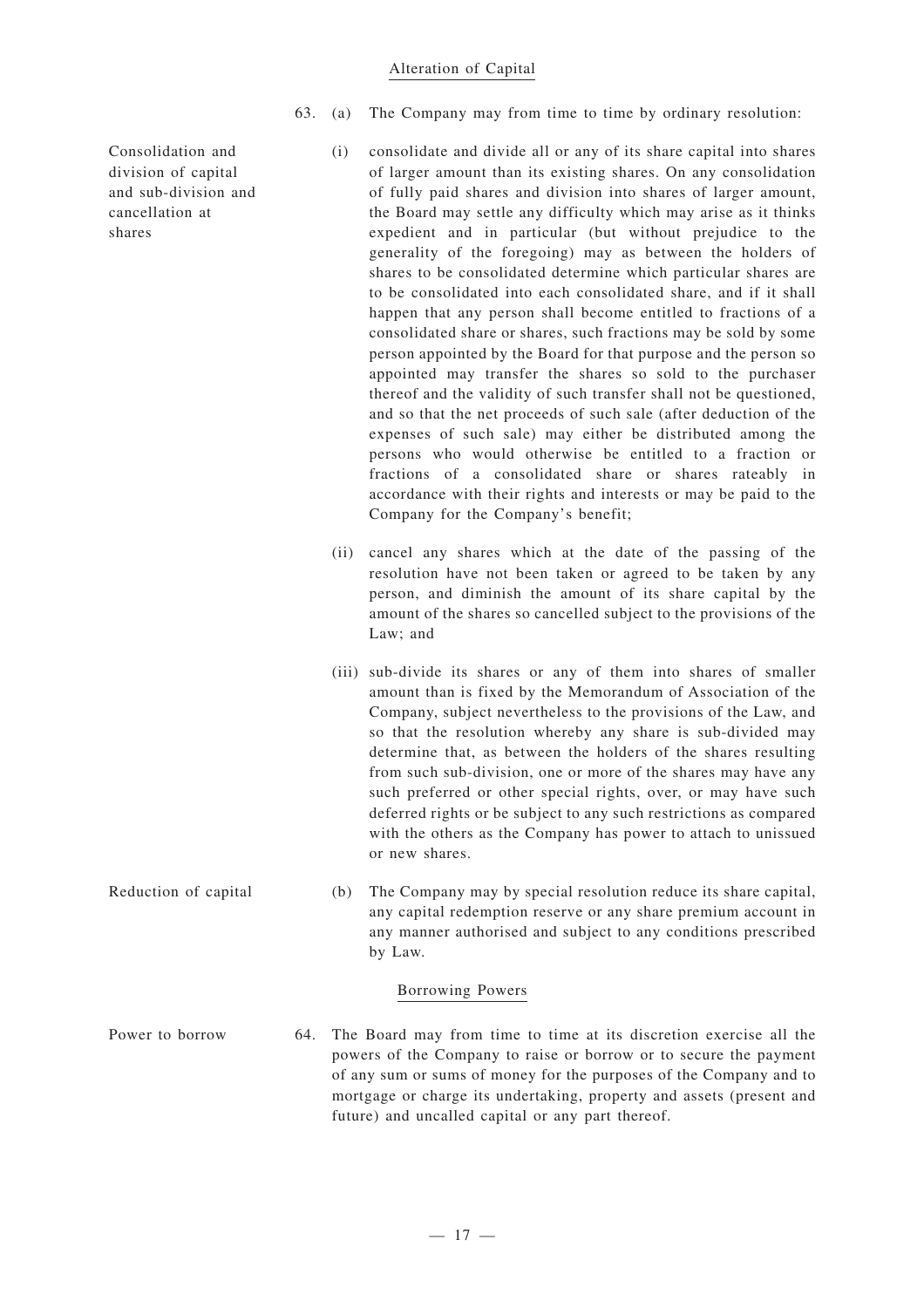| Conditions on which<br>money may be<br>borrowed                                   |     | 65. The Board may raise or secure the payment or repayment of such sum<br>or sums in such manner and upon such terms and conditions in all<br>respects as it thinks fit and, in particular, by the issue of debentures,<br>debenture stock, bonds or other securities of the Company, whether<br>outright or as collateral security for any debts, liability or obligations<br>of the Company or of any third party.                                                                                                                                                                                                                                                                          |  |
|-----------------------------------------------------------------------------------|-----|-----------------------------------------------------------------------------------------------------------------------------------------------------------------------------------------------------------------------------------------------------------------------------------------------------------------------------------------------------------------------------------------------------------------------------------------------------------------------------------------------------------------------------------------------------------------------------------------------------------------------------------------------------------------------------------------------|--|
| Assignment                                                                        | 66. | Debentures, debenture stock, bonds and other securities may be made<br>assignable free from any equities between the Company and the<br>person to whom the same may be issued.                                                                                                                                                                                                                                                                                                                                                                                                                                                                                                                |  |
| Special privileges                                                                | 67. | Any debentures, debenture stock, bonds or other securities may be<br>issued at a discount, premium or otherwise and with any special<br>privileges as to redemption, surrender, drawings, allotment of shares,<br>attending and voting at general meetings of the Company,<br>appointment of Directors and otherwise.                                                                                                                                                                                                                                                                                                                                                                         |  |
| Register of charges<br>to be kept                                                 | 68. | The Board shall cause a proper register to be kept, in accordance<br>(a)<br>with the provisions of the Law, of all mortgages and charges<br>specifically affecting the property of the Company and shall<br>duly comply with the requirements of the Law in regard to the<br>registration of mortgages and charges therein specified and<br>otherwise.                                                                                                                                                                                                                                                                                                                                        |  |
| Register of<br>debentures or<br>debenture stock                                   |     | If the Company issues debentures or debenture stock (whether as<br>(b)<br>part of a series or as individual instruments) not transferable by<br>delivery, the Board shall cause a proper register to be kept of the<br>holders of such debentures.                                                                                                                                                                                                                                                                                                                                                                                                                                            |  |
| Mortgage of<br>uncalled capital                                                   | 69. | Where any uncalled capital of the Company is charged, all persons<br>taking any subsequent charge thereon shall take the same subject to<br>such prior charge, and shall not be entitled, by notice of to the<br>members or otherwise, to obtain priority over such prior charge.                                                                                                                                                                                                                                                                                                                                                                                                             |  |
|                                                                                   |     | General Meetings                                                                                                                                                                                                                                                                                                                                                                                                                                                                                                                                                                                                                                                                              |  |
| When annual general<br>meeting to be held<br>App 13<br>Part B<br>r.3(3)<br>r.4(2) | 70. | The Company shall in each year hold a general meeting as its annual<br>general meeting in addition to any other meeting in that year and shall<br>specify the meeting as such in the notices calling it; and not more than<br>15 months shall elapse (or such longer period as the Exchange may<br>authorise) between the date of one annual general meeting of the<br>Company and that of the next. So as long as the first annual general<br>meeting of the Company is held within 15 months from the date of its<br>incorporation, it need not be held in the year of its incorporation. The<br>annual general meeting shall be held at such time and place as the<br>Board shall appoint. |  |
| Extraordinary<br>general meeting                                                  | 71. | All general meetings other than annual general meetings shall be<br>called extraordinary general meetings.                                                                                                                                                                                                                                                                                                                                                                                                                                                                                                                                                                                    |  |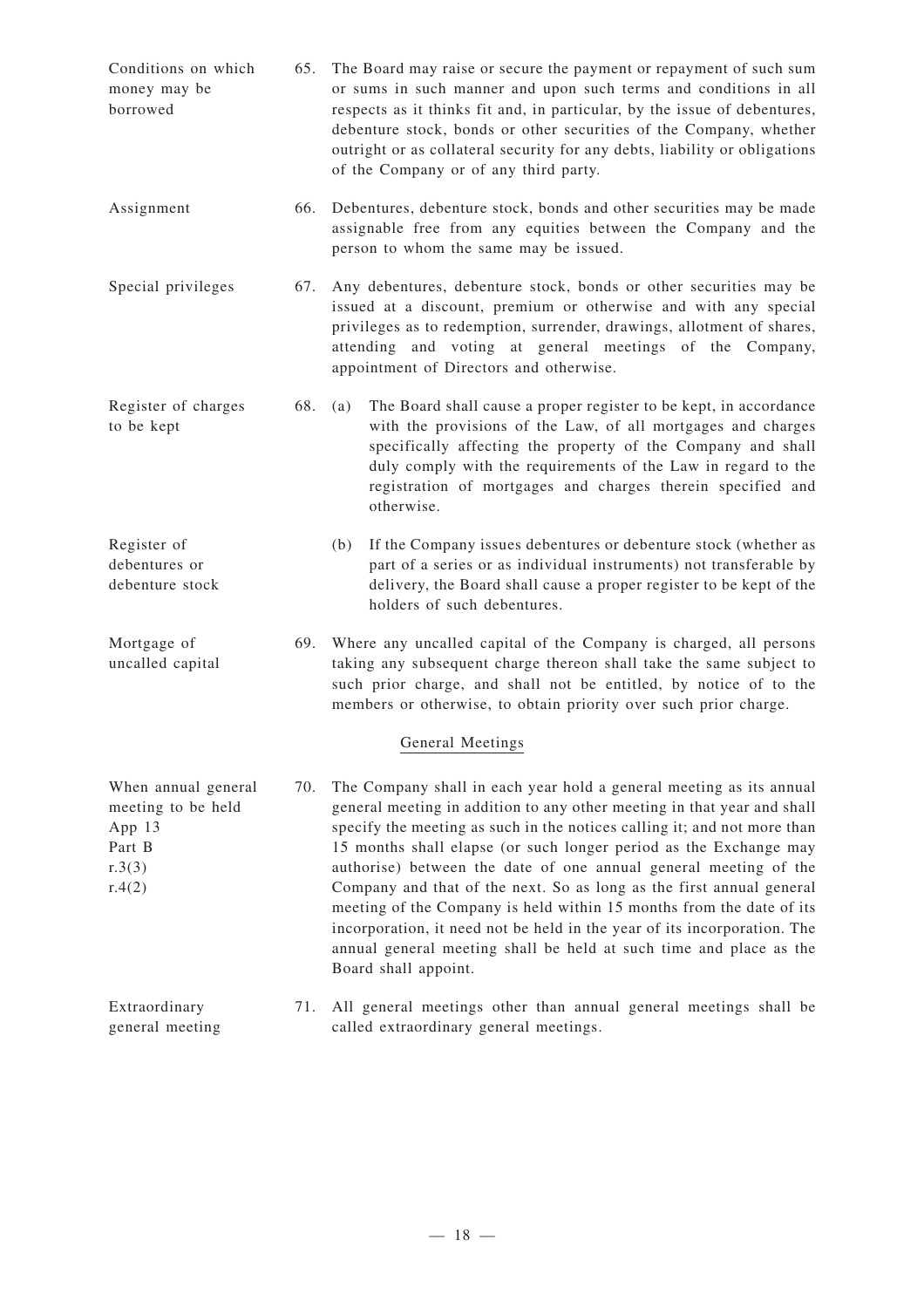- 72. The Board may, whenever it thinks fit, convene an extraordinary general meeting. General meetings shall also be convened on the written requisition of any two or more members of the Company deposited at the registered office specifying the objects of the meeting and signed by the requisitionists, provided that such requisitionists held as at the date of deposit of the requisition not less than one-tenth of the paid up capital of the Company which carries the right of voting at general meetings of the Company. If the Board does not within 21 days from the date of deposit of the requisition proceed duly to convene the meeting, the requisitionists themselves or any of them representing more than one-half of the total voting rights of all of them, may convene the general meeting in the same manner, as nearly as possible, as that in which meetings may be convened by the Board provided that any meeting so convened shall not be held after the expiration of three months from the date of deposit of the requisition, and all reasonable expenses incurred by the requisitionists as a result of the failure of the Board shall be reimbursed to them by the Company.
- 73. (a) An annual meeting and any extraordinary general meeting called for the passing of a special resolution shall be called by not less than 21 days' notice in writing and any other extraordinary general meeting shall be called by not less than 14 days' notice in writing. The notice shall be exclusive of the day on which it is served or deemed to be served and of the day for which it is given, and shall specify the time, place, and agenda of the meeting, particulars of the resolutions to be considered at the meeting and in the case of special business (as defined in Article 75) the general nature of that business. The notice convening an annual general meeting shall specify the meeting as such, and the notice convening a meeting to pass a special resolution shall specify the intention to propose the resolution as a special resolution. Notice of every general meeting shall be given to the Auditors and to all members other than such as, under the provisions hereof or the terms of issue of the shares they hold, are not entitled to receive such notice from the Company.
	- (b) Notwithstanding that a meeting of the Company is called by shorter notice than that referred to in paragraph (a) hereof, it shall be deemed to have been duly called if it is so agreed:
		- (i) in the case of a meeting called as an annual general meeting, by all the members of the Company entitled to attend and vote thereat or their proxies; and
		- (ii) in the case of any other meeting, by a majority in number of the members having a right to attend and vote at the meeting, being a majority together holding not less than 95% in nominal value of the shares giving that right.
	- (c) There shall appear with reasonable prominence in every notice of general meetings of the Company a statement that a member entitled to attend and vote is entitled to appoint a proxy to attend and, on a poll, vote instead of him and that a proxy need not be a member of the Company.

Notice of meetings App 13 Part B  $r.3(1)$ 

Convening of extraordinary general meeting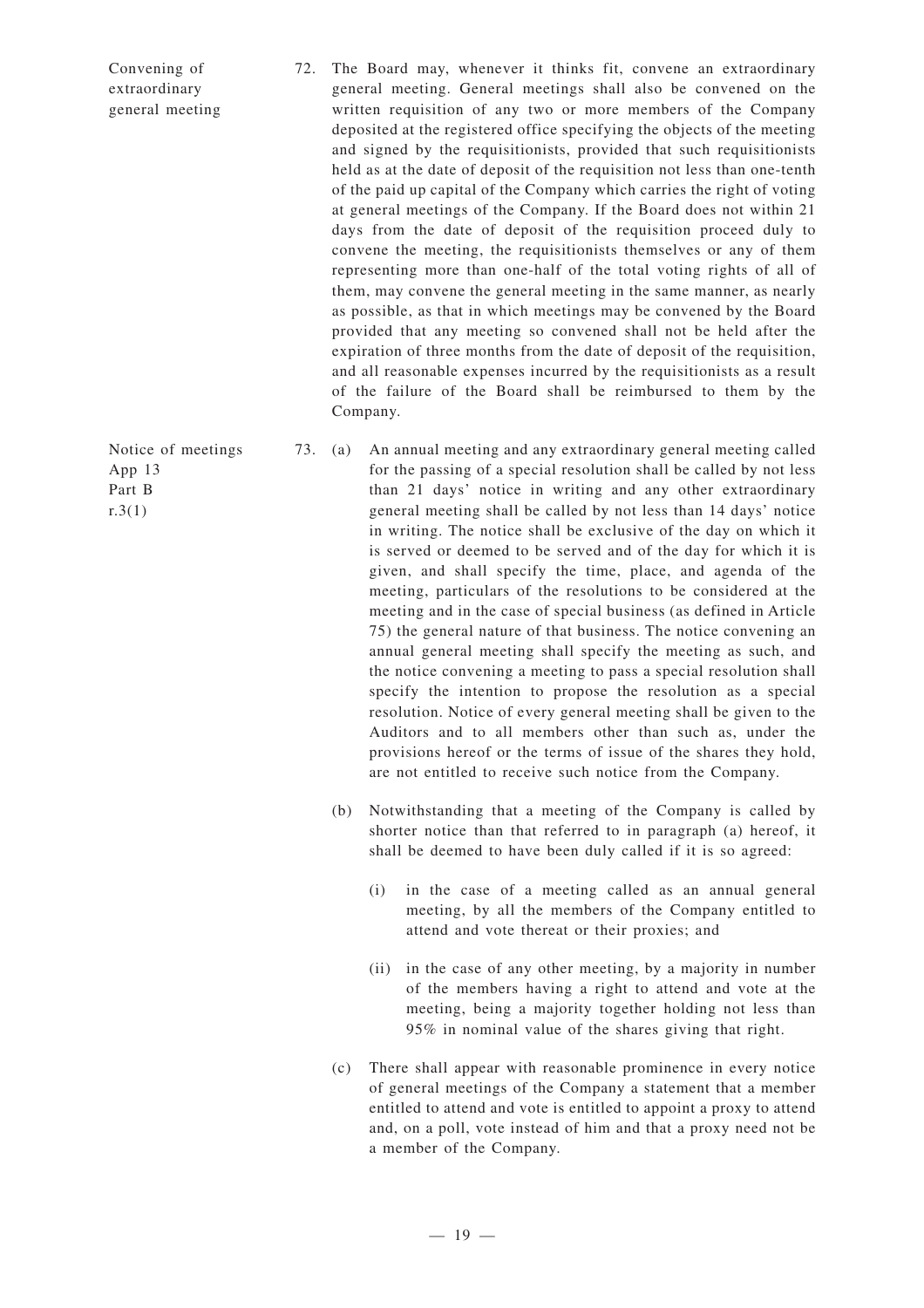Omission to give notice/instrument of proxy 74. (a) The accidental omission to give any such notice to, or the non-receipt of any such notice by, any person entitled to receive notice shall not invalidate any resolution passed or any proceeding at any such meeting. (b) In cases where instruments of proxy are sent out with notices, the accidental omission to send such instrument of proxy to, or the non-receipt of such instrument of proxy by, any person entitled to receive notice shall not invalidate any resolution passed or any proceeding at any such meeting Proceedings at General Meetings Special business 75. All business shall be deemed special that is transacted at an extraordinary general meeting and also all business shall be deemed special that is transacted at an annual general meeting with the exception of the following, which shall be deemed ordinary business: (a) the declaration and sanctioning of dividends; (b) the consideration and adoption of the accounts and balance sheets and the reports of the Directors and Auditors and other documents required to be annexed to the balance sheet; (c) the election of Directors in place of those retiring; (d) the appointment of Auditors; (e) the fixing of, or the determining of the method of fixing of, the remuneration of the Directors and of the Auditors; (f) the granting of any mandate or authority to the Directors to offer, allot, grant options over, or otherwise dispose of the unissued shares of the Company representing not more than 20% in nominal value of its then existing issued share capital and the number of any securities repurchased pursuant to paragraph (g) of this Article; and (g) the granting of any mandate or authority to the Directors to repurchase securities of the Company. Quorum 76. For all purposes the quorum for a general meeting shall be two members present in person or by proxy provided always that if the Company has only one member of record the quorum shall be that one member present in person or by proxy. No business (except the appointment of a Chairman) shall be transacted at any general meeting

the business.

unless the requisite quorum shall be present at the commencement of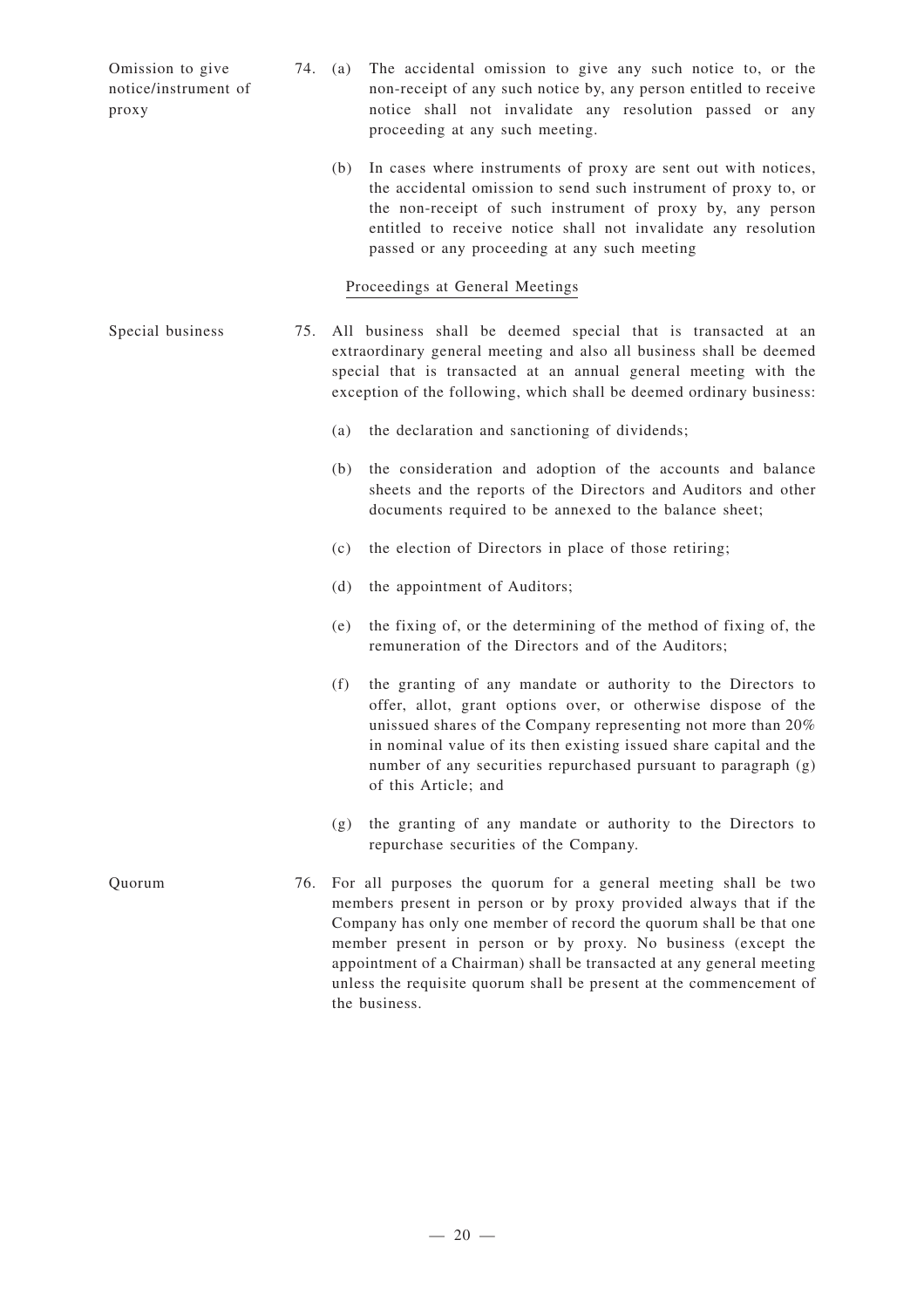- When if quorum not present meeting to be dissolved and when to be adjourned 77. If within half an hour from the time appointed for the meeting a quorum is not present, the meeting, if convened upon the requisition of members, shall be dissolved, but in any other case it shall stand adjourned to the same day in the next week and at such time and place as shall be decided by the Board, and if at such adjourned meeting a quorum is not present within half an hour from the time appointed for holding the meeting, the member or members present in person or by proxy shall be a quorum and may transact the business for which the meeting was called.
- Chairman of general meeting 78. The Chairman shall take the chair at every general meeting, or, if there be no such Chairman or, if at any general meeting such Chairman shall not be present within 15 minutes after the time appointed for holding such meeting or is unwilling to act, the Directors present shall choose another Director as Chairman, and if no Director be present, or if all the Directors present decline to take the chair, or if the Chairman chosen shall retire from the chair, then the members present choose one of their own number to be Chairman.
- Power to adjourn general meeting/business of adjourned meeting 79. The Chairman may, with the consent of any general meeting at which a quorum is present, and shall, if so directed by the meeting, adjourn any meeting from time to time and from place to place as the meeting shall determine. Whenever a meeting is adjourned for 14 days or more, at least seven clear days' notice, specifying the place, the day and the hour of the adjourned meeting shall be given in the same manner as in the case of an original meeting but it shall not be necessary to specify in such notice the nature of the business to be transacted at the adjourned meeting. Save as aforesaid, no member shall be entitled to any notice of an adjournment or of the business to be transacted at any adjourned meeting. No business shall be transacted at any adjourned meeting other than the business which might have been transacted at the meeting from which the adjournment took place.

80. At any general meeting a resolution put to the vote of the meeting shall be decided on a show of hands unless (before or on the declaration of the result of the show of hands or on the withdrawal of any other demand for a poll) a poll is duly demanded. A poll may be demanded by:

- (a) the Chairman of the meeting; or
- (b) at least five members present in person or by proxy and entitled to vote; or
- (c) any member or members present in person or by proxy and representing in the aggregate not less than one-tenth of the total voting rights of all members having the right to attend and vote at the meeting; or
- (d) any member or members present in person or by proxy and holding shares conferring a right to attend and vote at the meeting on which there have been paid up sums in the aggregate equal to not less than one-tenth of the total sum paid up on all shares conferring that right.

poll not demand App 13 Part B  $r.2(3)$ App 13 Part B  $r.2(3)$ 

Right to demand a poll and what is to be evidence of the passing of a resolution where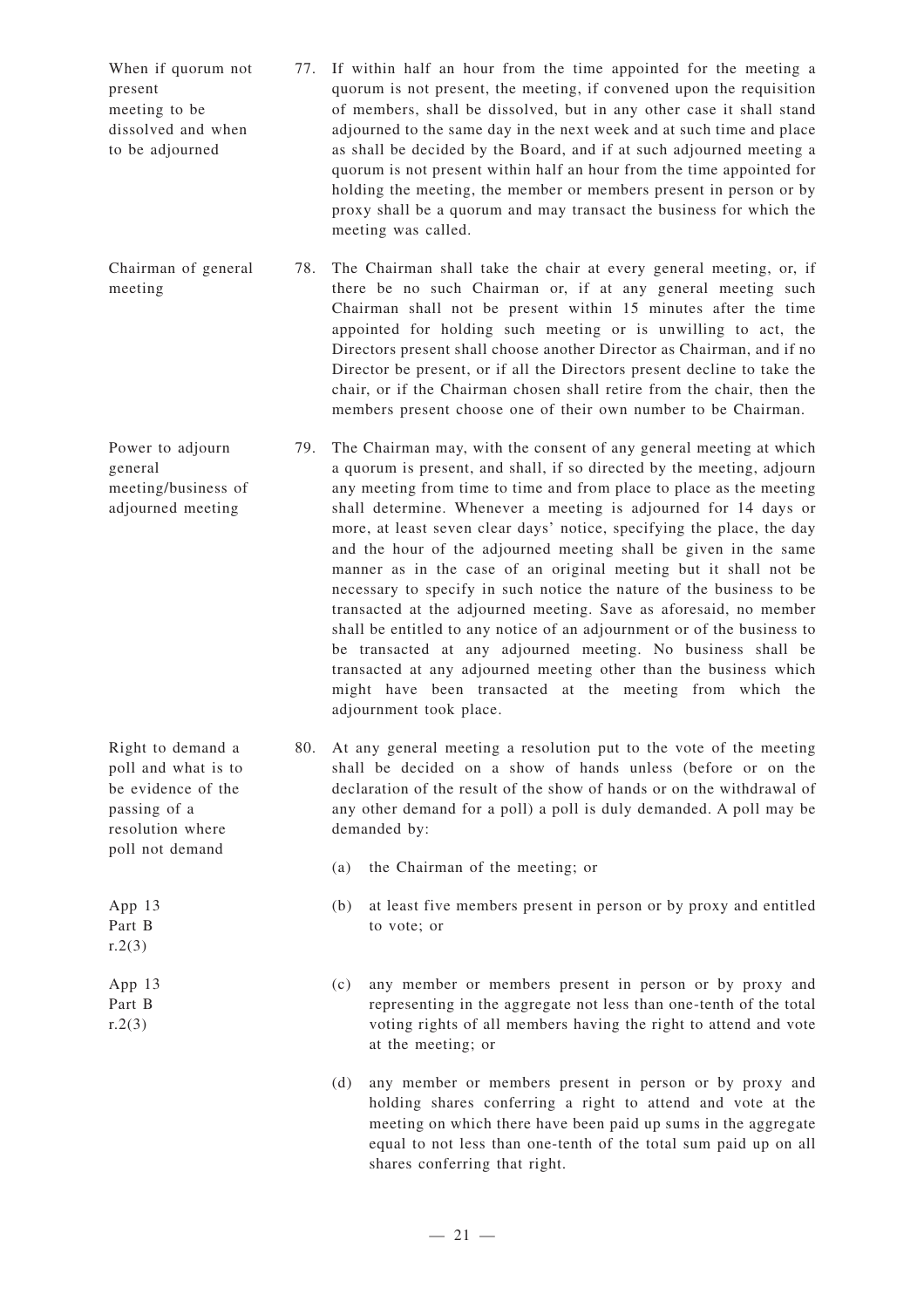Unless a poll is so demanded and not withdrawn, a declaration by the Chairman that a resolution has on a show of hands been carried, or carried unanimously, or by a particular majority, or lost, and an entry to that effect in the Company's book containing the minutes of proceedings of meetings of the Company shall be conclusive evidence of that fact without proof of the number or proportion of the votes recorded in favour of or against such resolution.

Poll 81. (a) If a poll is demanded as aforesaid, it shall (subject as provided in Article 82) be taken in such manner (including the use of ballot or voting papers or tickets) and at such time and place, not being more than 30 days from the date of the meeting or adjourned meeting at which the poll was demanded as the Chairman directs. No notice need be given of a poll not taken immediately. The result of the poll shall be deemed to be the resolution of the meeting at which ru1e poll was demanded. The demand for a poll may be withdrawn, with the consent of the Chairman, at any time before the close of the meeting at which the poll was demanded or the taking of the poll, whichever is earlier.

- notwithstanding (b) The demand of a poll shall not prevent the continuance of a meeting for the transaction of any business other than the question on which a poll has been demanded.
	- 82. Any poll duly demanded on the election of a Chairman of a meeting or on any question of adjournment shall be taken at the meeting and without adjournment.
- Chairman to have casting vote 83. In the case of an equality of votes, whether on a show of hands or on a poll, the Chairman of the meeting at which the show of hands takes place or at which the poll is demanded, shall be entitled to a second or casting vote.

Business may proceed

demand for poll

In what case poll taken without adjournment

Written resolutions 84. A resolution in writing (in one or more counterparts), including a special resolution, signed by all members for the time being entitled to receive notice of and to attend and vote at general meetings (or being corporations by their duly appointed representatives) shall be as valid and effective as if the same had been passed at a general meeting of the Company duly convened and held. Any such resolution shall be deemed to have been passed at a meeting held on the date on which it was signed by the last member to sign.

## Votes of members

Votes of members 85. Subject to any special rights, privileges or restrictions as to voting for the time being attached to any class or classes of shares, at any general meeting on a show of hands every member who is present in person or by proxy (or, in the case of a member being a corporation by its duly authorised representative) shall have one vote, and on a poll every member present in person (or, in the case of a member being a corporation, by its duly authorised representative) or by proxy shall have one vote for each share registered in his name in the register. On a poll a member entitled to more than one vote is under no obligation to cast all his votes in the same way.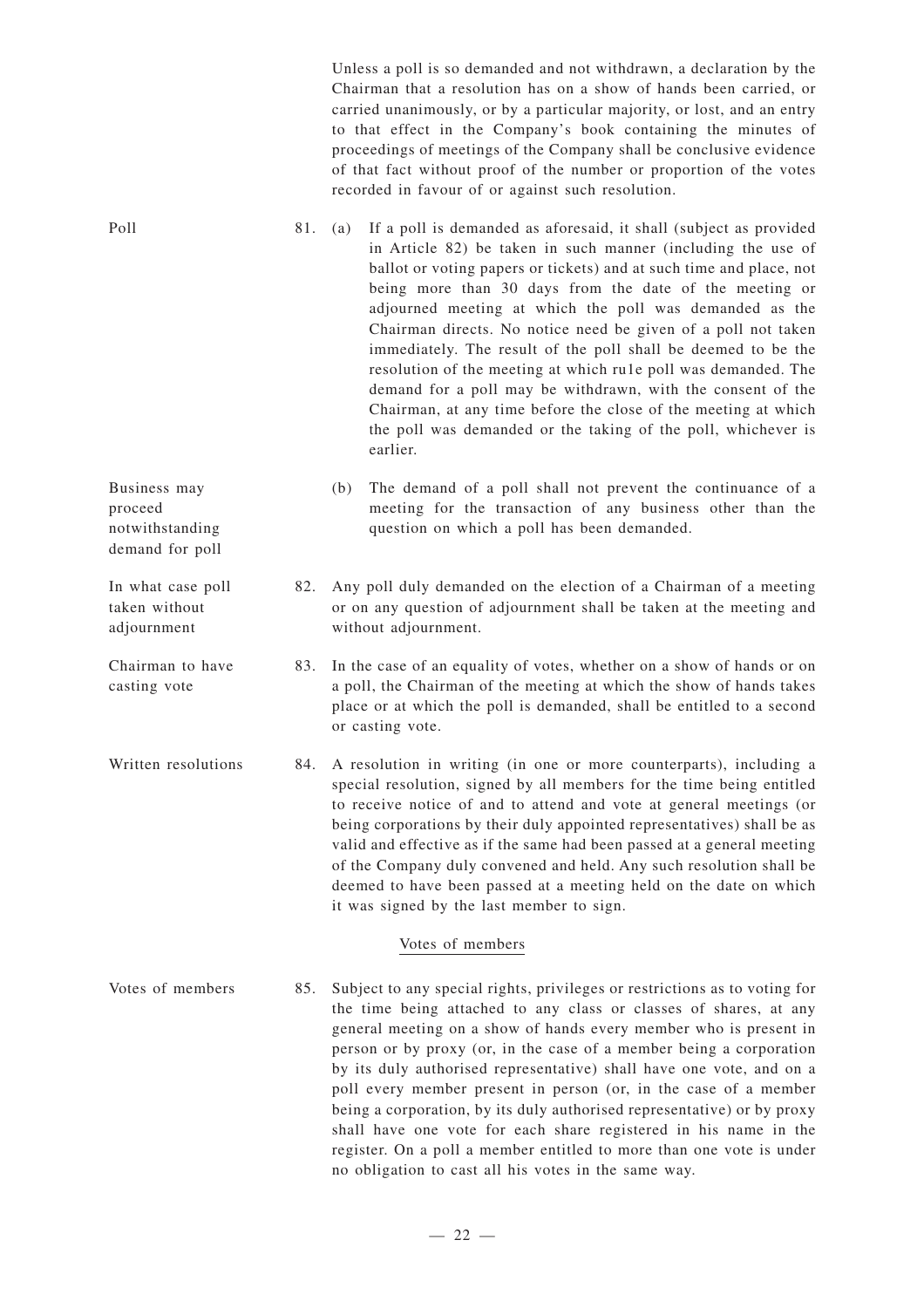| Votes in respect of<br>deceased and<br>bankrupt members | 86. | Any person entitled under Article 46 to be registered as a shareholder<br>may vote at any general meeting in respect thereof in the same manner<br>as if he were the registered holder of such shares, provided that at<br>least 48 hours before the time of the holding of the meeting or<br>adjourned meeting (as the case may be) at which he proposed to vote,<br>he shall satisfy the Board of his right to be registered as the holder of<br>such shares or the Board shall have previously admitted his right to<br>vote at such meeting in respect thereof.                                                                                                                                                                                                                                                                                                     |
|---------------------------------------------------------|-----|-------------------------------------------------------------------------------------------------------------------------------------------------------------------------------------------------------------------------------------------------------------------------------------------------------------------------------------------------------------------------------------------------------------------------------------------------------------------------------------------------------------------------------------------------------------------------------------------------------------------------------------------------------------------------------------------------------------------------------------------------------------------------------------------------------------------------------------------------------------------------|
| Votes of joint<br>holders                               |     | 87. Where there are joint registered holders of any share, any one of such<br>persons may vote at any meeting, either personally or by proxy, in<br>respect of such share as if he were solely entitled thereto; but if more<br>than one of such joint holders be present at any meeting personally or<br>by proxy, that one of the said persons so present being the most or, as<br>the case may be, the more senior shall alone be entitled to vote in<br>respect of the relevant joint holding and, for this purpose, seniority<br>shall be determined by reference to the order in which the names of<br>the joint holders stand on the register in respect of the relevant joint<br>holding. Several executors or administrators of a deceased member in<br>whose name any share stands shall for the purposes of this Article be<br>deemed joint holders thereof. |
| Votes of member of<br>unsound mind                      | 88. | A member in respect of whom an order has been made by any<br>competent court or official on the grounds that he is or may be<br>suffering from mental disorder or is otherwise incapable of managing<br>his affairs may vote, whether on a show of hands or on a poll, by any                                                                                                                                                                                                                                                                                                                                                                                                                                                                                                                                                                                           |

Qualification for voting 89. (a) Save as expressly provided in these Articles or as otherwise determined by the Board, no person other than a member duly registered and who shall have paid everything for the time being due from him payable to the Company in respect of his shares shall be entitled to be present or to vote (save as proxy for another member), or to be reckoned in a quorum, either personally or by proxy at any general meeting.

may vote on a poll by proxy.

person authorised in such circumstances to do so, and such person

- Objections to voting (b) No objection shall be raised as to the qualification of any person exercising or purporting to exercise any vote or to the admissibility of any vote except at the meeting or adjourned meeting at which the person exercising or purporting to exercise his vote or the vote objected to is given or tendered, and every vote not disallowed at such meeting shall be valid for all purposes. In the case of any dispute as to the admission or rejection of any vote, the Chairman of the meeting shall determine the same and such determination shall be final and conclusive.
- Proxies App 13 Part B  $r.2(2)$ 90. Any member of the Company entitled to attend and vote at a meeting of the Company shall be entitled to appoint another person (who must be an individual) as his proxy to attend and vote instead of him. On a poll votes may be given either personally or by proxy. A proxy need not be a member of the Company. A member may appoint any number of proxies to attend in his stead at any one general meeting (or at any one class meeting).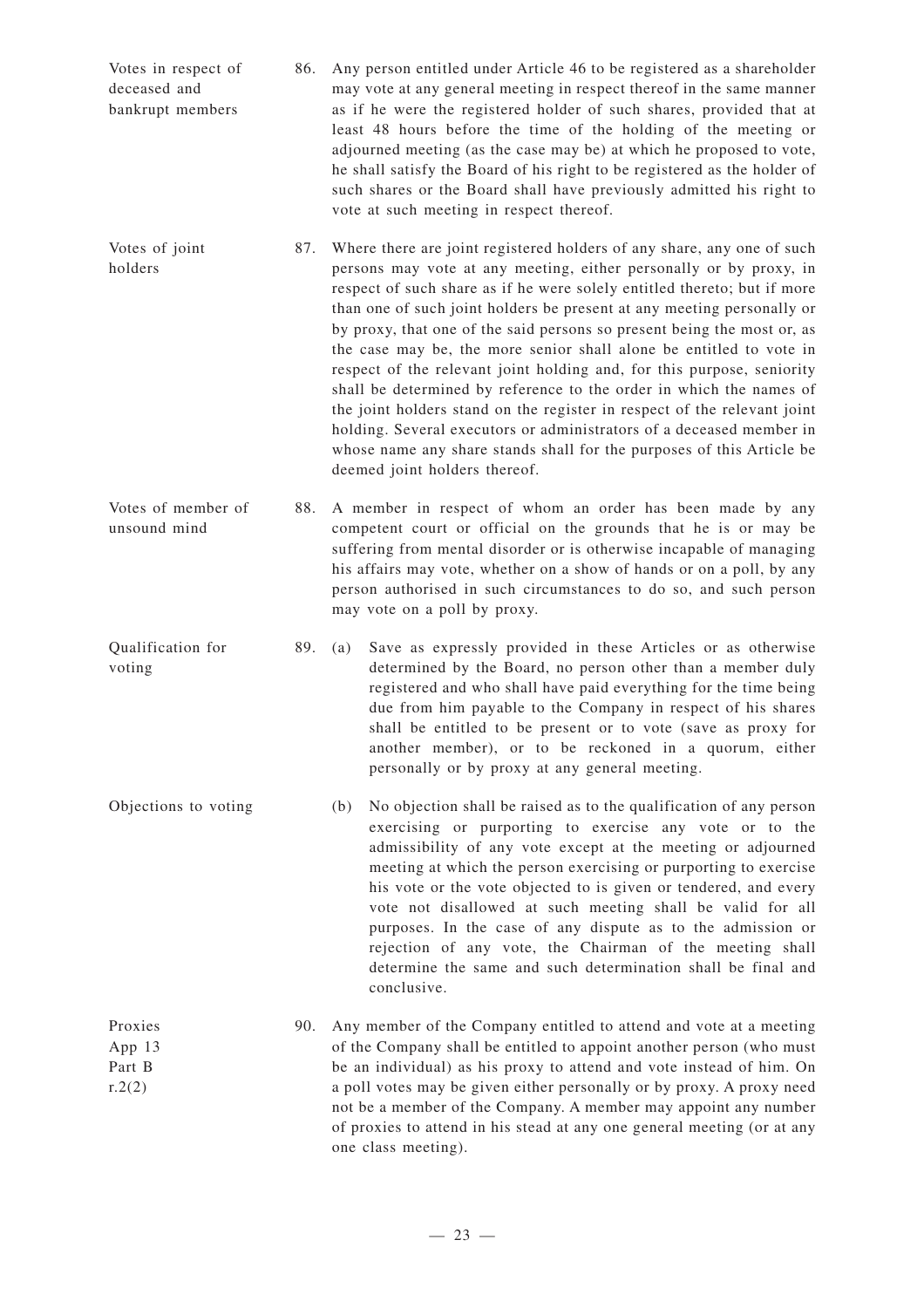Instrument appointing proxy to be in writing App 3 r.11(2)

Delivery of authority for appointment of proxy or copy resolution appointing representative

Form of proxy App 3  $r.11(1)$ 

Authority under instrument appointing proxy

- 91. The instrument appointing a proxy shall be in writing under the hand of the appointor or of his attorney authorised in writing, or if the appointor is a corporation, either under its seal or under the hand of an officer, attorney or other person duly authorised to sign the same.
- 92. The instrument appointing a proxy and (if required by the Board) the power of attorney or other authority, (if any) under which it is signed, or a notarially certified copy of such power or authority, shall be delivered at the registered office of the Company (or at such other place as may be specified in the notice convening the meeting or in any notice of any adjournment or, in either case, in any document sent therewith) not less than 48 hours before the time appointed for holding the meeting or adjourned meeting at which the person named in the instrument proposes to vote, or, in the case of a poll taken subsequently to the date of a meeting or adjourned meeting, not less than 48 hours before the time appointed for the taking of the poll, and in default the instrument of proxy shall not be treated as valid provided always that the Chairman of the meeting may at his discretion direct that an instrument of proxy shall be deemed to have been duly deposited upon receipt of telex or cable or facsimile confirmation from the appointor that the instrument of proxy duly signed is in the course of transmission to the Company. No instrument appointing a proxy shall be valid after the expiration of 12 months from the date named in it as the date of its execution. Delivery of any instrument appointing a proxy shall not preclude a member from attending and voting in person at the meeting or poll concerned and, in such event, the instrument appointing a proxy shall be deemed to be revoked.

93. Every instrument of proxy, whether for a specified meeting or otherwise, shall be in common form or such other form as the Board may from time to time approve, provided that it shall enable a member, according to his intention, to instruct his proxy to vote in favour of or against (or default of instructions or in the event of conflicting instructions, to exercise his discretion in respect of) each resolution to be proposed at the meeting to which the form of proxy relates.

94. The instrument appointing a proxy to vote at a general meeting shall: (a) be deemed to confer authority to demand or join in demanding a poll and to vote on any amendment of a resolution put to the meeting for which it is given as the proxy thinks fit; and (b) unless the contrary is stated therein, be valid as well for any adjournment of the meeting as for the meeting to which it relates, provided that the meeting was originally held within 12 months from such date.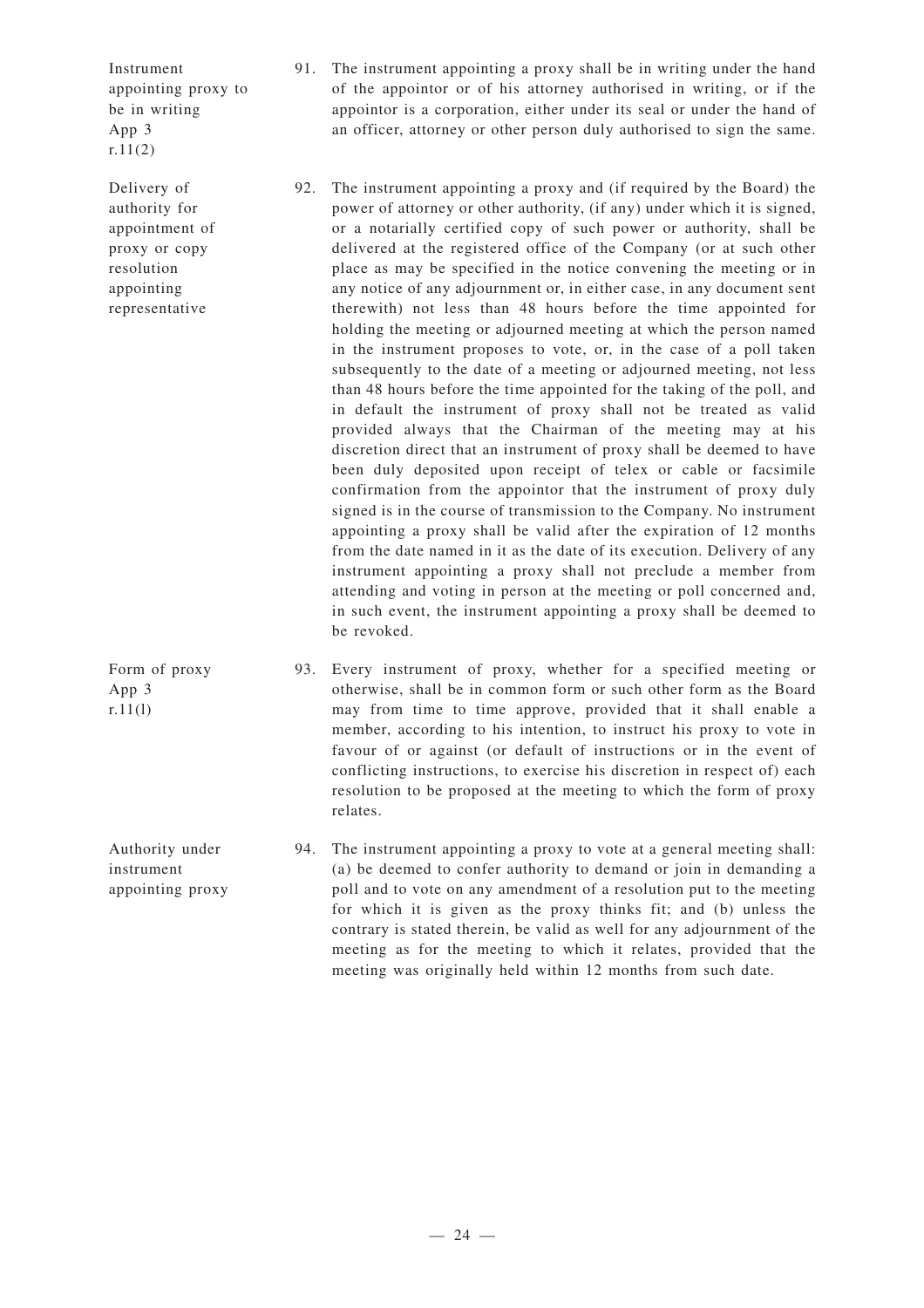| When vote by<br>proxy/representative<br>valid though<br>authority revoked       | 95. |     | A vote given in accordance with the terms of an instrument of proxy<br>or resolution of a member shall be valid notwithstanding the previous<br>death or insanity of the principal or revocation of the proxy or power<br>of attorney or other authority under which the proxy or resolution of<br>a member was executed or revocation of the relevant resolution or the<br>transfer of the share in respect of which the proxy was given, provided<br>that no intimation in writing of such death, insanity, revocation or<br>transfer as aforesaid shall have been received by the Company at its<br>registered office, or at such other place as is referred to in Article 92,<br>at least two hours before the commencement of the meeting or<br>adjourned meeting at which the proxy is used.                                                                                                                                                                            |
|---------------------------------------------------------------------------------|-----|-----|-------------------------------------------------------------------------------------------------------------------------------------------------------------------------------------------------------------------------------------------------------------------------------------------------------------------------------------------------------------------------------------------------------------------------------------------------------------------------------------------------------------------------------------------------------------------------------------------------------------------------------------------------------------------------------------------------------------------------------------------------------------------------------------------------------------------------------------------------------------------------------------------------------------------------------------------------------------------------------|
| Corporations/<br>clearing houses<br>acting by<br>representatives at<br>meetings | 96. | (a) | Any corporation which is a member of the Company may, by<br>resolution of its directors or other governing body or by power<br>of attorney, authorise such person as it thinks fit to act as its<br>representative at any meeting of the Company or of members of<br>any class of shares of the Company and the person so authorised<br>shall be entitled to exercise the same powers on behalf of the<br>corporation which he represents as that corporation could<br>exercise if it were an individual member of the Company and<br>where a corporation is so represented, it shall be treated as being<br>present at any meeting in person.                                                                                                                                                                                                                                                                                                                                |
| App 13<br>Part B<br>r.6                                                         |     | (b) | If a recognised clearing house (or its nominee) is a member of<br>the Company it may, by resolution of its directors or other<br>governing body or by power of attorney, authorise such person<br>or persons as it thinks fit to act as its representative or<br>representatives at any general meeting of the Company or at any<br>general meeting of any class of members of the Company<br>provided that, if more than one person is so authorised, the<br>authorisation shall specify the number and class of shares in<br>respect of which each such person is so authorised. A person so<br>authorised pursuant to this provision shall be entitled to exercise<br>the same powers on behalf of the recognised clearing house (or<br>its nominee) which he represents as that recognised clearing<br>house (or its nominee) could exercise if it were an individual<br>member of the Company holding the number and class of shares<br>specified in such authorisation. |
|                                                                                 |     |     | Registered office                                                                                                                                                                                                                                                                                                                                                                                                                                                                                                                                                                                                                                                                                                                                                                                                                                                                                                                                                             |
| Registered office                                                               | 97. |     | The registered office of the Company shall be at such place in the<br>Cayman Islands as the Board shall from time to time appoint.                                                                                                                                                                                                                                                                                                                                                                                                                                                                                                                                                                                                                                                                                                                                                                                                                                            |
|                                                                                 |     |     | Board of Directors                                                                                                                                                                                                                                                                                                                                                                                                                                                                                                                                                                                                                                                                                                                                                                                                                                                                                                                                                            |
| Constitution                                                                    | 98. |     | The number of Directors shall not be less than two.                                                                                                                                                                                                                                                                                                                                                                                                                                                                                                                                                                                                                                                                                                                                                                                                                                                                                                                           |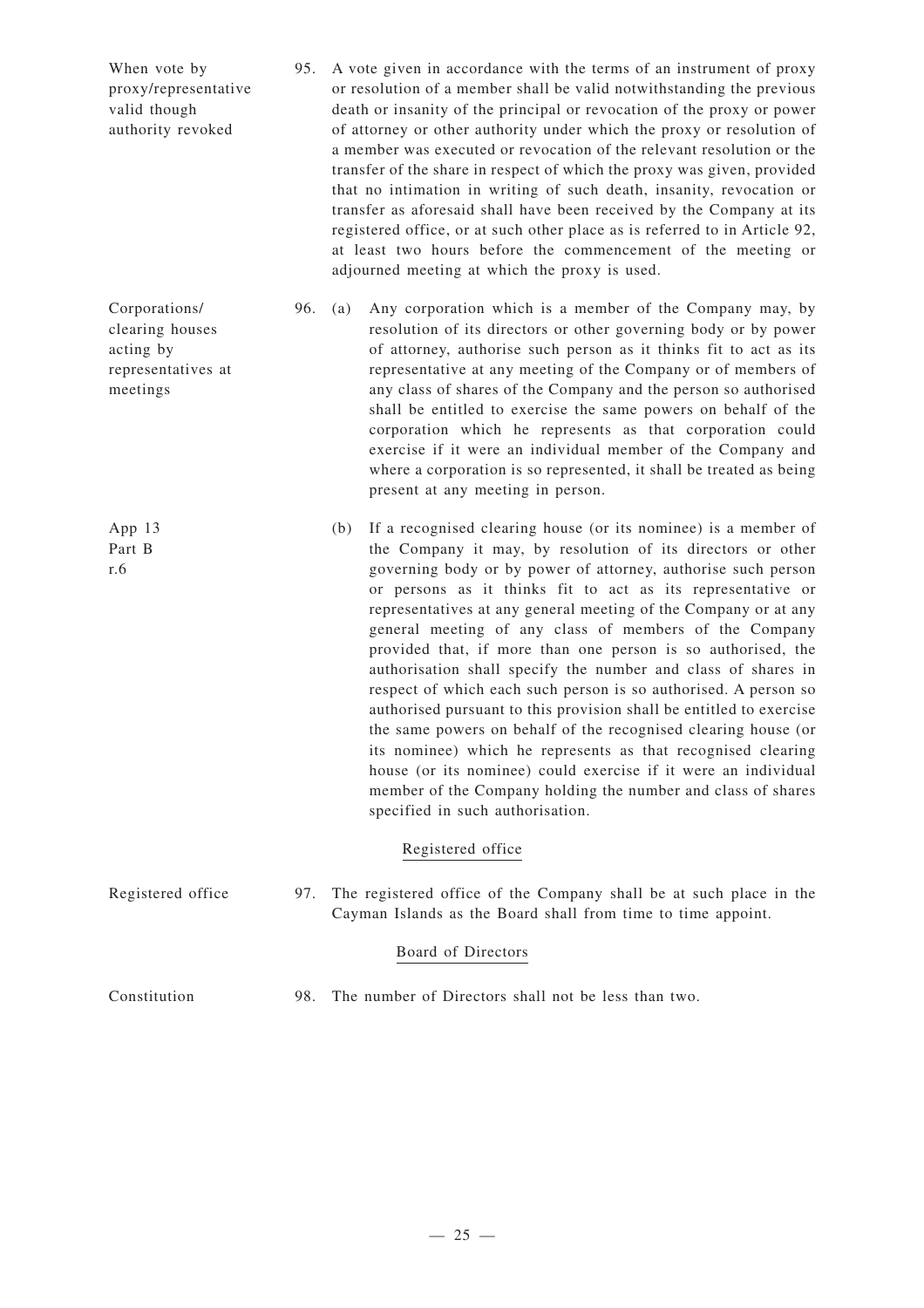Board may fill vacancies/appoint additional Directors App 3  $r.4(2)$ 

> any Director who so retires shall not be taken into account in determining the number of Directors who are to retire at such meeting by rotation pursuant to Article 116.

Alternate Directors 100. (a) A Director may at any time by notice in writing delivered to the registered office of the Company or at a meeting of the Board, appoint any person (including another Director) to be his alternate Director in his place during his absence and may in like manner at any time determine such appointment. Such appointment, unless previously approved by the Board, shall have effect only upon and subject to being so approved, provided that the Board may not withhold approval of any such appointment where the proposed appointee is a Director.

99. The Board shall have power from time to time and at any time to appoint any person as a Director either to fill a casual vacancy or as an addition to the Board. Any Director so appointed shall hold office only until the next following annual general meeting of the Company and shall then be eligible for re-election at that meeting provided that

- (b) The appointment of an alternate Director shall determine on the happening of any event which, were he a Director, would cause him to vacate such office or if his appointor ceases to be a Director.
- (c) An alternate Director shall (except when absent from Hong Kong), be entitled to receive and waive (in lieu of his appointor) notices of meetings of the Directors and shall be entitled to attend and vote as a Director and be counted in the quorum at any such meeting at which the Director appointing him is not personally present and generally at such meeting to perform all the functions of his appointor as a Director and for the purposes of the proceedings at such meeting the provisions of these Articles shall apply as if he (instead of his appointor) were a director. If he shall be himself a Director or shall attend any such meeting as an alternate for more than one Director his voting rights shall be cumulative and he need not use all his votes or cast all the votes he uses in the same way. If his appointor is for the time being absent from Hong Kong or otherwise not available or unable to act (as to which a certificate by the alternate shall in the absence of actual notice to the contrary to other Directors be conclusive), his signature to any resolution in writing of the Directors shall be as effective as the signature of his appointor. To such extent as the Board may from time to time determine in relation to any committee of the Board, the foregoing provisions of this paragraph shall also apply *mutatis mutandis* to any meeting of any such committee of which his appointor is a member. An alternate Director shall not, save as aforesaid, have power to act as a Director nor shall he be deemed to be a Director for the purposes of these Articles.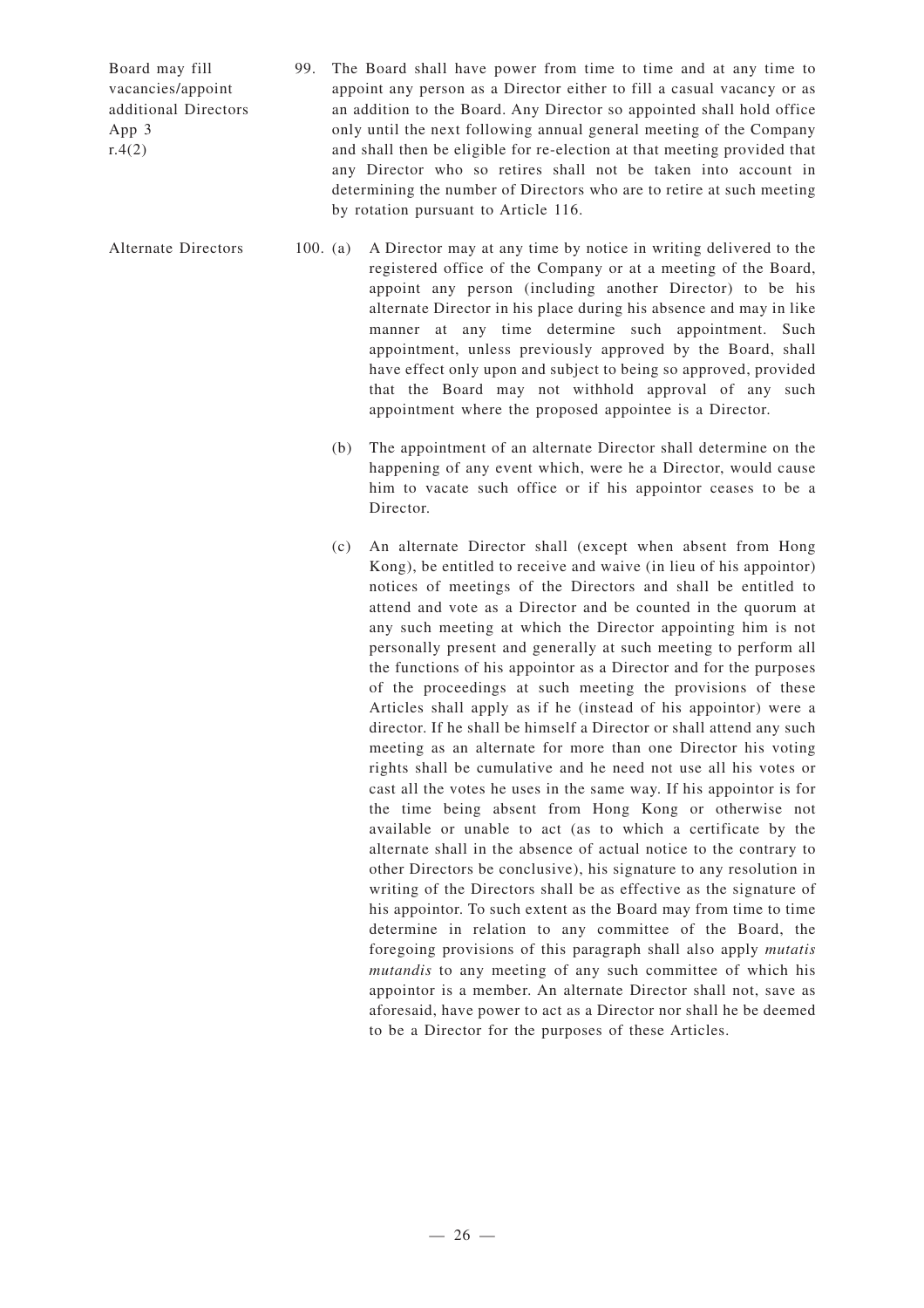- (d) An alternate Director shall be entitled to contract and be interested in and benefit from contracts or arrangements or transactions and to be repaid expenses and to be indemnified to the same extent *mutatis mutandis* as if he were a Director, but he shall not be entitled to receive from the Company in respect of his appointment as alternate Director any remuneration except only such part (if any) of the remuneration otherwise payable to his appointor as such appointor may by notice in writing to the Company from time to time direct.
- (e) In addition to the foregoing provisions of this Article, a Director may be represented at any meeting of the Board (or of any committee of the Board) by a proxy appointed by him, in which event the presence or vote of the proxy shall for all purposes be deemed to be that of the Director. A proxy need not himself be a Director and the provisions of Articles 90 to 95 shall apply *mutatis mutandis* to the appointment of proxies by Directors save that an instrument appointing a proxy shall not become invalid after the expiration of twelve months from its date of execution but shall remain valid for such period as the instrument shall provide or, if no such provision is made in the instrument, until revoked in writing and save also that a Director may appoint any number of proxies although only one such proxy may attend in his stead at meetings of the Board (or of any committee of the Board).
- Qualification of Directors 101. A Director need not hold any qualification shares. No Director shall be required to vacate office or be ineligible for re-election or re-appointment as a Director and no person shall be ineligible for appointment as a Director by reason only of his having attained any particular age.

Directors'

App 13 Part B  $r.5(4)$ 

- remuneration 102. (a) The Directors shall be entitled to receive by way of remuneration for their services such sum as shall from time to time be determined by the Company in general meeting or by the Board, as the case may be, such sum (unless otherwise directed by the resolution by which it is determined) to be divided amongst the Directors in such proportions and in such manner as they may agree, or failing agreement, equally, except that in such event any Director holding office for less than the whole of the relevant period in respect of which the remuneration is paid shall only rank in such division in proportion to the time during such period for which he has held office. Such remuneration shall be in addition to any other remuneration to which a Director who holds any salaried employment or office in the Company may be entitled by reason of such employment or office.
	- (b) Payment to any Director or past Director of any sum by way of compensation for loss of office or as consideration for or in connection with his retirement from office (not being a payment to which the Director is contractually entitled) must first be approved by the Company in general meeting.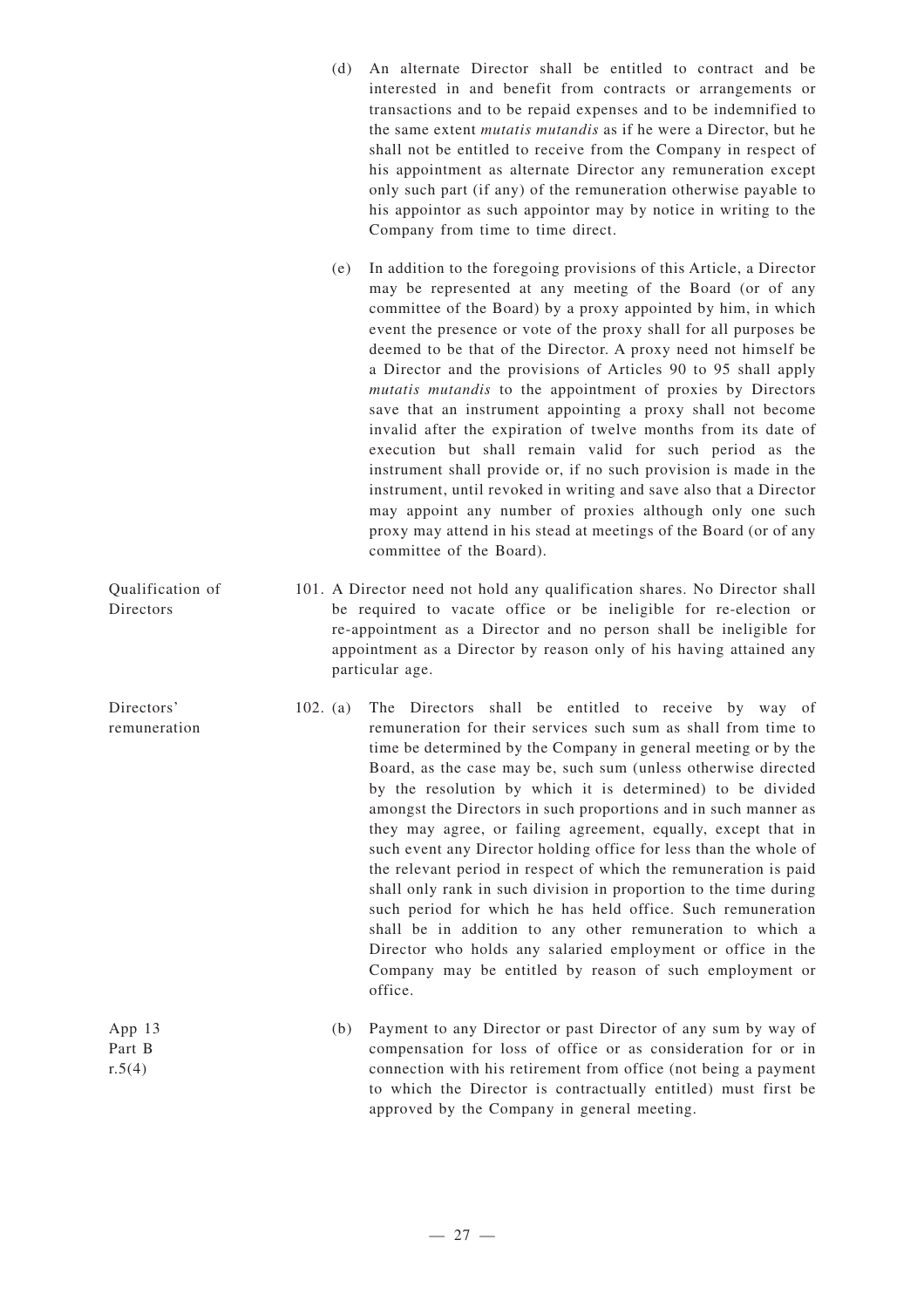- Directors' expenses 103. The Directors shall be entitled to be paid all expenses, including travel expenses, reasonably incurred by them in or in connection with the performance of their duties as Directors including their expenses of travelling to and from Board meetings, committee meetings or general meetings or otherwise incurred whilst engaged on the business of the Company or in the discharge of their duties as Directors.
- Special remuneration 104. The Board may grant special remuneration to any Director, who shall perform any special or extra services at the request of the Company. Such special remuneration may be made payable to such Director in addition to or in substitution for his ordinary remuneration as a Director, and may be made payable by way of salary, commission or participation in profits or otherwise as may be agreed.
- Remuneration of Managing Directors, etc. 105. The remuneration of an Executive Director (as appointed according to Article 108) or a Director appointed to any other office in the management of the Company shall from time to time be fixed by the Board and may be by way of salary, commission, or participation in profits or otherwise or by all or any of those modes and with such other benefits (including share option and/or pension and/or gratuity and/or other benefits on retirement) and allowances as the Board may from time to time decide. Such remuneration shall be in addition to such remuneration as the recipient may be entitled to receive as a Director.
	- 106. The office of a Director shall be vacated,

When office of Director to be

vacated

- (i) if he resigns his office by notice in writing to the Company at its registered office;
- (ii) if an order is made by any competent court or official on the grounds that he is or may be suffering from mental disorder or is otherwise incapable of managing his affairs and the Board resolves that his office be vacated;
- (iii) if, without leave, he is absent from meetings of the Board (unless an alternate Director appointed by him attends in his place) for a continuous period of 12 months, and the Board resolves that his office be vacated;
- (iv) if he becomes bankrupt or has a receiving order made against him or suspends payment or compounds with his creditors generally;
- (v) if he ceases to be or is prohibited from being a Director by law or by virtue of any provisions in these Articles;
- (vi) if he shall be removed from office by notice in writing served upon him signed by not less than three-fourths in number (or, if that is not a round number, the nearest lower round number) of the Directors (including himself) then in office; or
- (vii) if he shall be removed from office by a special resolution of the members of the Company under Article 122(a).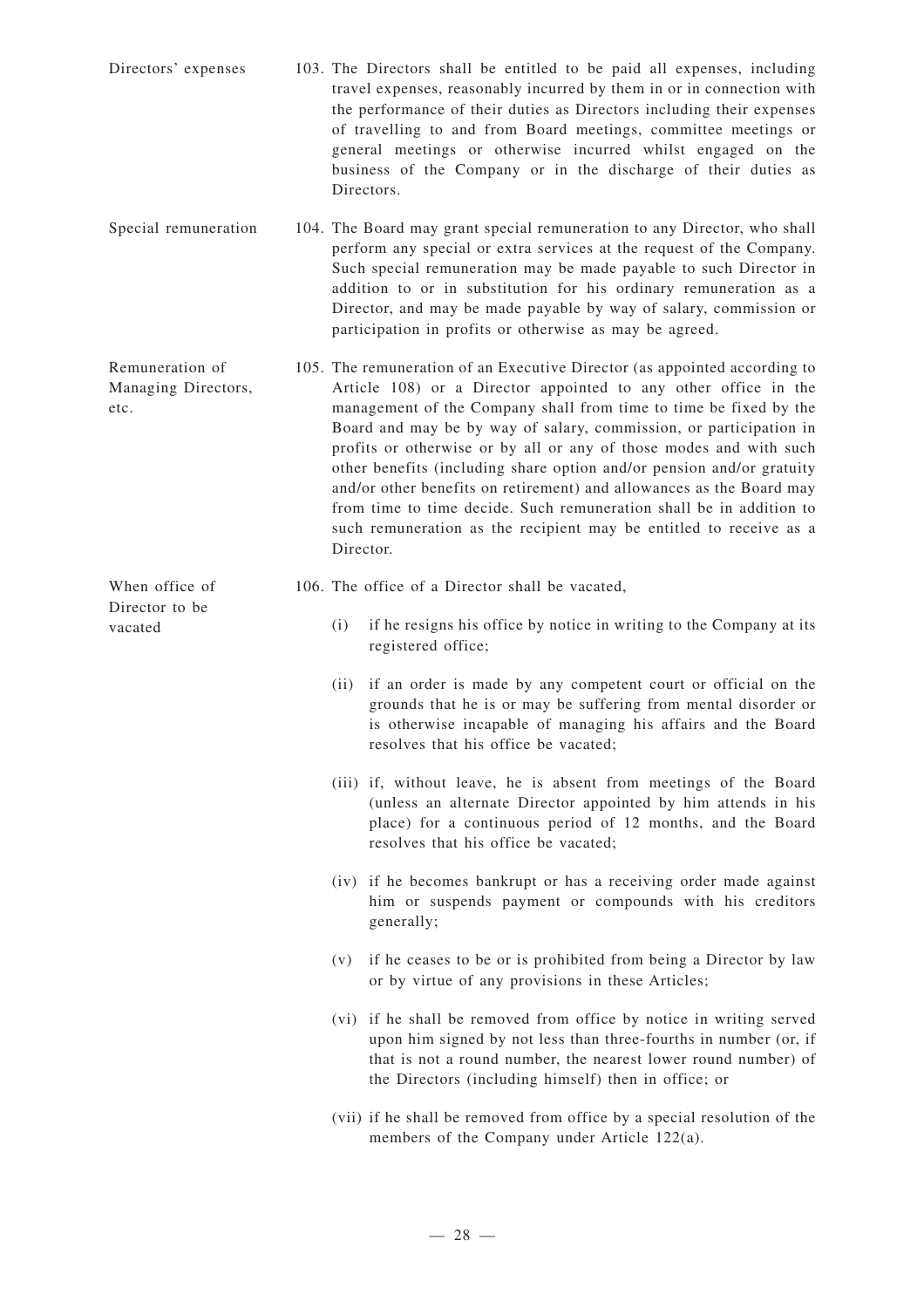Directors may contract with Company App 13 Part B  $r.5(3)$ 

- 107. (a) (i) No Director or proposed Director shall be disqualified by his office from contracting with the Company either as vendor, purchaser or otherwise nor shall any such contract or any contract or arrangement entered into by or on behalf of the Company with any person, company or partnership of or in which any Director shall be a member or otherwise interested be capable on that account of being avoided, nor shall any Director so contracting or being any member or so interested be liable to account to the Company for any profit so realised by any such contract or arrangement by reason only of such Director holding that office or the fiduciary relationship thereby established, provided that such Director shall, if his interest in such contract or arrangement is material, declare the nature of his interest at the earliest meeting of the Board at which it is practicable for him to do so, either specifically or by way of a general notice stating that, by reason of the facts specified in the notice, he is to be regarded as interested in any contracts of a specified description which may subsequently be made by the Company.
	- (ii) Any Director may continue to be or become a director, managing director, joint managing director, deputy managing director, executive director, manager or other officer or member of any other company in which the Company may be interested and (unless otherwise agreed between the Company and the Director) no such Director shall be liable to account to the Company or the members for any remuneration or other benefits received by him as a director, managing director, joint managing director, deputy managing director, executive director, manager or other officer or member of any such other company. The Directors may exercise the voting powers conferred by the shares in any other company held or owned by the Company, or exercisable by them as directors of such other company in such manner in all respects as they think fit (including the exercise thereof in favour of any resolution appointing themselves or any of them directors, managing directors, joint managing directors, deputy managing directors, executive directors, managers or other officers of such company) and any Director may vote in favour of the exercise of such voting rights in manner aforesaid notwithstanding that he may be, or is about to be, appointed a director, managing director, joint managing director, deputy managing director, executive director, manager or other officer of such a company, and that as such he is or may become interested in the exercise of such voting rights in the manner aforesaid.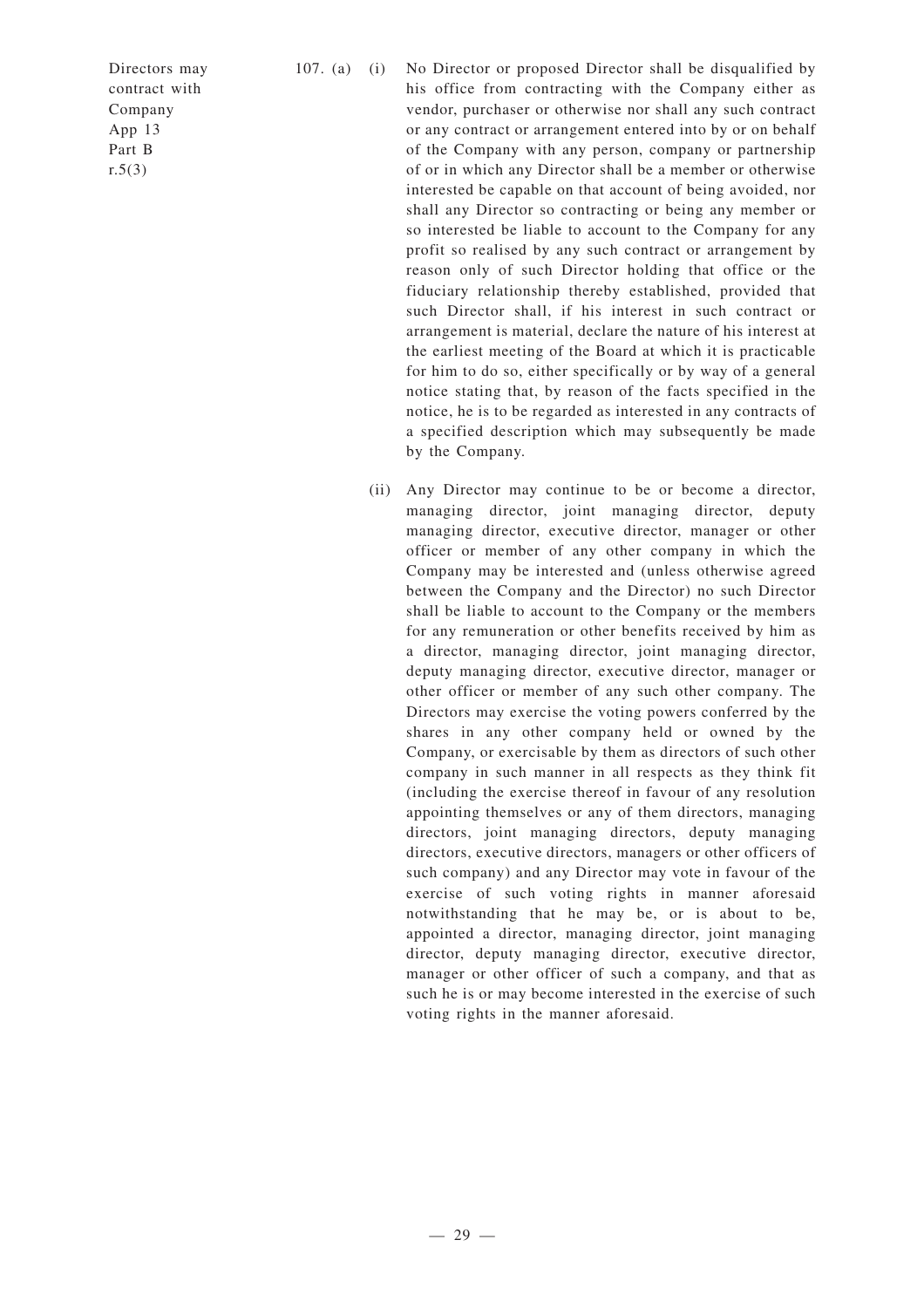- (b) A Director may hold any other office or place of profit with the Company (except that of Auditor) in conjunction with his office of Director for such period and upon such terms as the Board may determine, and may be paid such extra remuneration therefor (whether by way of salary, commission, participation in profit or otherwise) as the Board may determine, and such extra remuneration shall be in addition to any remuneration provided for by or pursuant to any other Article.
- (c) A Director shall not be entitled to vote on (nor shall be counted in the quorum in relation to) any resolution of the Board in respect of any contract or arrangement or any other proposal whatsoever in which he has any material interest, but this prohibition shall not apply to any of the following matters, namely:
	- (i) the giving of any security or indemnity either:-
		- (aa) to the Director in respect of money lent or obligations incurred by him at the request of or for the benefit of the Company or any of its subsidiaries;
		- (bb) to a third-party in respect of a debt or obligation of the Company or any of its subsidiaries for which the Director has himself assumed responsibility in whole or in part and whether alone or jointly under a guarantee or indemnity or by the giving of security;
	- (ii) any proposal concerning an offer of shares or debentures or other securities of or by the Company or any other company which the Company may promote or be interested in for subscription or purchase where the Director is or is to be interested as a participant in the underwriting or sub-underwriting of the offer;
	- (iii) any proposal concerning any other company in which the Director is interested only, whether directly or indirectly, as an officer or executive or shareholder or in which the Director is beneficially interested in the shares of that company, provided that, he, together with any of his Associates (as defined below in paragraph (f)) is not, beneficially interested in five per cent. or more of the issued shares of any class of such company (or of any third company through which his interest derived) or of the voting rights;
	- (iv) any proposal or arrangement concerning the benefit of employees of the Company or any of its subsidiaries including:-
		- (aa) the adoption, modification or operation of any employees' share scheme or any share incentive scheme or share option scheme under which he may benefit;

Director may not vote where he has a material interest App 3  $r.4(1)$ 

Director may vote in respect of certain matters App 3 Notes 1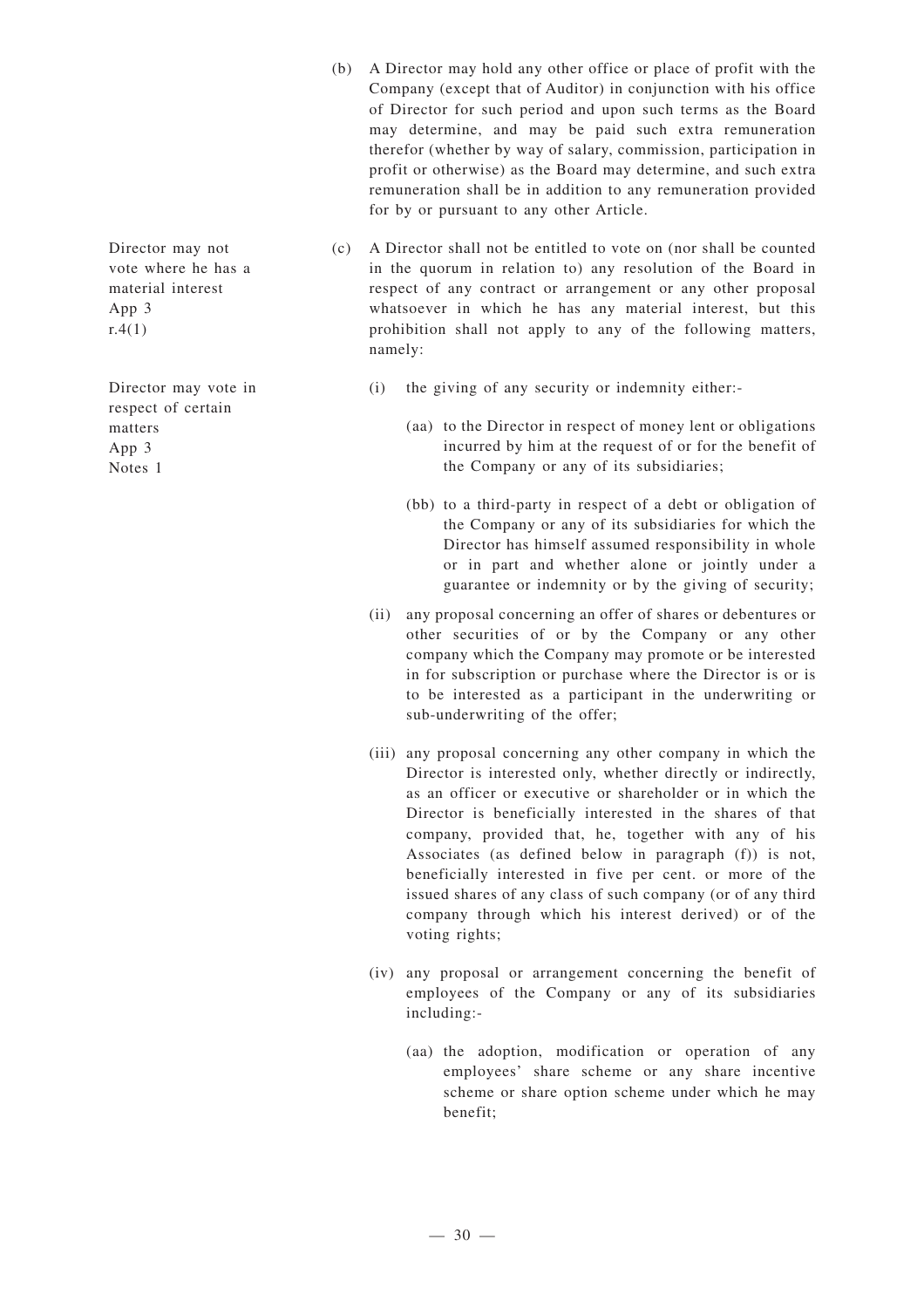- (bb) the adoption, modification or Operation of a pension or provident fund or retirement, death or disability benefits scheme which relates both to Directors and employees of the Company or any of its subsidiaries and does not provide in respect of any Director as such any privilege or advantage not generally accorded to the class of persons to which such scheme or fund relates; and
- (v) any contract or arrangement in which the Director is interested in the same manner as other holders of shares or debentures or other securities of the Company by virtue only of his interest in shares or debentures or other securities of the Company.
- (d) Where proposals are under consideration concerning the appointment (including fixing or varying the terms of or terminating the appointment) of two or more Directors to offices or employments with the Company or any company in which the Company is interested, such proposals shall be divided and considered in relation to each Director separately and in such case each of the Directors concerned (if not prohibited from voting under paragraph (c)) shall be entitled to vote (and be counted in the quorum) in respect of each resolution except that concerning his own appointment.
- (e) If any question shall arise at any meeting of the Board as to the materiality of a Director's interest or the significance of a contract, arrangement or transaction or proposed contract, arrangement or transaction or as to the entitlement of any Director to vote or form part of a quorum and such question is not resolved by his voluntarily agreeing to abstain from voting or not to be counted in the quorum, such question shall be referred to the Chairman of the meeting (or, where question relates to the interest of the Chairman, to the other Directors at the meeting) and his ruling (or, as appropriate, the ruling of the other Directors) in relation to any other Director (or, as appropriate, the Chairman) shall be final and conclusive except in a case where the nature or extent of the interests of the Director concerned (or, as appropriate, the Chairman) as known to such Director (or, as appropriate, the Chairman) has not been fairly disclosed to the Board.
- (f) For the purpose of paragraph (c)(iii), "Associates" mean, in relation to any Director of the Company:
	- (i) his spouse and any of his or his spouse's children or step-children under the age of 18 ("family interests"); and
	- (ii) the trustees, acting in their capacity as such trustees, of any trust of which he or any of his family interests is a beneficiary or; in the case of a discretionary trust, is a discretionary object; and

Director may vote on proposals not concerning own appointment

Who to decide whether a Director may vote

Definition of "Associates"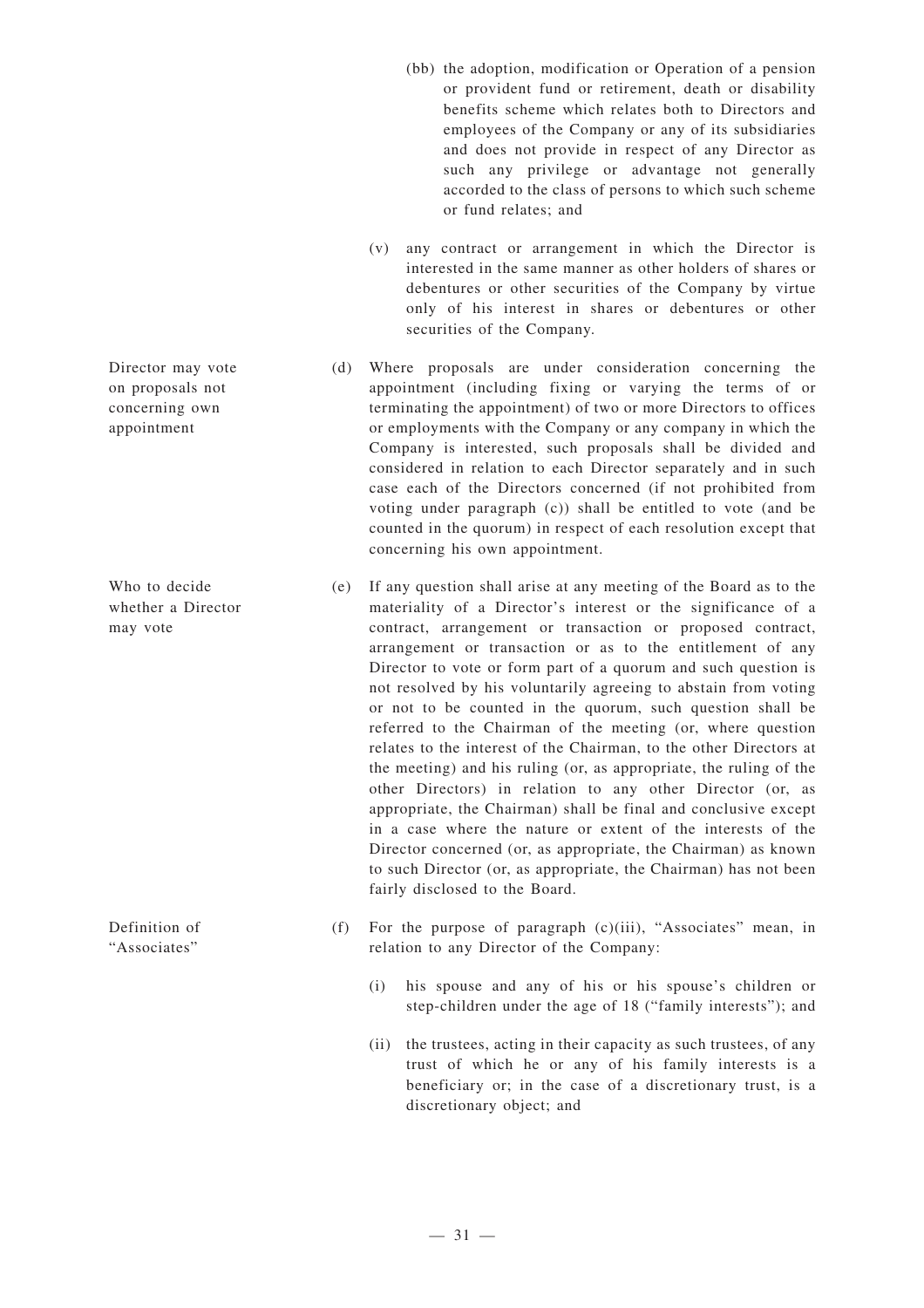(iii) any company in the equity capital of which he and/or his family interests taken together are directly or indirectly interested (other than through their respective interests in the capital of the Company) so as to exercise or control the exercise of 35% (or such lower amount as may from time to time be specified in the Hong Kong Code on Takeovers and Mergers as being the level for triggering a mandatory general offer) or more of the voting power at general meetings, or to control the composition of a majority of the board and any other company which is its subsidiary or holding company or a fellow subsidiary of any such holding company.

### Managing Directors

| Power to appoint<br>Managing Directors,<br>etc. | 108. The Board may from time to time appoint any one or more of its body<br>to the office of Managing Director, Joint Managing Director, Deputy<br>Managing Director, or other Executive Director and/or such other<br>employment or executive office in the management of the business of<br>the Company as it may decide for such period and upon such terms as<br>it thinks fit and upon such terms as to remuneration as it may decide<br>in accordance with Article 105.                                                                                                   |
|-------------------------------------------------|---------------------------------------------------------------------------------------------------------------------------------------------------------------------------------------------------------------------------------------------------------------------------------------------------------------------------------------------------------------------------------------------------------------------------------------------------------------------------------------------------------------------------------------------------------------------------------|
| Removal of<br>Managing Director,<br>etc.        | 109. Every Director appointed to an office under Article 108 hereof shall,<br>without prejudice to any claim for damages that such Director may<br>have against the Company or the Company may have against such<br>Director for any breach of any contract of service between him and<br>the Company, be liable to be dismissed or removed therefrom by the<br>Board.                                                                                                                                                                                                          |
| Cessation of<br>appointment                     | 110. A Director appointed to an office under Article 108 shall be subject to<br>the same provisions as to removal as the other Directors of the<br>Company, and he shall, without prejudice to any claim for damages<br>that such Director may have against the Company or the Company<br>may have against such Director for any breach of any contract of<br>service between him and the Company, ipso facto and immediately<br>cease to hold such office if he shall cease to hold the office of<br>Director for any cause.                                                   |
| Powers may be<br>delegated                      | 111. The Board may from time to time entrust to and confer upon a<br>Managing Director, Joint Managing Director, Deputy Managing<br>Director or Executive Director all or any of the powers of the Board<br>that it may think fit. But the exercise of all powers by such Director<br>shall be subject to such regulations and restrictions as the Board may<br>from time to time make and impose, and the said powers may at any<br>time be withdrawn, revoked or varied but no person dealing in good<br>faith and without notice of such withdrawal, revocation or variation |

shall be affected thereby.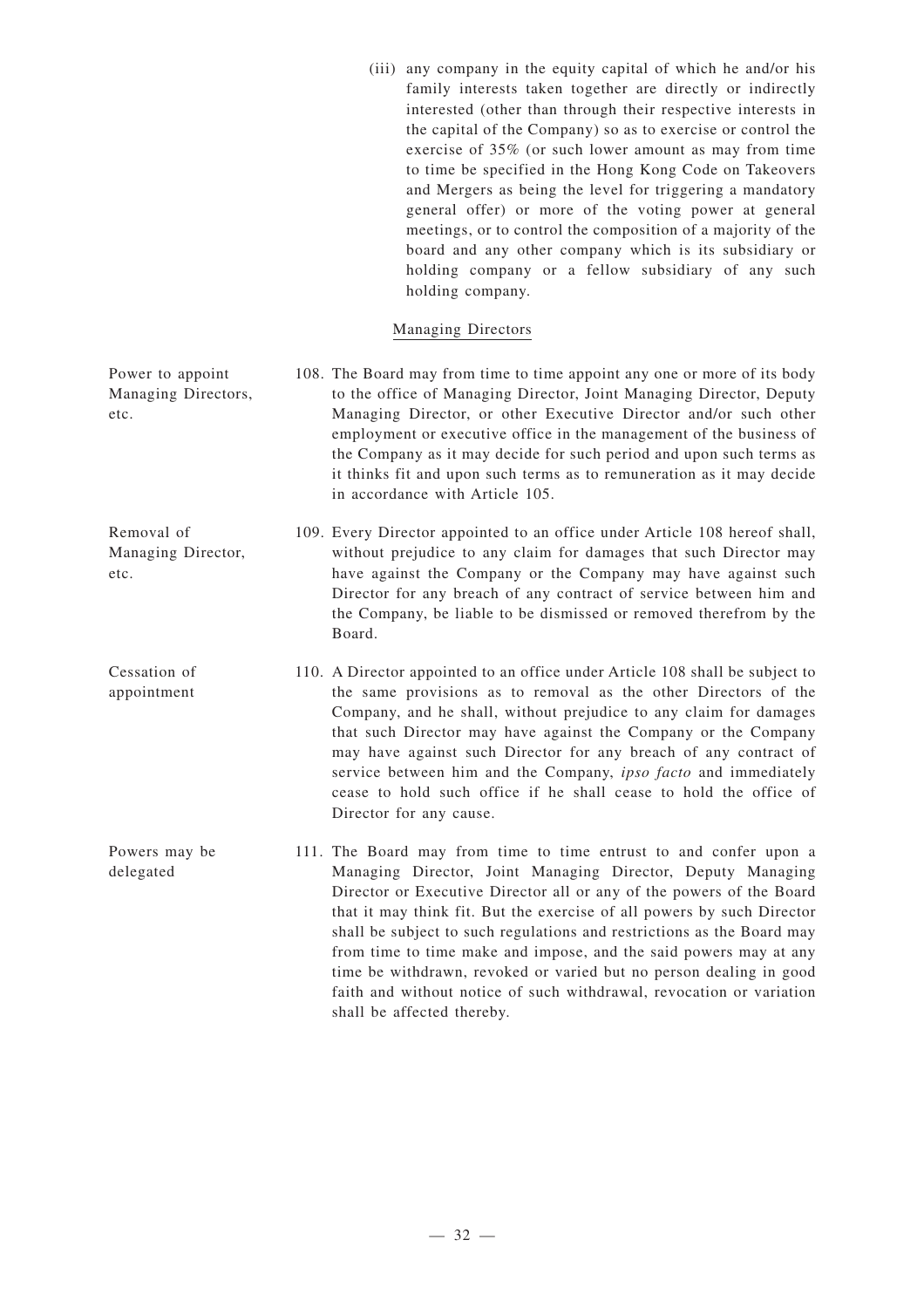#### Management

General powers of Company vested in Board

- 112. (a) Subject to any exercise by the Board of the powers conferred by Articles 113 to 115, the management of the business of the Company shall be vested in the Board which, in addition to the powers and authorities by these Articles expressly conferred upon it, may exercise all such powers and do all such acts and things as may be exercised or done or approved by the Company and are not hereby or by the Law expressly directed or required to be exercised or done by the Company in general meeting, but subject nevertheless to the provisions of the Law and of these Articles and to any regulation from time to time made by the Company in general meeting not being inconsistent with such provisions or these Articles, provided that no regulation so made shall invalidate any prior act of the Board which would have been valid if such regulation had not been made.
	- (b) Without prejudice to the general powers conferred by these Articles, it is hereby expressly declared that the Board shall have the following powers:
		- (i) to give to any person the right or option of requiring at a future date that an allotment shall be a made to him of any share at par or at such premium as may be agreed; and
		- (ii) to give to any Directors, officers or employees of the Company an interest in any particular business or transaction or participation in the profits thereof or in the general profits of the Company either in addition to or in substitution for a salary or other remuneration.
	- (c) Except as would, if the Company were a company incorporated in Hong Kong, be permitted by Section 157H of the Companies Ordinance as in force at the date of adoption of these Articles, and except as permitted under the Companies Law, the Company shall not directly or indirectly:
		- (i) make a loan to a Director or a director of any holding company of the Company;
		- (ii) enter into any guarantee or provide any security in connection with a loan made by any person to a Director or such a director; or
		- (iii) if any one or more of the Directors hold (jointly or severally or directly or indirectly) a controlling interest in another company, make a loan to that other company or enter into any guarantee or provide any security in connection with a loan made by any person to that other company.

App 13 Part B  $r.5(2)$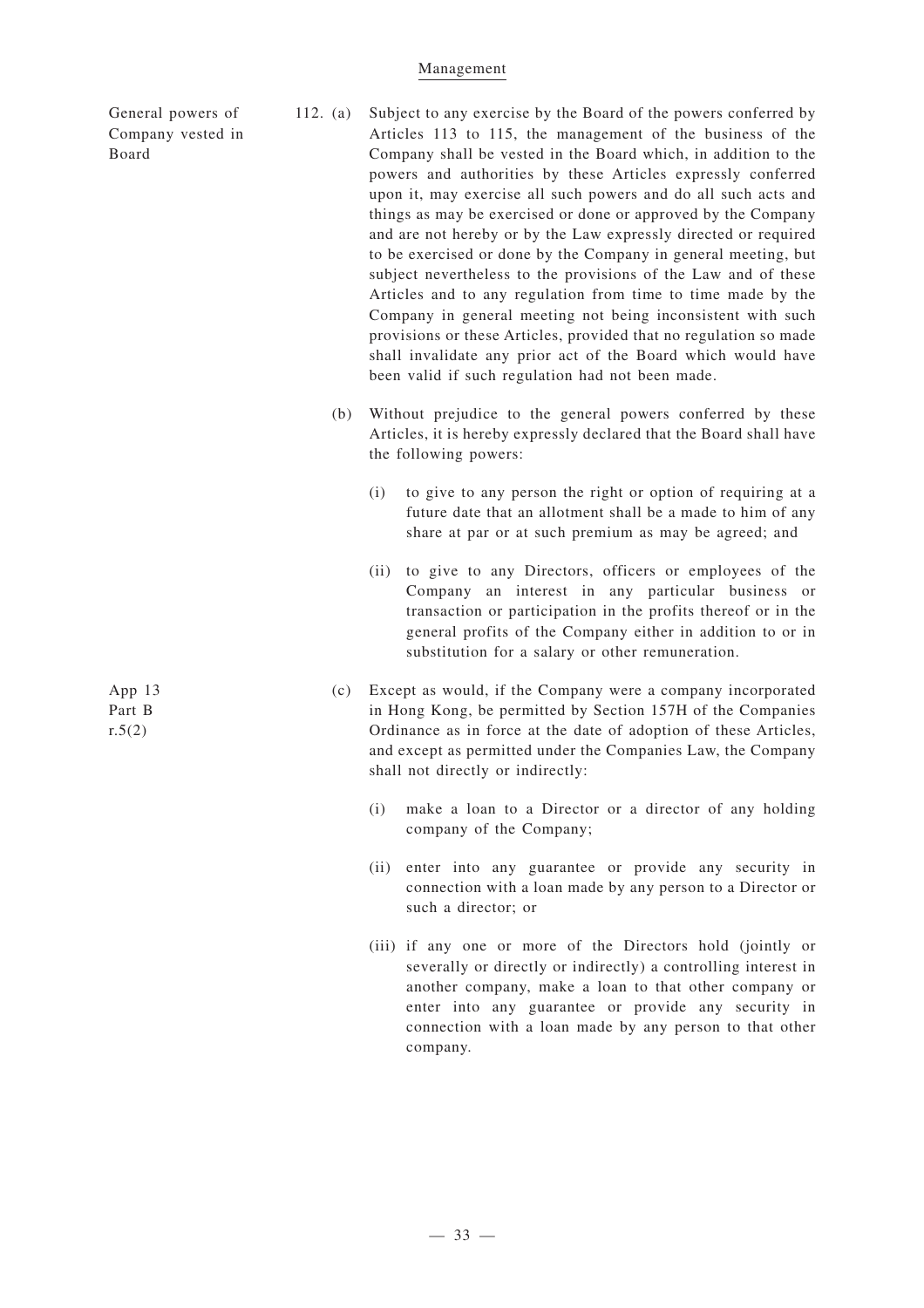#### Managers

| Appointment and | 113. The Board may from time to time appoint a general manager, manager |
|-----------------|-------------------------------------------------------------------------|
| remuneration of | or managers of the Company and may fix his or their remuneration        |
| managers        | either by way of salary or commission or by conferring the right to     |
|                 | participation in the profits of the Company or by a combination of two  |
|                 | or more of these modes and pay the working expenses of any of the       |
|                 | staff of the general manager, manager or managers who may be            |
|                 | employed by him or them in connection with the conduct of the           |
|                 | business of the Company.                                                |
|                 |                                                                         |

Tenure of office and powers 114. The appointment of such general manager, manager or managers may be for such period as the Board may decide and the Board may confer upon him or them all or any of the powers of the Board as it may think fit.

Terms and conditions of appointment 115. The Board may enter into such agreement or agreements with any such general manager, manager or managers upon such terms and conditions in all respects as the Board may in its absolute discretion think fit, including a power for such general manager, manager or managers to appoint an assistant manager or managers or other employees whatsoever under them for the purpose of carrying on the business of the Company.

### Rotation of Directors

**Directors** 

Meeting to fill up

Retiring Directors to remain in office till successors appointed

vacancies

- Rotation and retirement of 116. At each annual general meeting, one-third of the Directors (other than the Managing Director or Joint Managing Director) for the time being, or, if their number is not three or a multiple of three, then the number nearest to, but not exceeding, one-third, shall retire from office by rotation. The Directors to retire in every year shall be those who have been longest in office since their last election but as between persons who became Directors on the same day those to retire shall (unless they otherwise agree between themselves) be determined by lot. A retiring Director shall retain office until the close of the meeting at which he retires, and shall be eligible for re-election thereat.
	- 117. The Company at any general meeting at which any Directors retire in manner aforesaid may fill the vacated office by electing a like number of persons to be Directors.
	- 118. If at any general meeting at which an election of Directors ought to take place, the places of the retiring Directors are not filled the retiring Directors or such of them as have not had their places filled shall be deemed to have been re-elected and shall, if willing, continue in office until the next annual general meeting and so on from year to year until their places are filled, unless:
		- (i) it shall be determined at such meeting to reduce the number of Directors; or
		- (ii) it is expressly resolved at such meeting not to fill up such vacated offices; or
		- (iii) a resolution for the re-election of such Directors is put to the meeting and lost.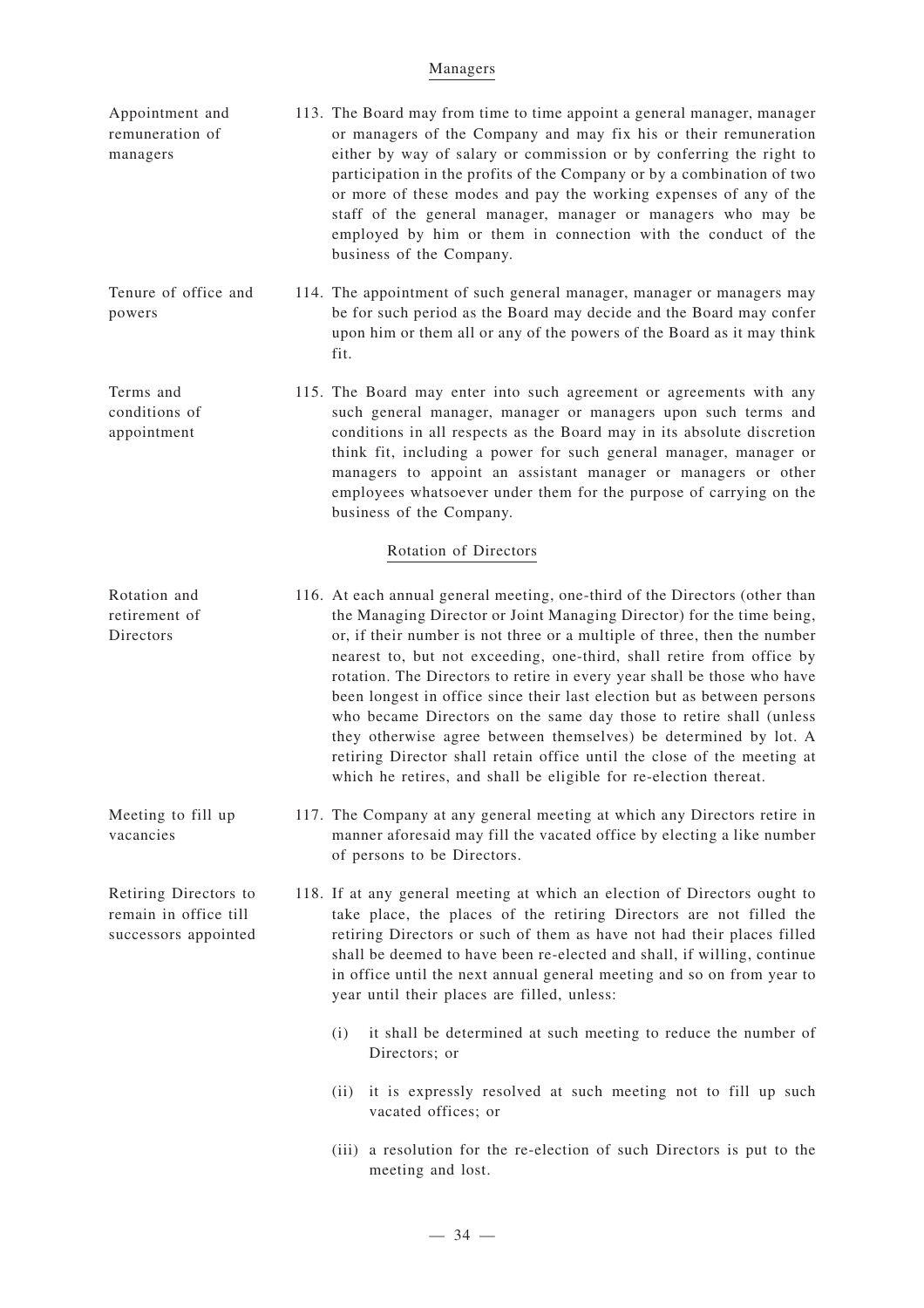Power of general meeting to increase or reduce the number of Directors 119. The Company may from time to time in general meeting by ordinary resolution increase or reduce the number of Directors but so that the number of Directors shall not be less than two. Subject to the provisions of these Articles and the Law, the Company may by ordinary resolution elect any person to be a Director either to fill a casual vacancy or as an addition to the existing Directors. Any Director so appointed shall hold office only until the next following annual general meeting of the Company and shall then be eligible for re-election, but shall not be taken into account in determining the Directors who are to retire by rotation at such meeting.

> 120. No person other than a retiring Director shall, unless recommended by the Board, be eligible for election to the office of Director at any general meeting unless, not less than seven and not more than 28 clear days before the day appointed for the meeting, there has been given to the Secretary notice in writing by a member of the Company (not being the person to be proposed), entitled to attend and vote at the meeting for which such notice is given, of his intention to propose such person for election and also notice in writing signed by the person to be proposed of his willingness to be elected.

121. The Company shall keep at its office a register of directors and officers containing their names and addresses and occupations and any other particulars required by the Law and shall send to the Registrar of Companies of the Cayman Islands a copy of such register and shall from time to time notify to the Registrar of Companies of the Cayman Islands any change that takes place in relation to such Director as required by the Law.

- 122. (a) The Company may by special resolution at any time remove any Director (including a Managing Director or other executive Director) before the expiration of his period of office notwithstanding anything in these Articles or in any agreement between the Company and such Director and may by ordinary resolution elect another person in his stead. Any person so elected shall hold office during such time only as the Director in whose place he is elected would have held the same if he had not been removed.
	- (b) Nothing in this Article should be taken as depriving a Director removed under any provisions of this Article of compensation or damages payable to him in respect of the termination of his appointment as Director or of any other appointment or office as a result of the termination of his appointment as Director or as derogatory from any power to remove a Director which may exist apart from the provision of this Article.

 $r.4(4)$  $r.4(5)$ 

Notice to be given when person proposed for election App 3

Register of Directors and notification of changes to Registrar

Power to remove Director by special resolution App 13 Part B  $r.5(1)$ App 3  $r.4(3)$ 

App 3  $r.4(3)$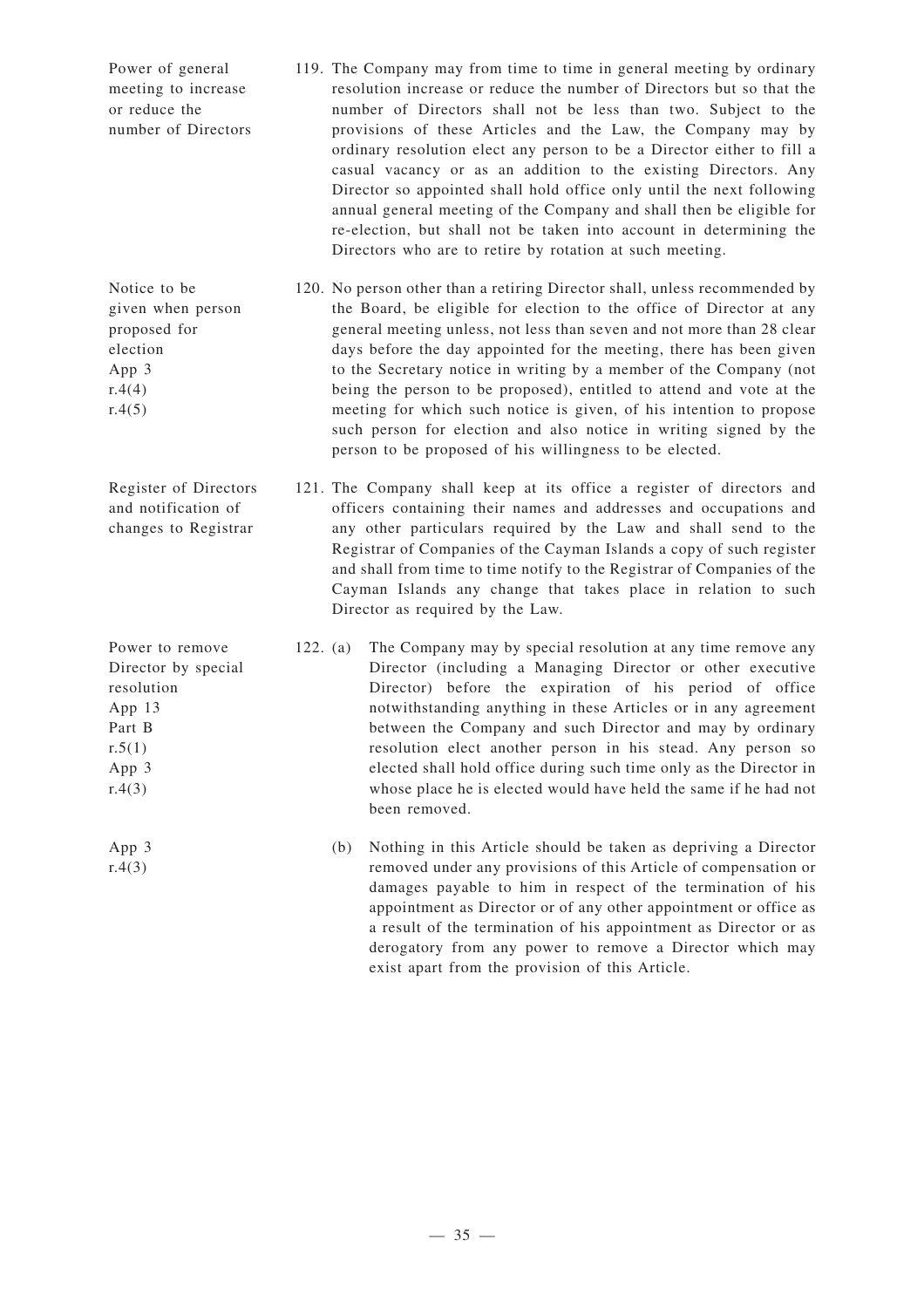#### Proceedings of Directors

| Meetings of<br>Directors/ Quorum<br>etc. | 123. The Board may meet together for the despatch of business, adjourn<br>and otherwise regulate its meetings and proceedings as it thinks fit in<br>any part of the world and may determine the quorum necessary for the<br>transaction of business. Unless otherwise determined two Directors<br>shall be a quorum. For the purposes of this Article an alternate<br>Director shall be counted in a quorum in place of the Director who                                                                                                                                                                                                                                                                                                                                                                                                          |
|------------------------------------------|----------------------------------------------------------------------------------------------------------------------------------------------------------------------------------------------------------------------------------------------------------------------------------------------------------------------------------------------------------------------------------------------------------------------------------------------------------------------------------------------------------------------------------------------------------------------------------------------------------------------------------------------------------------------------------------------------------------------------------------------------------------------------------------------------------------------------------------------------|
|                                          | appointed him and an alternate Director who is an alternate for more<br>than one Director shall for quorum purposes be counted separately in<br>respect of himself (if he is a Director) and in respect of each Director<br>for whom he is an alternate (but so that nothing in this provision shall<br>be construed as authorising a meeting to be constituted when only one<br>person is physically present). A meeting of the Board or any<br>committee of the Board may be held by means of a telephone or<br>tele-conferencing or any other telecommunications facility provided<br>all<br>participants<br>thereby<br>able<br>that<br>communicate<br>are<br>to<br>contemporaneously by voice with all other participants and<br>participation in a meeting pursuant to this provision shall constitute<br>presence in person at such meeting. |
| Convening of board<br>meeting            | 124. A Director may, and on request of a Director the Secretary shall, at<br>any time summon a meeting of the Board. Notice thereof shall be<br>given to each Director either in writing or by telephone or by<br>facsimile, telex or telegram at the address or telephone, facsimile or<br>telex number from time to time notified to the Company by such<br>Director or in such other manner as the Board may from time to time<br>determine provided that notice need not be given to any Director or<br>alternate Director for the time being absent from Hong Kong.                                                                                                                                                                                                                                                                           |

- How questions to be decided 125. Subject to Article 107, questions arising at any meeting of the Board shall be decided by a majority of votes, and in case of an equality of votes the Chairman shall have a second or casting vote.
- Chairman 126. The Board may elect a Chairman of its meetings and determine the period (not being a period extending beyond the date of the annual general meeting at which such Chairman is due to retire by rotation under Article 116) for which he is to hold office; but if no such Chairman is elected, or if at any meeting the Chairman is not present within five minutes after the time appointed for holding the same, the Directors present may choose one of their number to be Chairman of the meeting.
- Power of meeting 127. A meeting of the Board for the time being at which a quorum is present shall be competent to exercise all or any of the authorities, powers and discretions by or under these Articles for the time being vested in or exercisable by the Board generally.
- Power to appoint committee and to delegate 128. The Board may delegate any of its powers to committees consisting of such member or members of the Board (including alternate Directors in the absence of their appointers) as the Board thinks fit, and it may from time to time revoke such delegation or revoke the appointment of and discharge any committees either wholly or in part, and either as to persons or purposes, but every committee so formed shall in the exercise of the powers so delegated conform to any regulations that may from time to time be imposed upon it by the Board.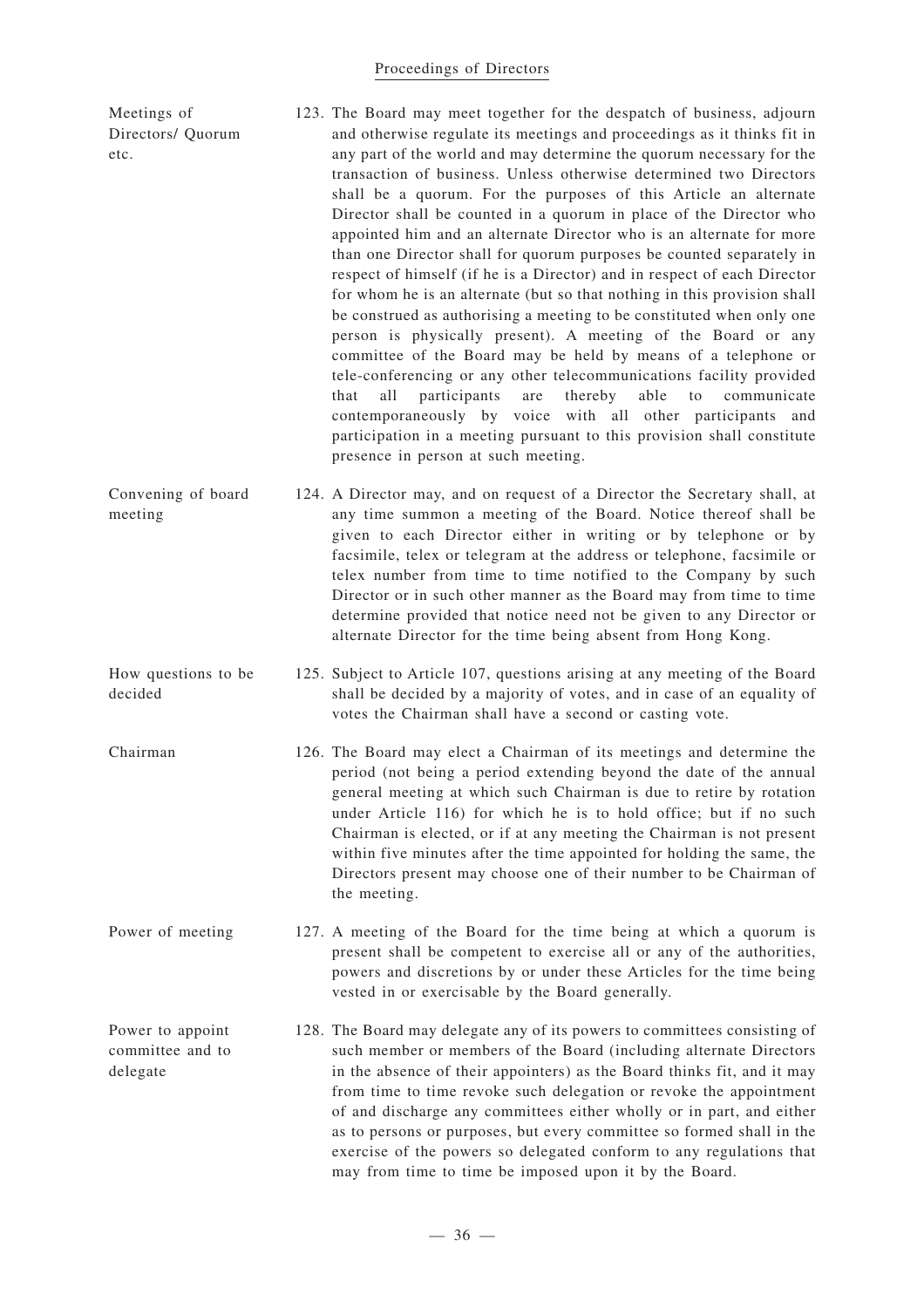| Acts of committee<br>to be of same effect<br>as act of Directors                       |          | 129. All acts done by any such committee in conformity with such<br>regulations and in fulfilment of the purposes for which it is appointed,<br>but not otherwise, shall have the like force and effect as if done by the<br>Board, and the Board shall have power, with the consent of the<br>Company in general meeting, to remunerate the members of any such<br>committee, and charge such remuneration to the current expenses of<br>the Company.                                                  |
|----------------------------------------------------------------------------------------|----------|---------------------------------------------------------------------------------------------------------------------------------------------------------------------------------------------------------------------------------------------------------------------------------------------------------------------------------------------------------------------------------------------------------------------------------------------------------------------------------------------------------|
| Proceedings of<br>committee                                                            | 130. (a) | The meetings and proceedings of any such committee consisting<br>of two or more members of the Board shall be governed by the<br>provisions herein contained for regulating the meetings and<br>proceedings of the Board so far as the same are applicable<br>thereto and are not replaced by any regulations imposed by the<br>Board pursuant to Article 128.                                                                                                                                          |
| Minutes of<br>proceedings of                                                           |          | The Board shall cause minutes to be made of:-<br>(b)                                                                                                                                                                                                                                                                                                                                                                                                                                                    |
| meetings and<br>Directors                                                              |          | all appointments of officers made by the Board;<br>(i)                                                                                                                                                                                                                                                                                                                                                                                                                                                  |
|                                                                                        |          | the names of the Directors present at each meeting of the<br>(ii)<br>Board and of committees appointed pursuant to Article<br>128;                                                                                                                                                                                                                                                                                                                                                                      |
|                                                                                        |          | (iii) all declarations made or notices given by any Director of<br>his interest in any contract or proposed contract or of his<br>holding of any office or property whereby any conflict of<br>duty or interest may arise; and                                                                                                                                                                                                                                                                          |
|                                                                                        |          | all resolutions and proceedings at all meetings of the<br>(iv)<br>Company and of the Board and of such committees.                                                                                                                                                                                                                                                                                                                                                                                      |
|                                                                                        |          | Any such minutes shall be conclusive evidence of any such<br>proceedings if they purport to be signed by the chairman of the<br>meeting or by the chairman of the succeeding meeting.                                                                                                                                                                                                                                                                                                                   |
| When acts of<br>Directors or<br>committee to be<br>valid<br>notwithstanding<br>defects |          | 131. All acts bona fide done by any meeting of the Board or by a committee<br>of Directors or by any person acting as Director shall,<br>notwithstanding that it shall be afterwards discovered that there was<br>some defect in the appointment of such Director or persons acting as<br>aforesaid or that they or any of them were disqualified, be as valid as<br>if every such person had been duly appointed and was qualified to be<br>a Director or member of such committee as the case may be. |
| Directors' powers<br>when vacancies exist                                              |          | 132. The continuing Directors may act notwithstanding any vacancy in<br>their body, but, if and so long as their number is reduced below the<br>number fixed by or pursuant to these Articles as the necessary quorum<br>of Directors, the continuing Director or Directors may act for the<br>purpose of increasing the number of Directors to that number or of<br>summoning a general meeting of the Company but for no other<br>purpose.                                                            |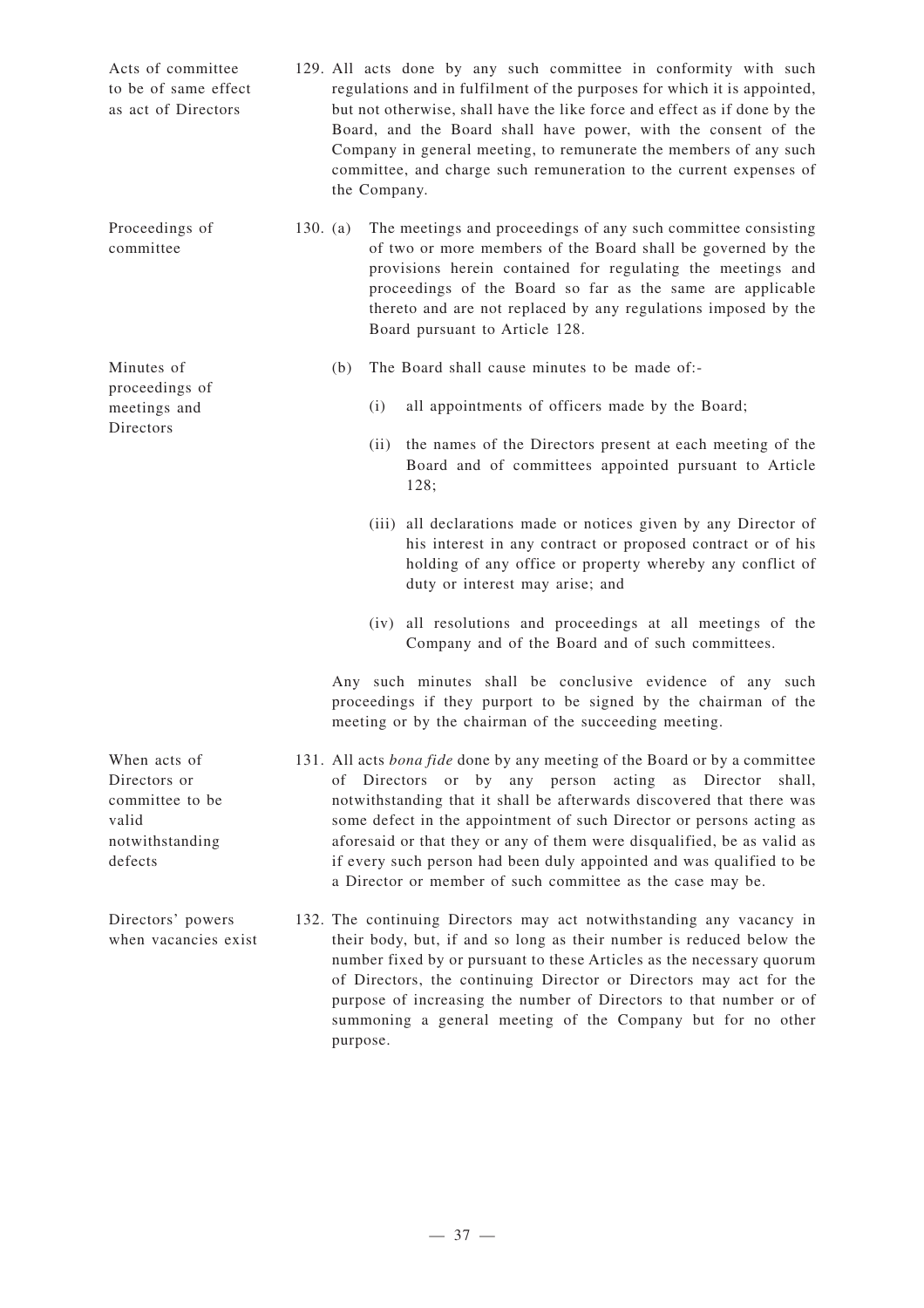| Directors'<br>resolutions                              | 133. A resolution in writing signed by each and every one of the Directors<br>(or their respective alternates pursuant to Article $100(c)$ ) shall be as<br>valid and effectual as if it had been passed at a meeting of the Board<br>duly convened and held and may consist of several documents in like<br>form each signed by one or more of the Directors or alternate<br>Directors.                                                                                                                                                                                                                                                                                                                                                                                                                                                                                                                                                                                                                                                                                                                                                                                                                          |
|--------------------------------------------------------|-------------------------------------------------------------------------------------------------------------------------------------------------------------------------------------------------------------------------------------------------------------------------------------------------------------------------------------------------------------------------------------------------------------------------------------------------------------------------------------------------------------------------------------------------------------------------------------------------------------------------------------------------------------------------------------------------------------------------------------------------------------------------------------------------------------------------------------------------------------------------------------------------------------------------------------------------------------------------------------------------------------------------------------------------------------------------------------------------------------------------------------------------------------------------------------------------------------------|
|                                                        | Secretary                                                                                                                                                                                                                                                                                                                                                                                                                                                                                                                                                                                                                                                                                                                                                                                                                                                                                                                                                                                                                                                                                                                                                                                                         |
| Appointment of<br>Secretary                            | 134. The Secretary shall be appointed by the Board for such term, at such<br>remuneration and upon such conditions as it may think fit, and any<br>Secretary so appointed may be removed by the Board. Anything by the<br>Law or these Articles required or authorised to be done by or to the<br>Secretary, if the office is vacant or there is for any other reason no<br>Secretary capable of acting, may be done by or to any assistant or<br>deputy Secretary appointed by the Board, or if there is no assistant or<br>deputy Secretary capable of acting, by or to any officer of the<br>Company authorised generally or specifically in that behalf by the<br>Board.                                                                                                                                                                                                                                                                                                                                                                                                                                                                                                                                      |
| Same person not to<br>act in two capacities<br>at once | 135. A provision of the Law or of these Articles requiring or authorising a<br>thing to be done by or to a Director and the Secretary shall not be<br>satisfied by its being done by or to the same person acting both as<br>Director and as or in place of the Secretary.                                                                                                                                                                                                                                                                                                                                                                                                                                                                                                                                                                                                                                                                                                                                                                                                                                                                                                                                        |
|                                                        | General Management and Use of the Seal                                                                                                                                                                                                                                                                                                                                                                                                                                                                                                                                                                                                                                                                                                                                                                                                                                                                                                                                                                                                                                                                                                                                                                            |
| Custody and use of<br>seal                             | 136. The Board shall provide for the safe custody of the common seal and<br>the securities seal which shall only be used by the authority of the<br>Board or of a committee of the Board authorised by the Board in that<br>behalf, and every instrument to which such seal shall be affixed shall<br>be signed by a Director and shall be countersigned by the Secretary or<br>by a second Director or by some other person appointed by the Board<br>for the purpose. The securities seal which shall be a facsimile of the<br>common seal with the word "Securities" engraved thereon shall be<br>used exclusively for affixing to certificates for shares, warrants,<br>debentures or any other form of security and whether by facsimile or<br>other mechanical means including autographic to be specified in such<br>authority or the authority may specify that such certificates need not<br>be signed by any person. Every instrument to which the common seal<br>or the securities seal is affixed as aforesaid shall, as regards all<br>persons dealing in good faith with the Company, be deemed to have<br>been affixed to that instrument with the authority of the Directors<br>previously given. |
| Duplicate seal                                         | 137. The Company may have a duplicate seal of the common seal or<br>securities seal for use abroad under the provisions of the Law where<br>and as the Board shall determine, and the Company may by writing                                                                                                                                                                                                                                                                                                                                                                                                                                                                                                                                                                                                                                                                                                                                                                                                                                                                                                                                                                                                      |

under the seal appoint any agents or agent, committees or committee abroad to be the agents of the Company for the purpose of affixing and using such duplicate seal and they may impose such restrictions on the use thereof as may be thought fit. Wherever in these Articles reference is made to the seal, the reference shall, when and so far as may be applicable, be deemed to include any such duplicate seal as aforesaid.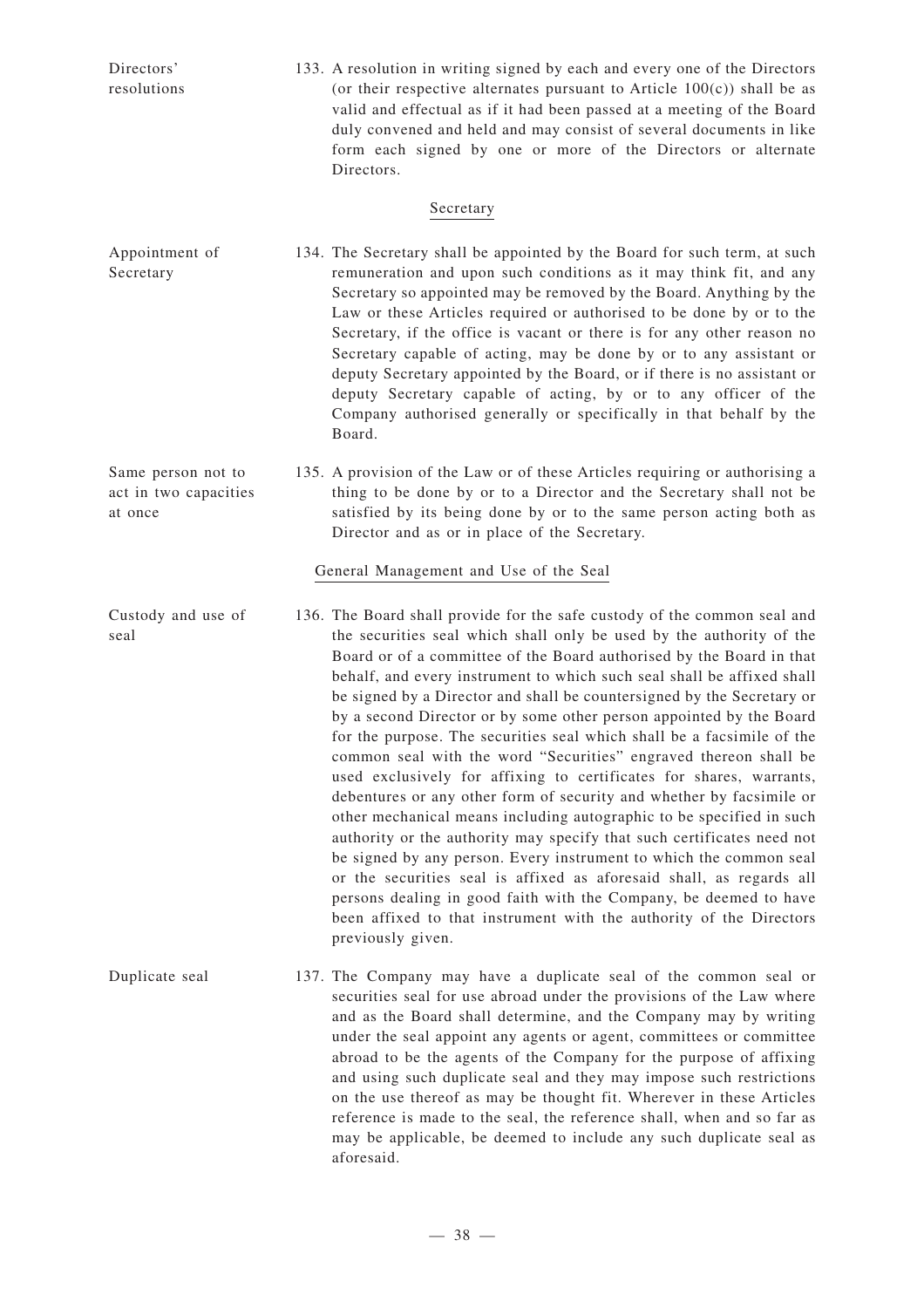| Cheques and<br>banking<br>arrangements | 138. All cheques, promissory notes, drafts, bills of exchange and other<br>negotiable instruments, and all receipts for moneys paid to the<br>Company shall be signed, drawn, accepted, indorsed or otherwise<br>executed, as the case may be, in such manner as the Board shall from<br>time to time by resolution determine. The Company's banking<br>accounts shall be kept with such banker or bankers as the Board shall<br>from time to time determine.                                                                                                                                                                                                                                                                                                                                                                                                                                                                                                                                                                                                                                                      |  |
|----------------------------------------|--------------------------------------------------------------------------------------------------------------------------------------------------------------------------------------------------------------------------------------------------------------------------------------------------------------------------------------------------------------------------------------------------------------------------------------------------------------------------------------------------------------------------------------------------------------------------------------------------------------------------------------------------------------------------------------------------------------------------------------------------------------------------------------------------------------------------------------------------------------------------------------------------------------------------------------------------------------------------------------------------------------------------------------------------------------------------------------------------------------------|--|
| Power to appoint<br>attorney           | The Board may from time to time and at any time, by power of<br>139. $(a)$<br>attorney under the seal, appoint any company, firm or person or<br>any fluctuating body of persons, whether nominated directly or<br>indirectly by the Board, to be the attorney or attorneys of the<br>Company for such purposes and with such powers, authorities<br>and discretions (not exceeding those vested in or exercisable by<br>the Board under these Articles) and for such period and subject<br>to such conditions as it may think fit, and any such power of<br>attorney may contain such provisions for the protection and<br>convenience of persons dealing with any such attorney as the<br>Board may think fit, and may also authorise any such attorney to<br>sub-delegate all or any of the powers, authorities and discretions<br>vested in him.                                                                                                                                                                                                                                                               |  |
| Execution of deeds<br>by attorney      | The Company may, by writing under its seal, empower any<br>(b)<br>person, either in generally or in respect of any specified matter,<br>as its attorney to execute deeds and instruments on its behalf in<br>any part of the world and to enter into contracts and sign the<br>same on its behalf and every deed signed by such attorney on<br>behalf of the Company and under his seal shall bind the<br>Company and have the same effect as if it were under the seal of<br>the Company.                                                                                                                                                                                                                                                                                                                                                                                                                                                                                                                                                                                                                         |  |
| Regional or local<br>boards            | 140. The Board may establish any committees, regional or local boards or<br>agencies for managing any of the affairs of the Company, either in the<br>Cayman Islands, Hong Kong, the People's Republic of China or<br>elsewhere, and may appoint any persons to be members of such<br>committees, regional or local boards or agencies and may fix their<br>remuneration, and may delegate to any committee, regional or local<br>board or agent any of the powers, authorities and discretions vested in<br>the Board (other than its powers to make calls and forfeit shares), with<br>power to sub-delegate, and may authorise the members of any local<br>board or any of them to fill any vacancies therein and to act<br>notwithstanding vacancies, and any such appointment or delegation<br>may be upon such terms and subject to such conditions as the Board<br>may think fit, and the Board may remove any person so appointed and<br>may annul or vary any such delegation, but no person dealing in good<br>faith and without notice of any such annulment or variation shall be<br>affected thereby. |  |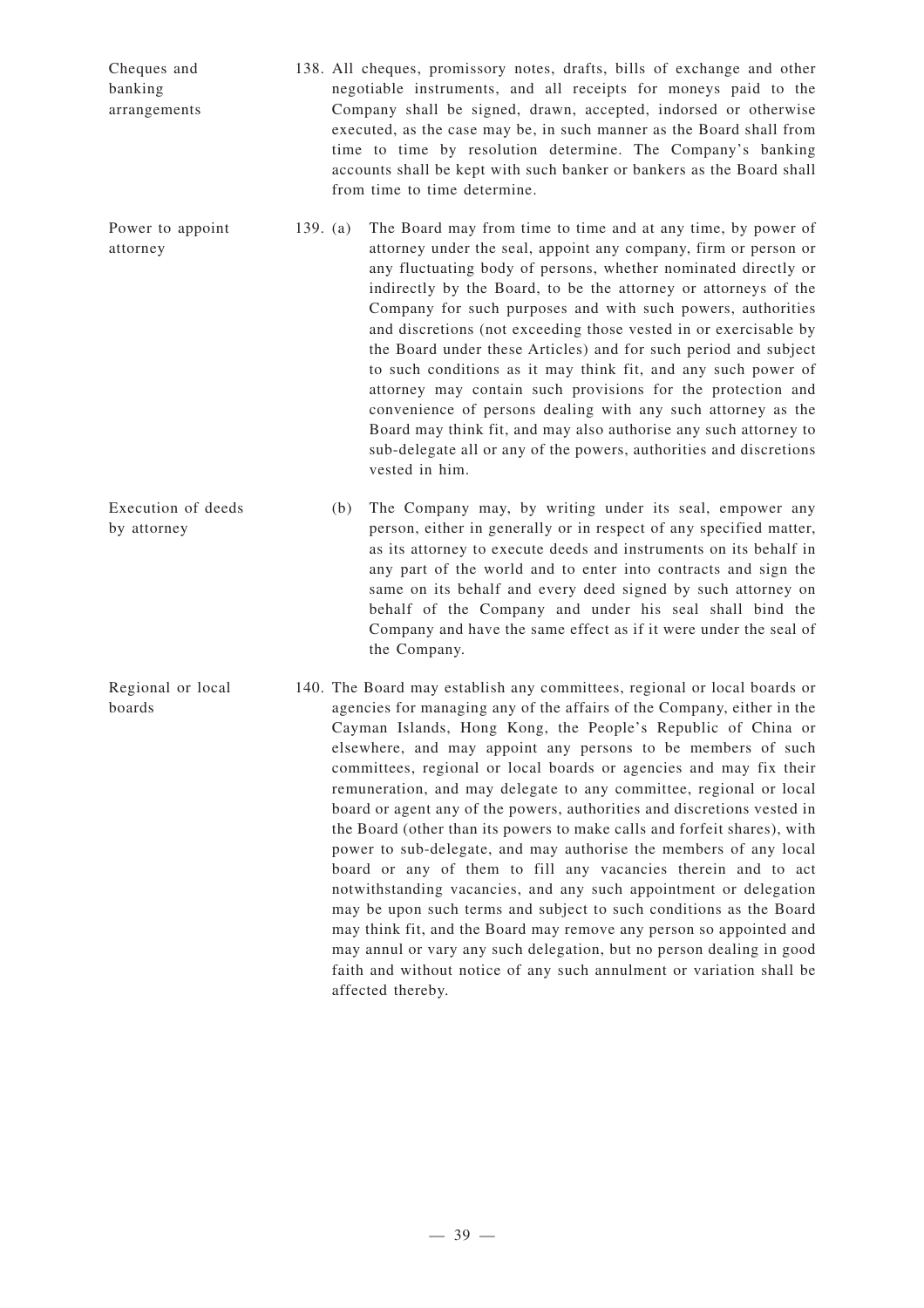Power to establish pension funds and employee share option schemes

141. The Board may establish and maintain or procure the establishment and maintenance of any contributory or non-contributory pension or provident or superannuation funds or (with the sanction of an ordinary resolution) employee or executive share option schemes for the benefit of, or give or procure the giving of donations, gratuities, pensions, allowances or emoluments to any persons who are or were at any time in the employment or service of the Company, or of any company which is a subsidiary of the Company, or is allied or associated with the Company or with any such subsidiary company, or who are or were at any time directors or officers of the Company or of any such other company as aforesaid, and holding or who have held any salaried employment or office in the Company or such other company, and the wives, widows, families and dependents of any such persons. The Board may also establish and subsidise or subscribe to any institutions, associations, clubs or funds calculated to be for the benefit of or to advance the interests and well-being of the Company or of any such other company as aforesaid, and may make payments for or towards the insurance of any such persons as aforesaid, and subscribe or guarantee money for charitable or benevolent objects or for any exhibition or for any public, general or useful object. The Board may do any of the matters aforesaid, either alone or in conjunction with any such other company as aforesaid. Any Director holding any such employment or office shall be entitled to participate in and retain for his own benefit any such donation, gratuity, pension, allowance or emolument.

### Capitalisation of Reserves

Power to capitalise 142. The Company in general meeting may upon the recommendation of the Board by ordinary resolution resolve that it is desirable to capitalise all or any part of the amount for the time being standing to the credit of any of the Company's reserve accounts or funds or to the credit of the profit and loss account or otherwise available for distribution (and not required for the payment or provision of dividend on any shares with a preferential right to dividend) and accordingly that such sums be set free for distribution amongst the members who would have been entitled thereto if distributed by way of dividend and in the same proportion on condition that the same be not paid in cash but be applied either in or towards paying up any amounts for the time being unpaid on any shares held by such members respectively or paying up in full unissued shares, debentures or other securities of the Company to be allotted and distributed credited as fully paid up to and amongst such members in proportion aforesaid or partly in one way and partly in the other, and the Board shall give effect to such resolution, provided that a share premium account and a capital redemption reserve and any reserve or fund representing unrealised profits may, for the purposes of this Article, only be applied in paying up unissued shares to be issued to members of the Company as fully paid up shares or paying up calls or instalments due or payable on partly paid securities of the Company subject always to the provisions of the Law.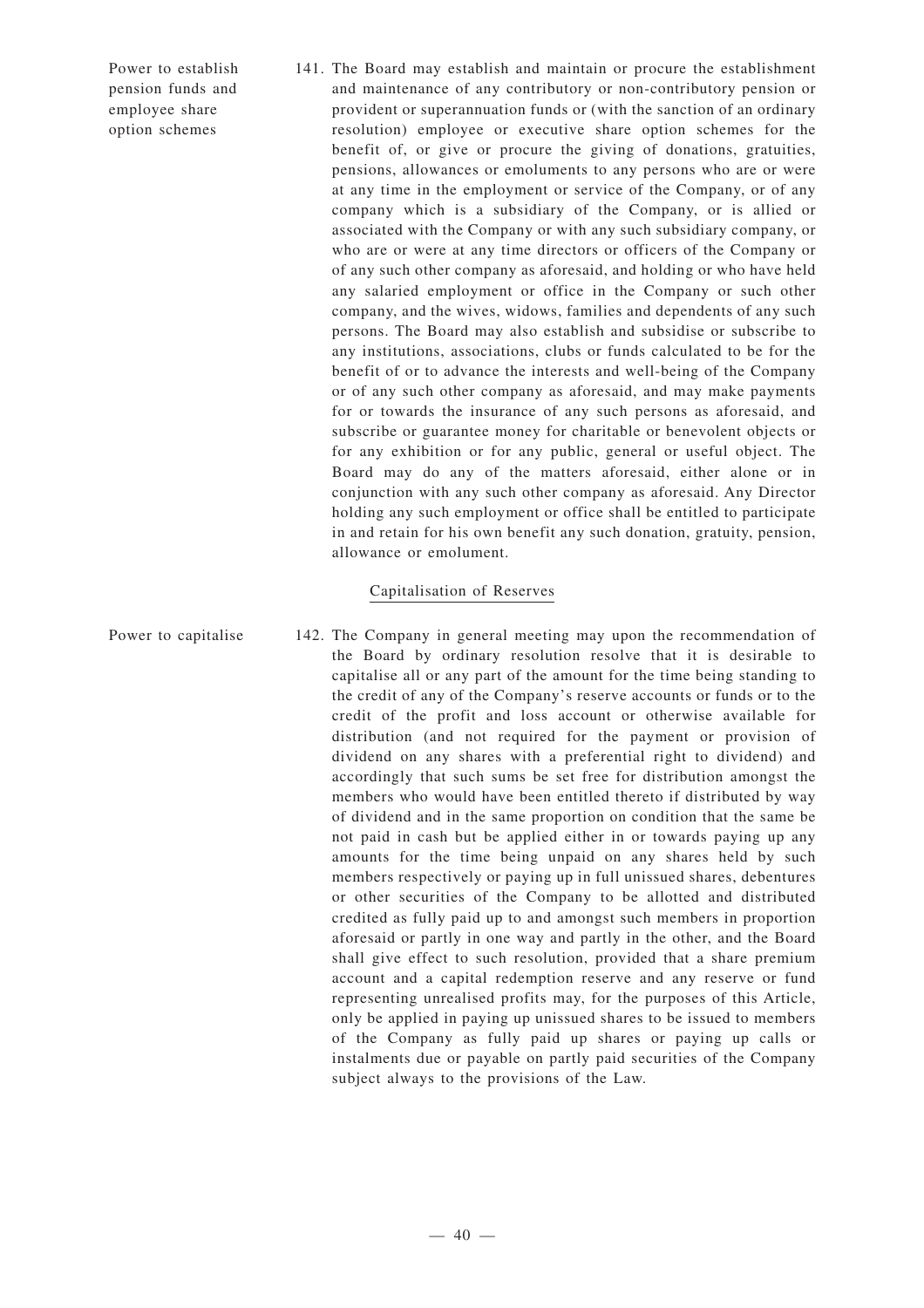Effect of resolution to capitalise

- 143. (a) Wherever such a resolution as referred to in Article 142 shall have been passed the Board shall make all appropriations and applications of the undivided profits resolved to be capitalised thereby, and all allotments and issues of fully paid up shares, debentures or other securities, if any, and generally shall do all acts and things required to give effect thereto, with full power to the Board:
	- (i) to make such provision by the issue of fractional certificates or by payment in cash or otherwise (including provisions whereby, in whole or in part, fractional entitlements are aggregated and sold and the net proceeds distributed to those entitled, or are disregarded or rounded up or down or whereby the benefit of fractional entitlements accrues to the Company rather than to the members concerned) as they think fit in cases where shares, debentures or other securities become distributable in fractions;
	- (ii) to exclude the right of participation or entitlement of any member with a registered address outside any territory where in the absence of a registration statement or other special or onerous formalities the circulation of an offer of such right or entitlement would or might be unlawful or where the Board consider the costs, expense or possible delays in ascertaining the existence or extent of the legal and other requirements applicable to such offer or the acceptance of such offer out of proportion to the benefits of the Company; and
	- (iii) to authorise any person to enter on behalf of all members entitled thereto into an agreement with the Company providing for the allotment to them respectively, credited as fully paid up, of any further shares, debentures or other securities to which they may be entitled upon such capitalisation, or, as the case may require, for the payment up by the Company on their behalf, by the application thereto of their respective proportions of the profits resolved to be capitalised, of the amounts or any part of the amounts remaining unpaid on their existing shares, and any agreement made under such authority shall be effective and binding on all such members.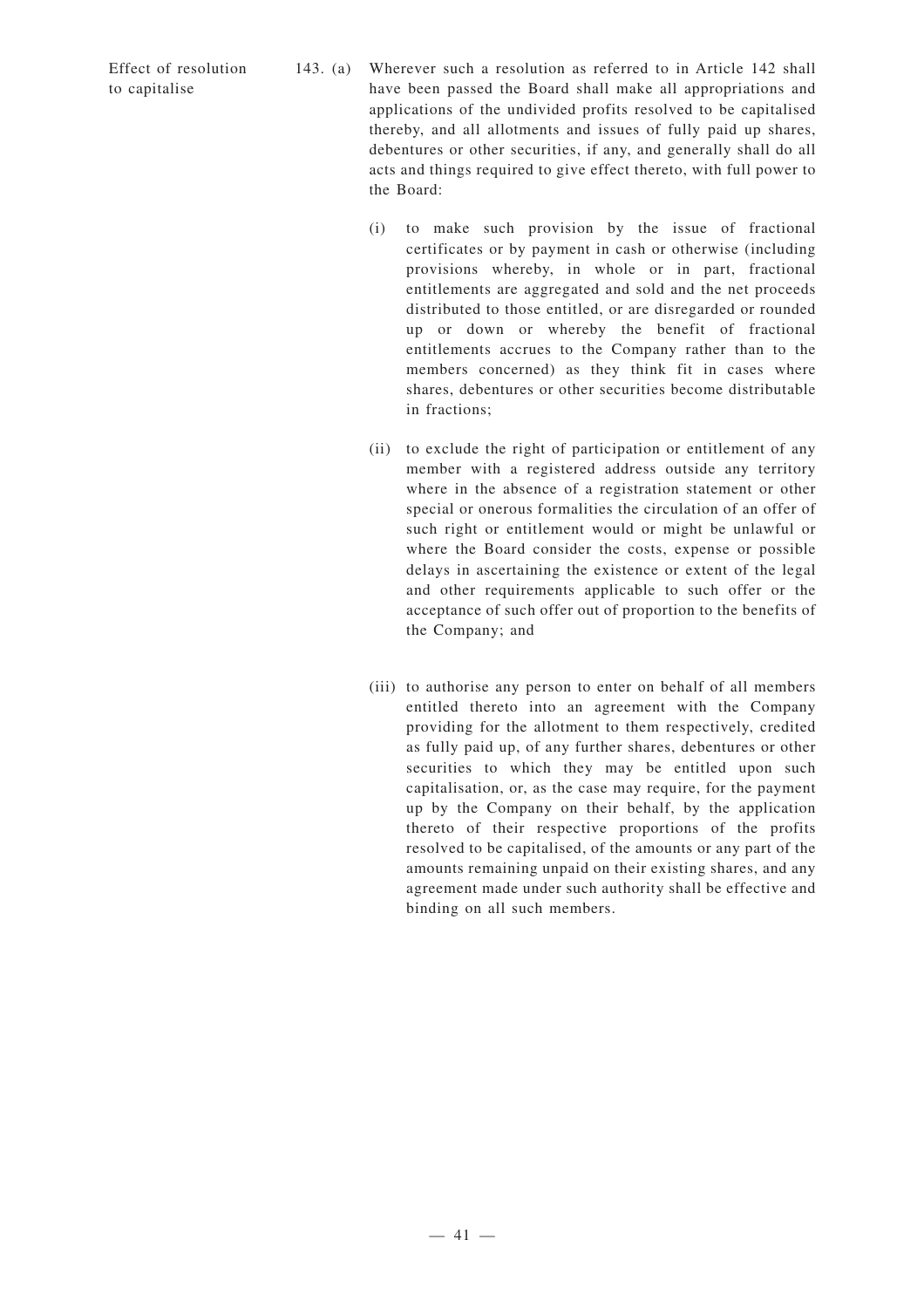(b) The Board may, in relation to any capitalisation sanctioned under this Article in its absolute discretion specify that, and in such circumstances and if directed so to do by a member or members entitled to an allotment and distribution credited as fully paid up of unissued shares or debentures in the Company pursuant to such capitalisation, shall allot and distribute credited as fully paid up the unissued shares, debentures or other securities to which that member is entitled to such person or persons as that member may nominate by notice in writing to the Company, such notice to be received not later than the day for which the general meeting of the Company to sanction the capitalisation is convened.

### Dividends and Reserves

- 144. (a) Subject to the Law and these Articles, the Company in general meeting may declare dividends in any currency but no dividends shall exceed the amount recommended by the Board.
	- (b) The dividends, interest and bonuses and any other benefits and advantages in the nature of income receivable in respect of the Company's investments, and any commissions, trusteeship, agency, transfer and other fees and current receipts of the Company shall, subject to the payment thereout of the expenses of management, interest upon borrowed money and other expenses which in the opinion of the Board are of a revenue nature, constitute profits of the Company available for distribution.
	- 145. (a) The Board may from time to time pay to the members such interim dividends as appear to the Board to be justified by the profits of the Company and, in particular (but without prejudice to the generality of the foregoing), if at any time the share capital of the Company is divided into different classes, the Board may pay such interim dividends in respect of those shares in the capital of the Company which confer on the holders thereof deferred or non-preferential rights as well as in respect of those shares which confer on the holders thereof preferential rights with regard to dividend and provided that the Board acts *bona fide,* the Board shall not incur any responsibility to the holders of shares conferring any preferential rights.
		- (b) The Board may also pay half-yearly or at other intervals to be selected by it any dividend which may be payable at a fixed rate if the Board is of the opinion that the profits available for distribution justify the payment.
		- (c) The Board may in addition from time to time declare and pay special dividends on shares of any class of such amounts and on such dates as they think fit, and the provisions of paragraph (a) as regards the powers and the exemption from liability of the Board as relate to declaration and payment of interim dividends shall apply, *mutatis mutandis,* to the declaration and payment of any such special dividends.

Power to declare dividends

Board's power to pay interim dividends

Powers of Directors to declare and pay special dividends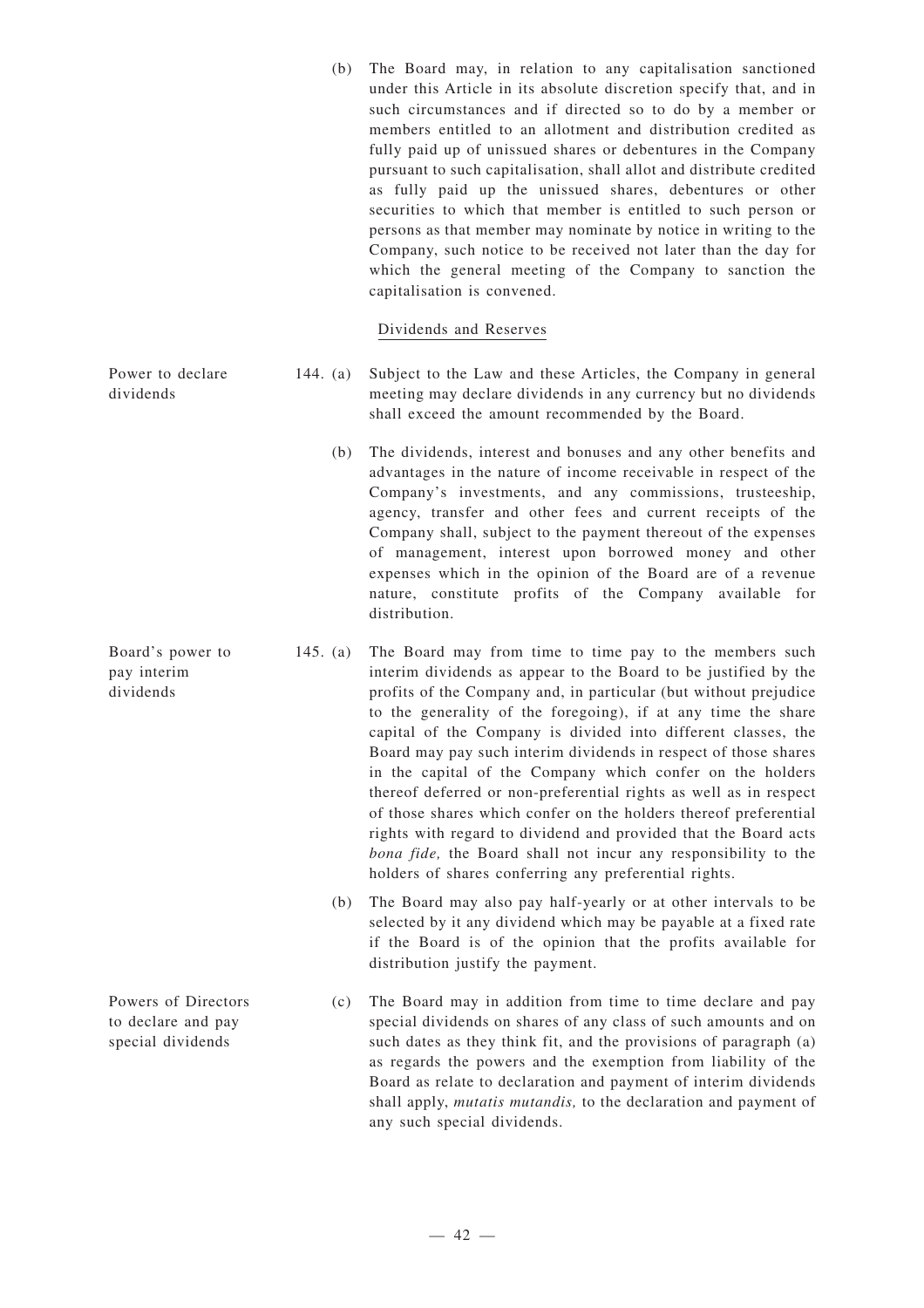Dividends not to be paid out of capital

- 146. No dividend shall be declared or payable except out of the profits and reserves of the Company lawfully available for distribution including share premium. No dividend shall carry interest against the Company.
- Scrip dividends 147. (a) Whenever the Board or the Company in general meeting has resolved that a dividend be paid or declared on the share capital of the Company, the Board may further resolve:

#### either

As to cash election (i) that such dividend be satisfied wholly or in part in the form of an allotment of shares credited as fully paid up, provided that the shareholders entitled thereto will be entitled to elect to receive such dividend (or part thereof) in cash in lieu of such allotment. In such case, the following provisions shall apply:

- (aa) the basis of any such allotment shall be determined by the Board;
- (bb) the Board, after determining the basis of allotment, shall give not less than two weeks' notice in writing to the shareholders of the right of election accorded to them and shall send with such notice forms of election and specify the procedure to be followed and the place at which and the latest date and time by which duly completed forms of election must be lodged in order to be effective;
- (cc) the right of election may be exercised in respect of the whole or part of that portion of the dividend in respect of which the right of election has been accorded;
- (dd) the dividend (or that part of the dividend to be satisfied by the allotment of shares as aforesaid) shall not be payable in cash on shares in respect whereof the cash election has not been duly exercised ("the non-elected shares") and in satisfaction thereof shares shall be allotted credited as fully paid to the holders of the non-elected shares on the basis of allotment determined as aforesaid and for such purpose the Board shall capitalise and apply out of any part of the undivided profits of the Company or any part of any of the Company's reserve accounts (including any special account, share premium account and capital redemption reserve (if there be any such reserve)) or profit or loss account or amounts otherwise available for distribution as the Board may determine, a sum equal to the aggregate nominal amount of the shares to be allotted on such basis and apply the same in paying up in full the appropriate number of shares for allotment and distribution to and amongst the holders of the non-elected shares on such basis;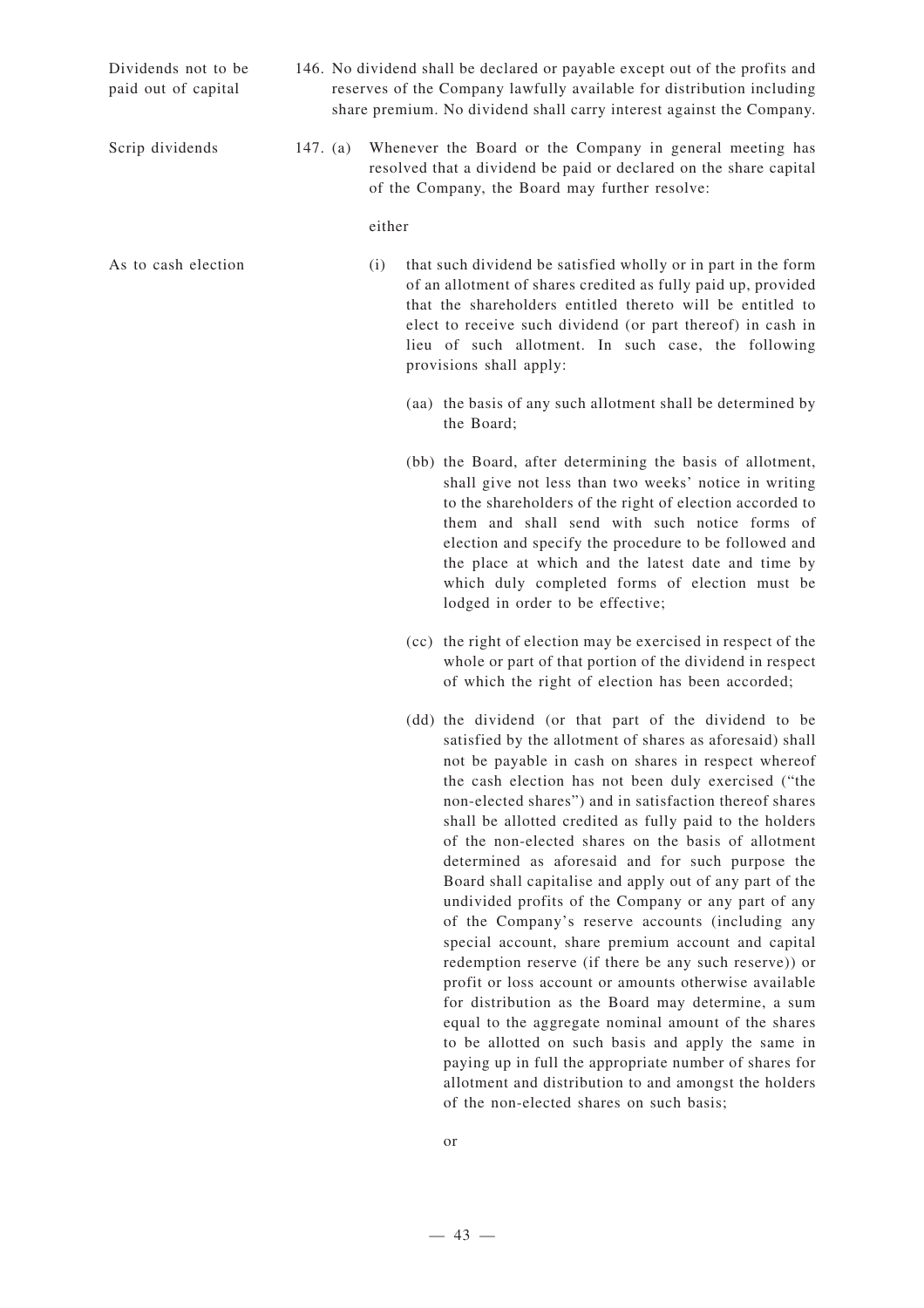- As to scrip election (ii) that shareholders entitled to such dividend shall be entitled to elect to receive an allotment of shares credited as fully paid up in lieu of the whole or such part of the dividend as the Board may think fit. In such case, the following provisions shall apply:
	- (aa) the basis of any such allotment shall be determined by the Board;
	- (bb) the Board, after determining the basis of allotment, shall give not less than two weeks' notice in writing to shareholders of the right of election accorded to them and shall send with such notice forms of election and specify the procedure to be followed and the place at which and the latest date and time by which duly completed forms of election must be lodged in order to be effective;
	- (cc) the right of election may be exercised in respect of the whole or part of that portion of the dividend in respect of which the right of election has been accorded;
	- (dd) the dividend (or that part of the dividend in respect of which a right of election has been accorded) shall not be payable on shares in respect whereof the share election has been duly exercised ("the elected shares") and in lieu thereof shares shall be allotted credited as fully paid to the holders of the elected shares on the basis of allotment determined as aforesaid and for such purpose the Board shall capitalise and apply out of any part of the undivided profits of the Company's reserve accounts (including any special account, share premium account and capital redemption reserve (if there be any such reserve)) or profit and loss account or amounts otherwise available for distribution as the Board may determine, a sum equal to the aggregate nominal amount of the shares to be allotted on such basis and apply the same in paying up in full the appropriate number of shares for allotment and distribution to and amongst the holders of the elected shares on such basis.
	- (b) The shares allotted pursuant to the provisions of paragraph (a) of this Article shall be of the same class as the class of, and shall rank *pari passu* in all respects with the shares then held by the respective allottees save only as regards participation:
		- (i) in the relevant dividend (or share or cash election in lieu thereof as aforesaid); or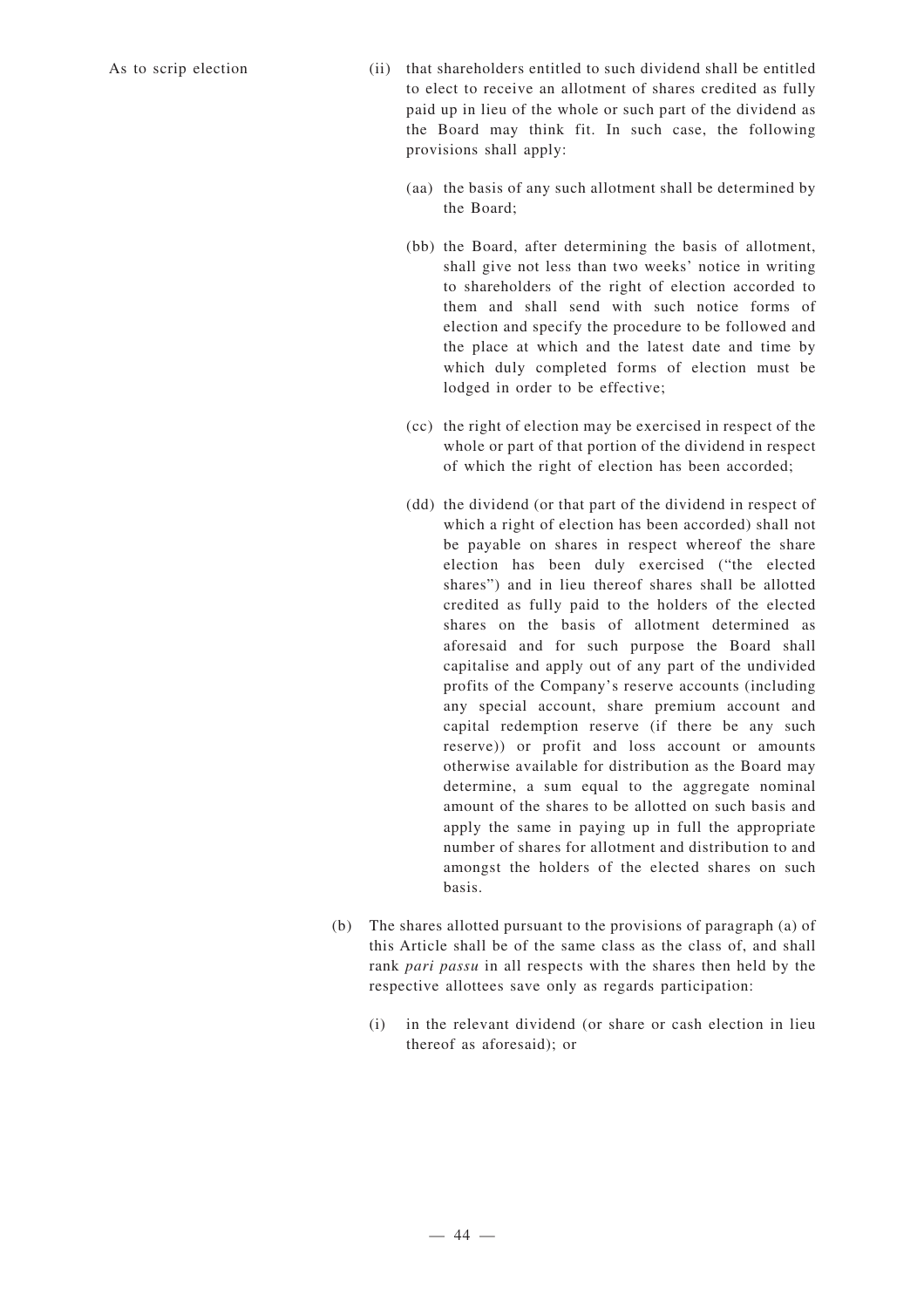- (ii) in any other distributions, bonuses or rights paid, made, declared or announced prior to or contemporaneously with the payment or declaration of the relevant dividend, unless contemporaneously with the announcement by the Board of its proposal to apply the provisions of paragraph (i) or (ii) of paragraph (a) in relation to the relevant dividend or contemporaneously with its announcement of the distribution, bonus or rights in question, the Board shall specify that the shares to be allotted pursuant to the provisions of this paragraph (a) shall rank for participation in such distributions, bonuses or rights.
- (c) The Board may do all acts and things considered necessary or expedient to give effect to any capitalisation pursuant to the provisions of paragraph (a) with full power to the Board to make such provisions as it thinks fit in the case of shares becoming distributable in fractions (including provisions whereby, in whole or in part, fractional entitlements are aggregated and sold and the net proceeds distributed to those entitled, or are disregarded or rounded up or down or whereby the benefit of fractional entitlements accrues to the Company rather than to the members concerned). The Board may authorise any person to enter into on behalf of all members interested, an agreement with the Company providing for such capitalisation and matters incidental thereto and any agreement made pursuant to such authority shall be effective and binding on all concerned.
- (d) The Company may upon the recommendation of the Board by ordinary resolution resolve in respect of any one particular dividend of the Company that notwithstanding the provisions of paragraph (a) a dividend may be satisfied wholly in the form of an allotment of shares credited as fully paid without offering any right to shareholders to elect to receive such dividend in cash in lieu of such allotment.
- (e) The Board may on any occasion determine that rights of election and the allotment of shares under paragraph (a) shall not be made available or made to any shareholders with registered addresses in any territory where in the absence of a registration statement or other special formalities the circulation of an offer of such rights of election or the allotment of shares would or might be unlawful, or where the Board considers the costs, expenses or possible delays in ascertaining the existence or extent of the legal and other requirements applicable to such offer or the acceptance of such offer out of proportion to the benefit of the Company, and in any such case the provisions aforesaid shall be read and construed subject to such determination.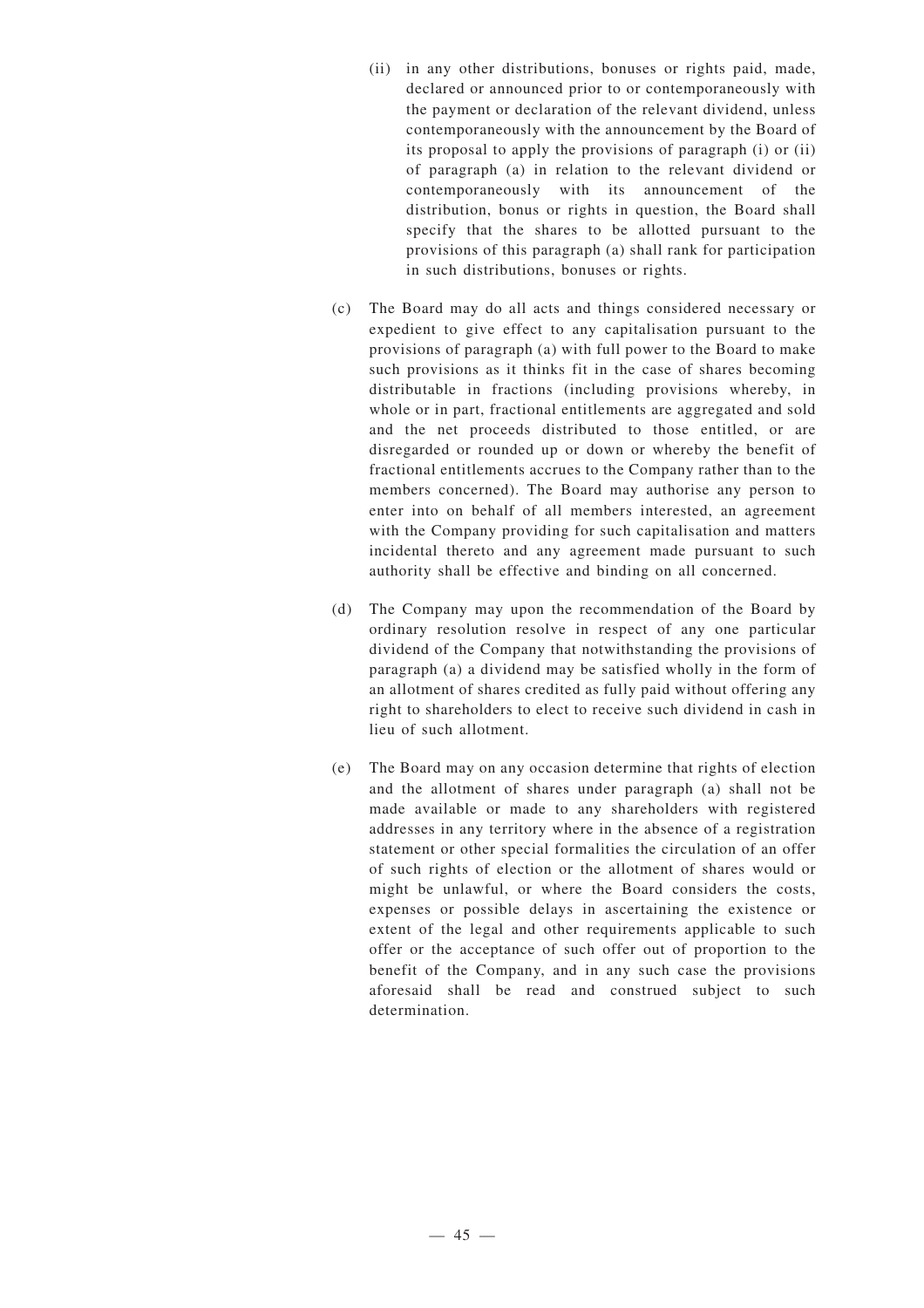Share Premium and Reserves

- 148. (a) The Board shall establish an account to be called the share premium account and shall carry to the credit of such account from time to time a sum equal to the amount or value of the premium paid on the issue of any share in the Company. The Company may apply the share premium account in any manner permitted by the Companies Law. The Company shall at all times comply with the provisions of the Companies Law in relation to the share premium account.
	- (b) The Board may, before recommending any dividend, set aside out of the profits of the Company such sums as it thinks fit as a reserve or reserves which shall, at the discretion of the Board, be applicable for meeting claims on or liabilities of the Company or contingencies or for paying off any loan capital or for equalising dividends or for any other purpose to which the profits of the Company may be properly applied, and pending such application may, at the like discretion, either be employed in the business of the Company or be invested in such investments (including shares, warrants and other securities of the Company) as the Board may from time to time think fit, and so that it shall not be necessary to keep any reserves separate or distinct from any other investments of the Company. The Board may also without placing the same to reserve carry forward any profits which it may think prudent not to distribute by way of dividend.
- 149. Unless and to the extent that the rights attached to any shares or the terms of issue thereof otherwise provide, all dividends shall (as regards any shares not fully paid throughout the period in respect of which the dividend is paid) be apportioned and paid *pro rata* according to the amounts paid up on the shares during any portion or portions of the period in respect of which the dividend is paid. For the purpose of this Article no amount paid up on a share in advance of calls shall be treated as paid up on the share.
	- 150. (a) The Board may retain any dividends or other moneys payable on or in respect of a share upon which the Company has a lien, and may apply the same in or towards satisfaction of the debts, liabilities or engagements in respect of which lien exists.
		- (b) The Board may retain any dividends or other monies payable upon shares in respect of which any person is, under the provisions as to the transmission of shares hereinbefore contained, entitled to become a member, or in respect of which any person is under those provisions entitled to transfer, until such person shall become a member in respect of such shares or shall transfer the same.
- Deduction of debts (c) The Board may deduct from any dividend or other monies payable to any member all sums of money (if any) presently payable by him to the Company on account of calls, instalments or otherwise.

Dividends to be paid in proportion to paid up capital

Retention of dividends, etc.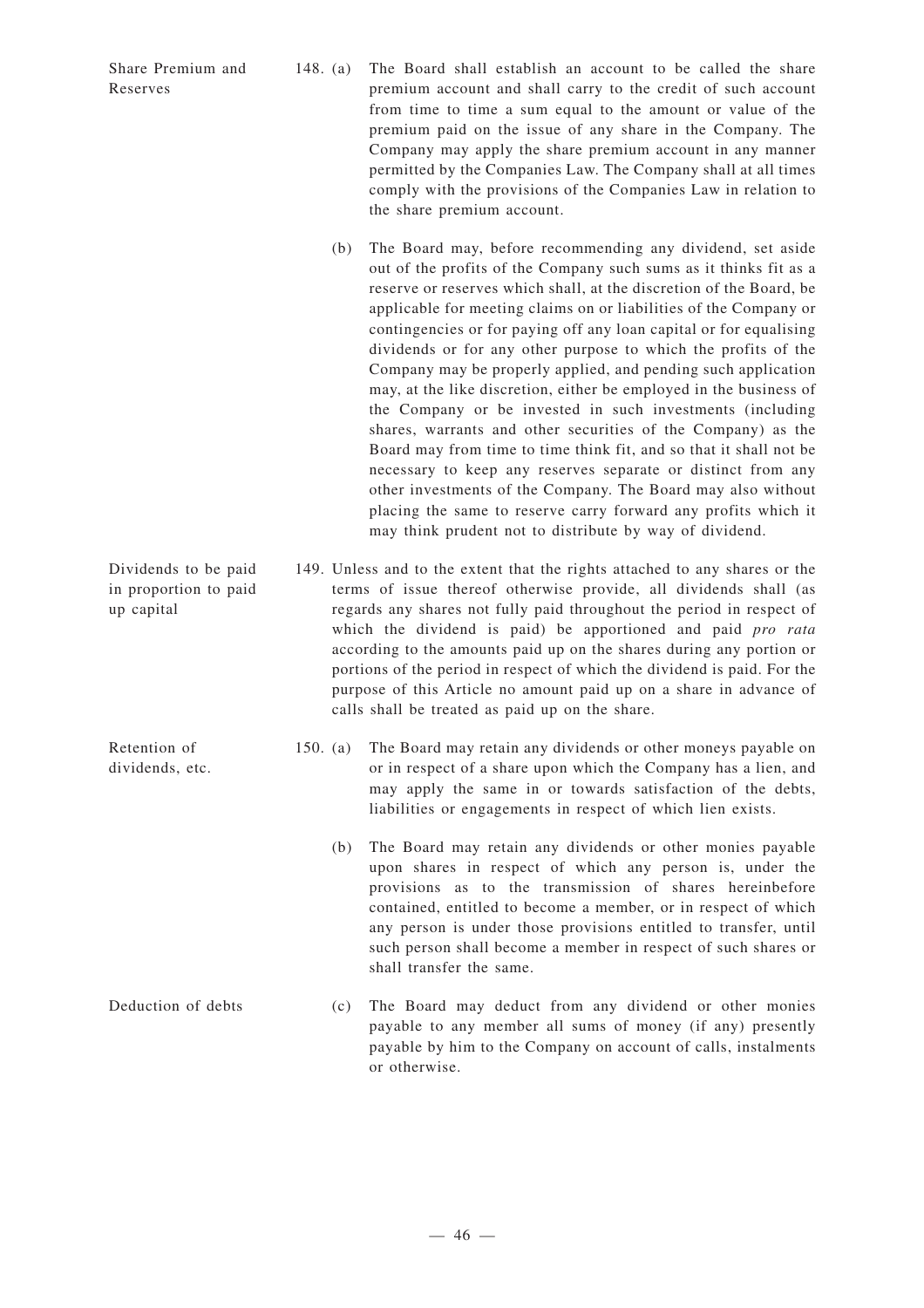Dividend and call together 151. Any general meeting sanctioning a dividend may make a call on the members of such amount as the meeting resolves, but so that the call on each member shall not exceed the dividend payable to him, and so that the call be made payable at the same time as the dividend, and the dividend may, if so arranged between the Company and the member, be set off against the call.

- Dividend in specie 152. The Board, with the sanction of the members in general meeting, may direct that any dividend be satisfied wholly or in part by the distribution of specific assets of any kind and in particular of paid up shares, debentures or warrants to subscribe securities of any other company, or in any one or more of such ways, and where any difficulty arises in regard to the distribution the Board may settle the same as it thinks expedient, and in particular may issue fractional certificates, disregard fractional entitlements, round the same up or down or provide that the same shall accrue to the benefit of the Company, and may fix the value for distribution of such specific assets, or any part thereof, and may determine that cash payments shall be made to any members upon the footing of the value so fixed in order to adjust the rights of all parties, and may vest any such specific assets in trustees as may seem expedient to the Board and may appoint any person to sign any requisite instruments of transfer and other documents on behalf of the persons entitled to the dividend and such appointment shall be effective. Where required, a contract shall be filed in accordance with the provisions of the Law and the Board may appoint any person to sign such contract on behalf of the persons entitled to the dividend and such appointment shall be effective.
- Effect of transfer 153. (a) A transfer of shares shall not pass therewith the right to any dividend or bonus declared thereon before the registration of the transfer.
	- (b) Any resolution declaring or resolving upon the payment of a dividend or other distribution on shares of any class, whether a resolution of the Company in general meeting or a resolution of the Board, may specify that the same shall be payable or made to the persons registered as the holders of such shares at the close of business on a particular date, notwithstanding that it may be a date prior to that on which the resolution is passed, and thereupon the dividend or other distribution shall be payable or made to them in accordance with their respective holdings so registered, but without prejudice to the rights *inter se* in respect of such dividend of transferors and transferees of any such shares.
	- 154. If two or more persons are registered as joint holders of any shares, any one of such persons may give effectual receipts for any dividends, interim and special dividends or bonuses and other moneys payable or rights or property distributable in respect of such shares.

Receipt for dividends by joint holders of share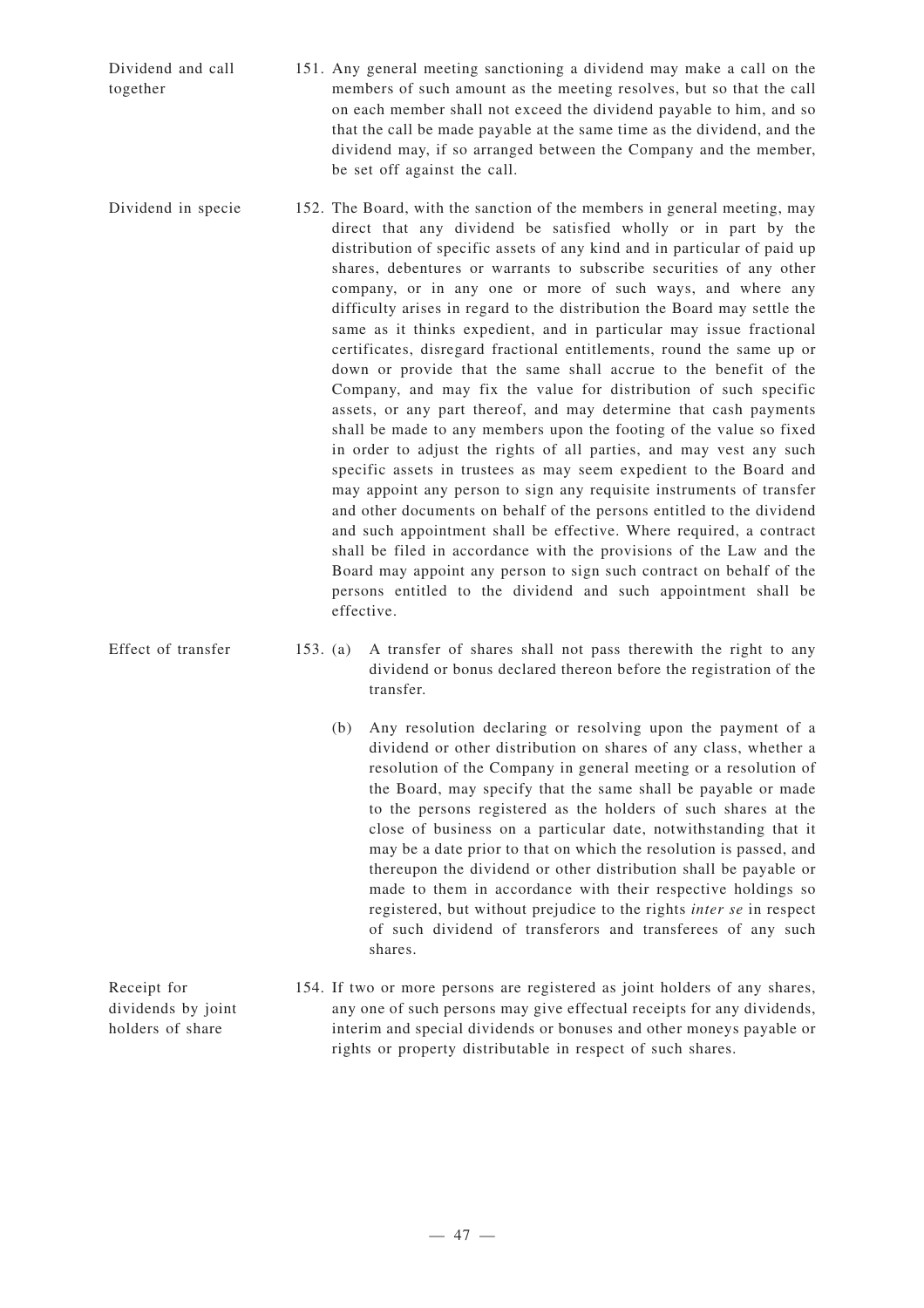| Payment by post                                  | 155. $(a)$ |     | Unless otherwise directed by the Board, any dividend, interest or<br>other sum payable in cash to a holder of shares may be paid by<br>cheque or warrant sent through the post to the registered address<br>of the member entitled, or, in case of joint holders, to the<br>registered address of the person whose name stands first in the<br>register in respect of the joint holding or to such person and to<br>such address as the holder or joint holders may in writing direct.<br>Every cheque or warrant so sent shall be made payable to the<br>order of the holder or, in the case of joint holders, to the order<br>of the holder whose name stands first on the register in respect<br>of such shares and shall be sent at his or their risk, and the<br>payment of any such cheque or warrant by the bank on which it<br>is drawn shall operate as a good discharge to the Company in<br>respect of the dividend and/or bonus represented thereby,<br>notwithstanding that it may subsequently appear that the same<br>has been stolen or that any endorsement thereon has been forged. |
|--------------------------------------------------|------------|-----|-------------------------------------------------------------------------------------------------------------------------------------------------------------------------------------------------------------------------------------------------------------------------------------------------------------------------------------------------------------------------------------------------------------------------------------------------------------------------------------------------------------------------------------------------------------------------------------------------------------------------------------------------------------------------------------------------------------------------------------------------------------------------------------------------------------------------------------------------------------------------------------------------------------------------------------------------------------------------------------------------------------------------------------------------------------------------------------------------------|
| App 3<br>r.13(1)                                 |            | (b) | The Company may cease sending such cheques for dividend<br>entitlements or dividend warrants by post if such cheques or<br>warrants have been left uncashed on two consecutive occasions.<br>However, the Company may exercise its power to cease sending<br>cheques for dividend entitlements or dividend warrants after the<br>first occasion on which such a cheque or warrant is returned<br>undelivered.                                                                                                                                                                                                                                                                                                                                                                                                                                                                                                                                                                                                                                                                                         |
| Unclaimed dividend<br>App 3<br>r.3(2)            |            |     | 156. All dividends or bonuses unclaimed for one year after having been<br>declared may be invested or otherwise made use of by the Board for<br>the exclusive benefit of the Company until claimed and the Company<br>shall not be constituted a trustee in respect thereof or be required to<br>account for any money earned thereon. All dividends or bonuses<br>unclaimed for six years after having been declared may be forfeited<br>by the Board and shall revert to the Company and after such forfeiture<br>no member or other person shall have any right to or claim in respect<br>of such dividends or bonuses.                                                                                                                                                                                                                                                                                                                                                                                                                                                                            |
|                                                  |            |     | Untraceable Shareholders                                                                                                                                                                                                                                                                                                                                                                                                                                                                                                                                                                                                                                                                                                                                                                                                                                                                                                                                                                                                                                                                              |
| Sale of shares of<br>untraceable<br>shareholders | 157. (a)   |     | The Company shall be entitled to sell any shares of a member or<br>the shares to which a person is entitled by virtue of transmission<br>on death or bankruptcy or operation of law if and provided that:                                                                                                                                                                                                                                                                                                                                                                                                                                                                                                                                                                                                                                                                                                                                                                                                                                                                                             |
|                                                  |            |     | all cheques or warrants, not being less than three in<br>(i)<br>number, for any sums payable in cash to the holder of such<br>shares have remained uncashed for a period of 12 years;                                                                                                                                                                                                                                                                                                                                                                                                                                                                                                                                                                                                                                                                                                                                                                                                                                                                                                                 |
|                                                  |            |     | the Company has not during that time or before the expiry<br>(ii)<br>of the three month period referred to in paragraph (iv)<br>below received any indication of the whereabouts or<br>existence of the member or person entitled to such shares<br>by death, bankruptcy or operation of law;                                                                                                                                                                                                                                                                                                                                                                                                                                                                                                                                                                                                                                                                                                                                                                                                         |
| App 3<br>r.13(2)(a)                              |            |     | (iii) during the 12-year period, at least three dividends in<br>respect of the shares in question have become payable and<br>no dividend during that period has been claimed by the<br>member; and                                                                                                                                                                                                                                                                                                                                                                                                                                                                                                                                                                                                                                                                                                                                                                                                                                                                                                    |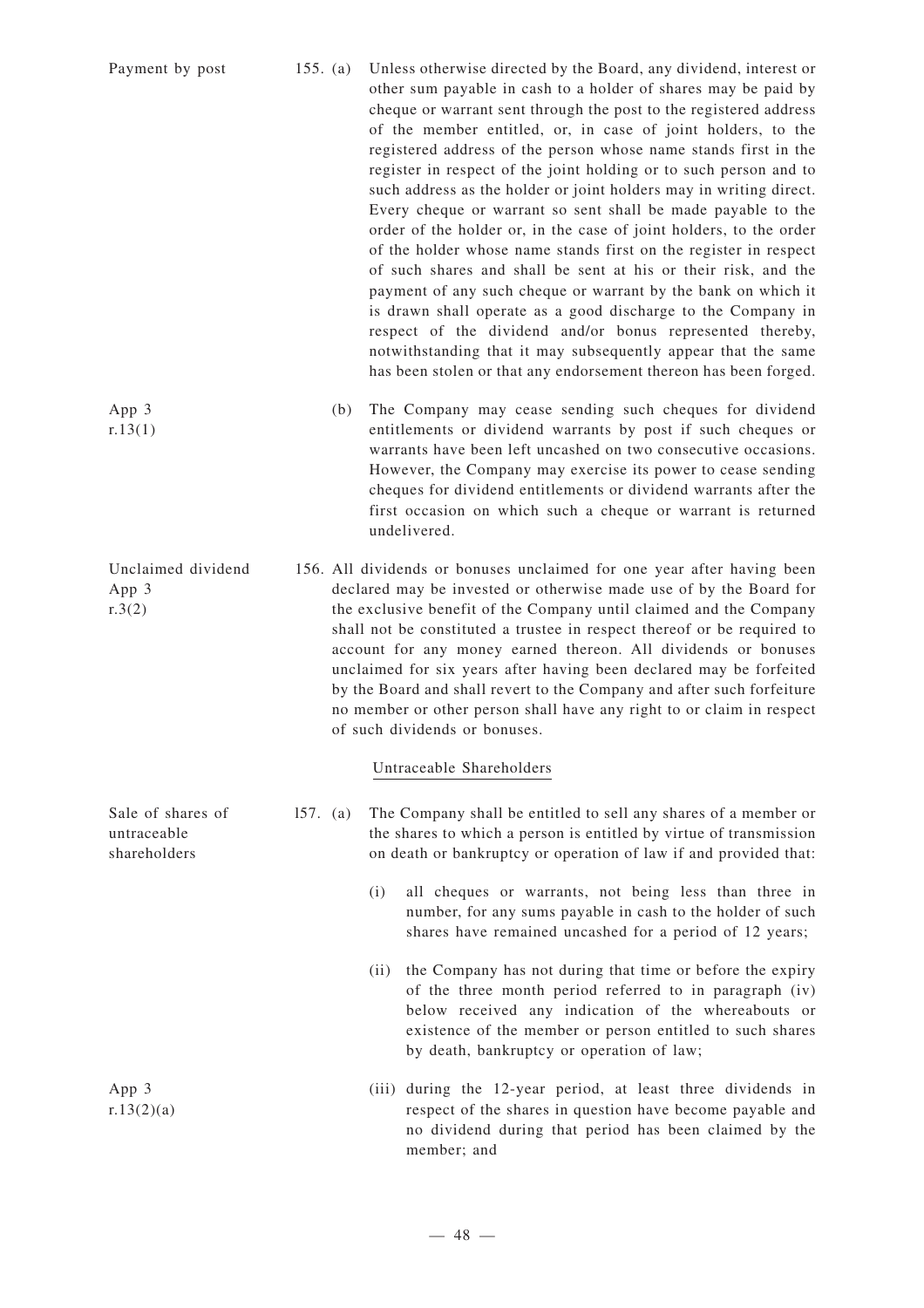(iv) upon expiry of the 12-year period, the Company has caused an advertisement to be published in the newspapers, giving notice of its intention to sell such shares, and a period of three months has elapsed since such advertisement and the Exchange has been notified of such intention.

The net proceeds of any such sale shall belong to the Company and upon receipt by the Company of such net proceeds it shall become indebted to the former member for an amount equal to such net proceeds.

(b) To give effect to any sale contemplated by paragraph (a) the Company may appoint any person to execute as transferor an instrument of transfer of the said shares and such other documents as are necessary to effect the transfer, and such documents shall be as effective as if it had been executed by the registered holder of or person entitled by transmission to such shares and the title of the transferee shall not be affected by any irregularity or invalidity in the proceedings relating thereto. The net proceeds of sale shall belong to the Company which shall be obliged to account to the former member or other person previously entitled as aforesaid for an amount equal to such proceeds and shall enter the name of such former member or other person in the books of the Company as a creditor for such amount. No trust shall be created in respect of the debt, no interest shall be payable in respect of the same and the Company shall not be required to account for any money earned on the net proceeds, which may be employed in the business of the Company or invested in such investments (other than shares or other securities in or of the Company or its holding company if any) or as the Board may from time to time think fit.

## Document Destruction

158. The Company shall be entitled to destroy all instruments of transfer, probate, letters of administration, stop notices, powers of attorney, certificates of marriage or death and other documents relating to or affecting title to securities in or of the Company ("Registrable Documents") which have been registered at any time after the expiration of six years from the date of registration thereof and all dividend mandates and notifications of change of address at any time after the expiration of two years from the date of recording thereof and all share certificates which have been cancelled at any time after the expiration of one year from the date of the cancellation thereof and it shall conclusively be presumed in favour of the Company that every entry in the register if purporting to have been made on the basis of an instrument of transfer or Registrable Document so destroyed was duly and properly made and every instrument of transfer or Registrable Document so destroyed was a valid and effective instrument or document duly and properly registered and every share certificate so destroyed was a valid and effective certificate duly and properly cancelled and every other document

Destruction of registered documents, etc.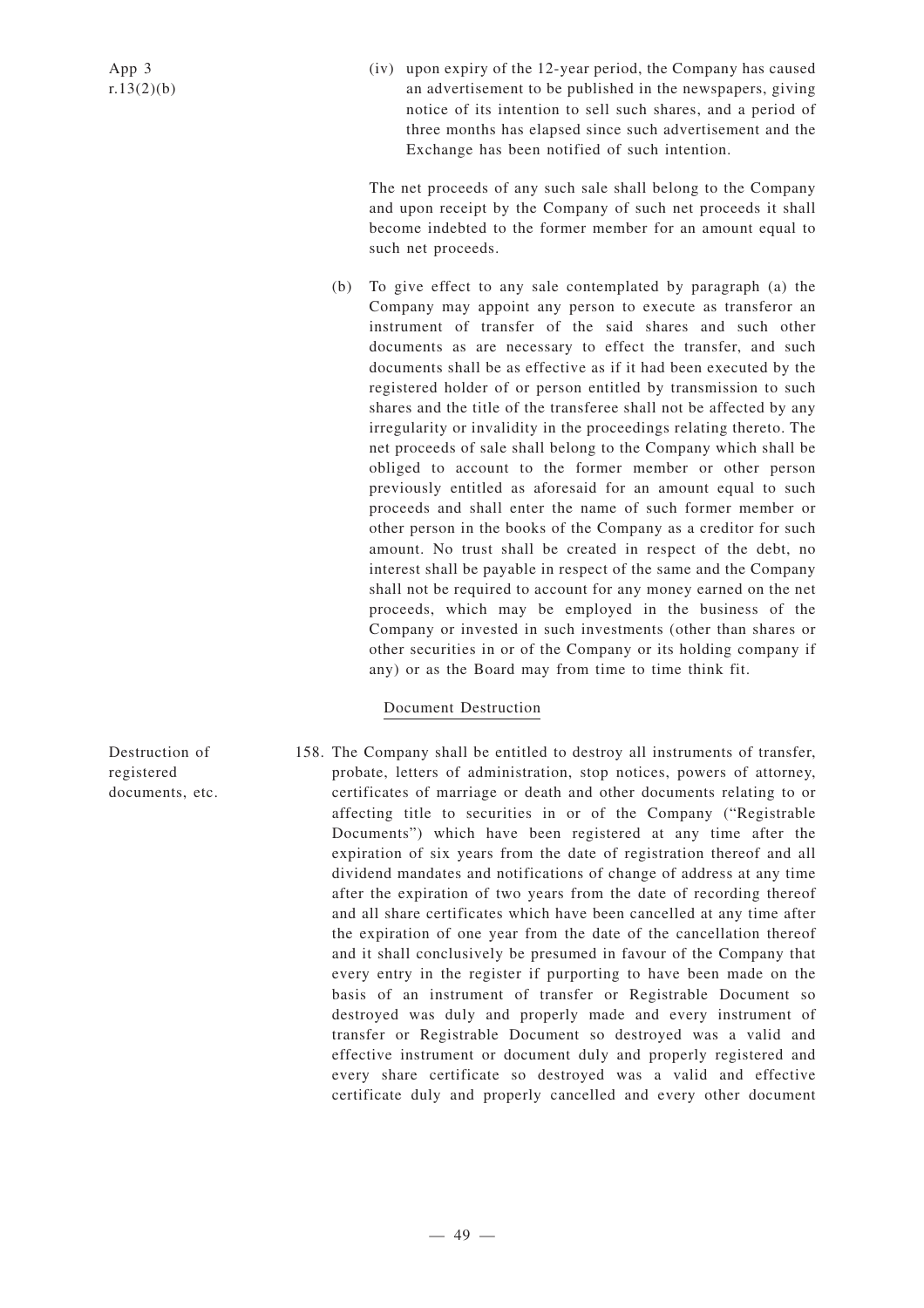hereinbefore mentioned so destroyed was a valid and effective document in accordance with the recorded particulars thereof in the books or records of the Company, provided always that: (a) the provisions aforesaid shall apply only to the destruction of a document in good faith and without express notice of the Company of any claim (regardless of the parties thereto) to which the document might be relevant; (b) nothing herein contained shall be construed as imposing upon the Company any liability in respect of the destruction of any such document earlier than as aforesaid or in any other circumstances which would not attach to the Company in the absence of this Artic1e; and (c) references herein to the destruction of any document include references to the disposal thereof in any manner. Annual Returns and Filings Annual returns and filings 159. The Board shall make the requisite annual returns and any other requisite filings in accordance with the Law. Accounts Accounts to be kept App 13 Part B  $r.4(1)$ 160. The Board shall cause to be kept such books of account as are necessary to give a true and fair view of the state of the Company's affairs and to show and explain its transactions and otherwise in accordance with the Law. Where accounts are to be kept 161. The books of account shall be kept at the Company's principal place of business in Hong Kong or, subject to the provisions of the Law, at such other place or places as the Board thinks fit and shall always be open to the inspection of the Directors. Inspection by members 162. The Board shall from time to time determine whether, to what extent, at what times and places and under what conditions or regulations, the accounts and books of the Company, or any of them, shall be open to the inspection of the members (other than officers of the Company) and no member shall have any right of inspecting any accounts or books or documents of the Company except as conferred by the Law or any other relevant law or regulation or as authorised by the Board or by the Company in general meeting. Annual profit and loss account and balance sheet App 13 Part B  $r.4(2)$ 163. (a) The Board shall, commencing with the first annual general meeting cause to be prepared and to be laid before the members of the Company at every annual general meeting a profit and loss account for the period, in the case of the first account, since the incorporation of the Company and, in any other case, since the preceding account, together with a balance sheet as at the date to which the profit and loss account is made up and a Directors' report with respect to the profit or loss of the Company for the period covered by the profit and loss account and the state of the Company's affairs as at the end of such period, an Auditors'

report on such accounts prepared pursuant to Article 164 and such other reports and accounts as may be required by law.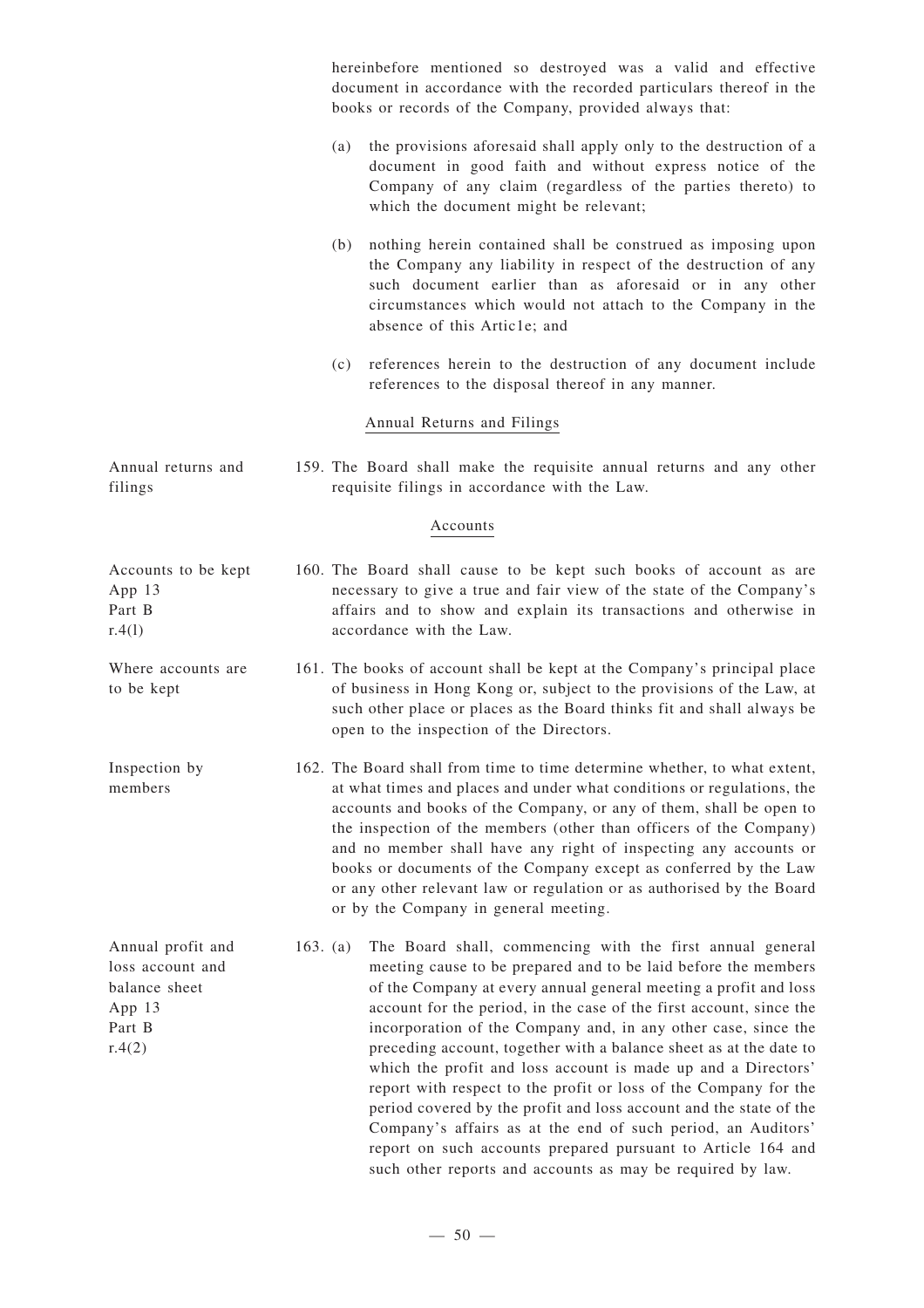Annual report of Directors and balance sheet to be sent to members etc. App 13 Part B  $r.3(3)$ App 3 r.5

Auditors App 13 Part B  $r.4(2)$ 

Auditors

(b) Printed copies of those documents to be laid before the members of the Company at an annual general meeting shall not less than 21 days before the date of the meeting be sent to every member of the Company and every holder of debentures of the Company, provided that the Company shall not be required to send printed copies of those documents to any person of whose address the Company is not aware or to more than one of the jointholders of any shares or debentures.

## Audit

- 164. The Auditors shall audit the profit and loss account and balance sheet of the Company in each year and shall prepare a report thereon to be annexed thereto. Such report shall be laid before the Company at its annual general meeting in each year and shall be open to inspection by any member. The Auditors shall at the next annual general meeting following their appointment and at any other time during the term of office, upon request of the Board or any general meeting of the members, make a report on the accounts of Company in general meeting during their tenure of office.
- Appointment and remuneration of 165. The Company shall at any annual general meeting appoint an auditor or auditors of the Company who shall hold office until the next annual general meeting. The remuneration of the Auditors shall be fixed by the Company at the annual general meeting at which they are appointed provided that in respect of any particular year the Company in general meeting may delegate the fixing of such remuneration to the Board. No person may be appointed as the, or an, Auditor, unless he is independent of the Company. The Board may before the first annual general meeting appoint an auditor or auditors of the Company who shall hold office until the first annual general meeting unless previously removed by an ordinary resolution of the members in general meeting in which case the members at that meeting may appoint Auditors. The Board may fill any casual vacancy in the office of Auditor but while any such vacancy continues the surviving or continuing Auditor or Auditors, if any, may act. The remuneration of any Auditor appointed by the Board under this Article may be fixed by the Board.
- When accounts to be deemed settled 166. Every statement of accounts audited by the Auditors and presented by the Board at an annual general meeting shall after approval at such meeting be conclusive except as regards any error discovered therein within three months of the approval thereof. Whenever any such error is discovered within that period, it shall forthwith be corrected, and the statement of account amended in respect of the error shall be conclusive.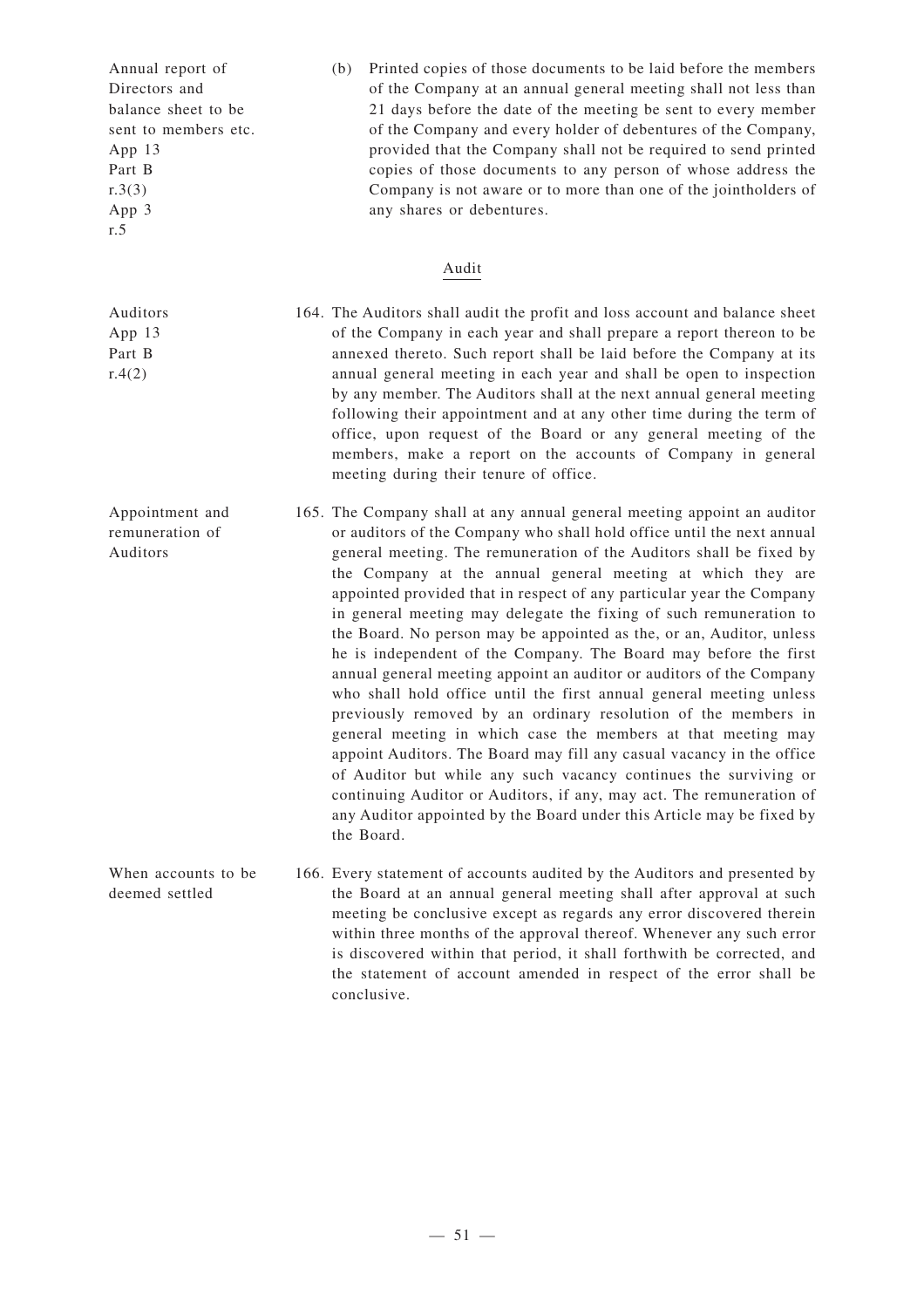#### Notices

Service of notices App 3  $r.7(1)$ 

App 3  $r.7(2)$ 

App 3  $r.7(3)$ 

- 167. (a) Any notice or document (including a share certificate) may be served by the Company and any notices may be served by the Board on any member either personally or by sending it through the post in a prepaid letter addressed to such member at his registered address as appearing in the register or (in the case of notice) by advertisement published in the newspapers. In the case of joint holders of a share, all notices shall be given to that holder for the time being one of the joint holders whose name stands first in the register and notice so given shall be sufficient notice to all the joint holders.
	- (b) Notice of every general meeting shall be given in any manner hereinbefore authorised to:
		- (i) every person shown as a member in the register of members as of the record date for such meeting except that in the case of joint holders the notice shall be sufficient if given to the joint holder first named in the register of members;
		- (ii) every person upon whom the ownership of a share devolves by reason of his being a legal personal representative or a trustee in bankruptcy of a member of record where the member of record but for his death or bankruptcy would be entitled to receive notice of the meeting;
		- (iii) the Auditors;
		- (iv) each Director and alternate Director;
		- (v) the Exchange; and
		- (vi) such other person to whom such notice is required to be given in accordance with the Listing Rules.

No other person shall be entitled to receive notices of general meetings.

Members out of Hong Kong 168 A member shall be entitled to have notice served on him at any address within Hong Kong. Any member whose registered address is outside Hong Kong may notify the Company in writing of an address in Hong Kong which for the purpose of service of notice shall be deemed to be his registered address. A member who has no registered address in Hong Kong shall be deemed to have received any notice which shall have been displayed at the transfer office and shall have remained there for the space of 24 hours and such notice shall be deemed to have been received by such member on the day following that on which it shall have been first so displayed, provided that, without prejudice to the other provisions of these Articles, nothing in this Article 168 shall be construed as prohibiting the Company from sending, or entitling the Company not to send, notices or other documents of the Company to any member whose registered address is outside Hong Kong.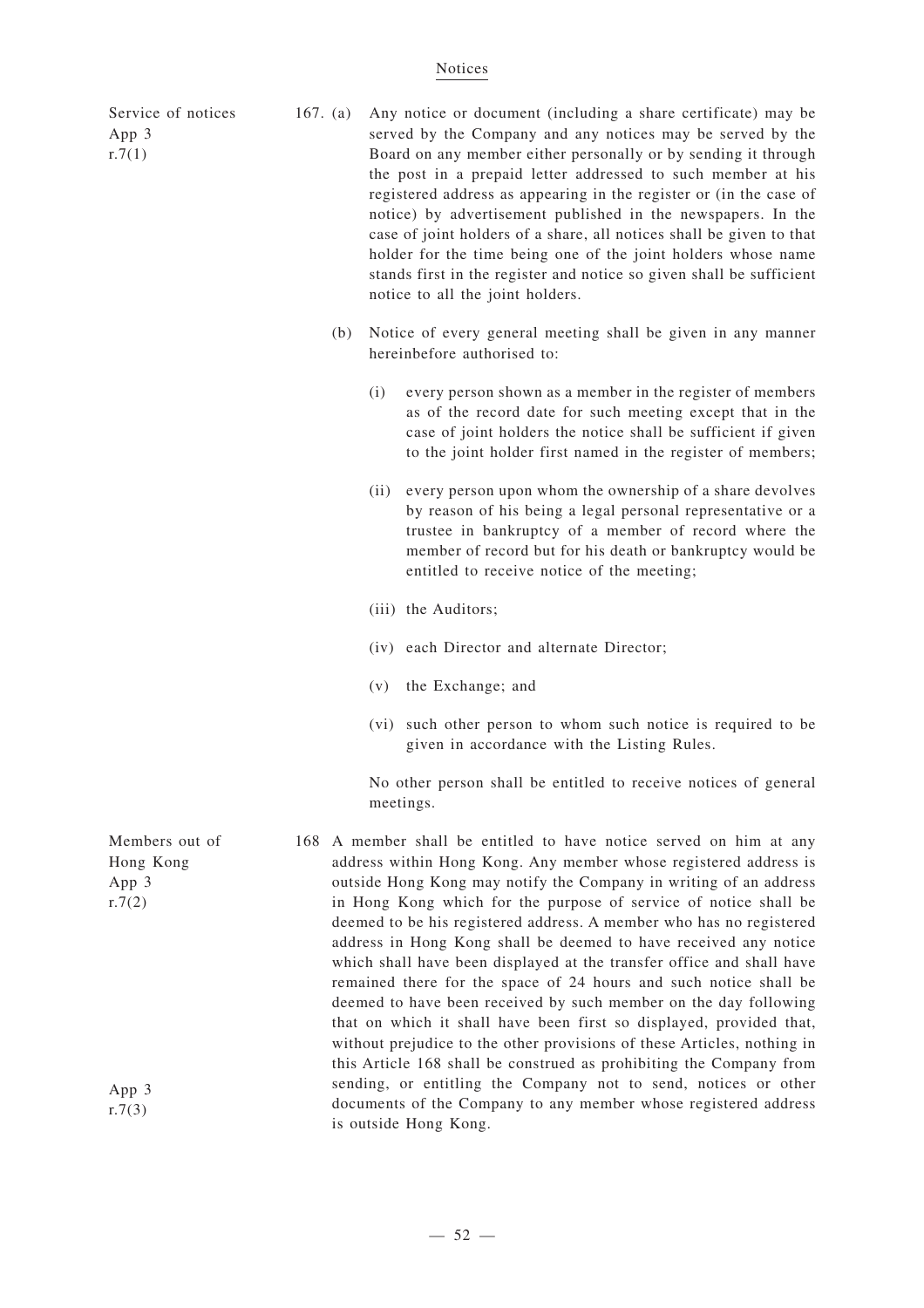When notice by post deemed to be served 169. Any notice or document sent by post shall be deemed to have been served on the day following that on which it is put into a post office situated within Hong Kong and in proving such service it shall be sufficient to prove that the envelope or wrapper containing the notice or document was properly prepaid, addressed and put into such post office and a certificate in writing signed by the Secretary or other person appointed by the Board that the envelope or wrapper containing the notice or document was so addressed and put into such post office shall be conclusive evidence thereof. Any notice or other document delivered or left at a registered address otherwise than by post shall be deemed to have been served or delivered on the day it was so delivered or left. Any notice served by advertisement shall be deemed to have been served on the day of issue of the official publication and/or newspaper(s) in which the advertisement is published (or on the last day of issue if the publication and/or newspaper(s) are published on different dates).

death, mental disorder or bankruptcy of a

member

- Service of notice to persons entitled on 170. A notice may be given by the Company to the person or persons entitled to a share in consequence of the death, mental disorder or bankruptcy of a member by sending it through the post in a prepaid letter addressed to him or them by name, or by the title of representative of the deceased, or trustee of the bankrupt, or by any like description, at the address, if any, within Hong Kong supplied for the purpose by the person claiming to be so entitled, or (until such an address has been so supplied) by giving the notice in any manner in which the same might have been given if the death, mental disorder or bankruptcy had not occurred.
- Transferee bound by prior notices 171. Any person who by operation of law, transfer or other means whatsoever shall become entitled to any share shall be bound by every notice in respect of such share which prior to his name and address being entered on the register shall have been duly given to the person from whom he derives his title to such share.
- Notice valid though member deceased 172. Any notice or document delivered or sent by post or left at the registered address of any member in pursuance of these Articles, shall notwithstanding that such member be then deceased and whether or not the Company has notice of his death be deemed to have been duly served in respect of any registered shares whether held solely or jointly with other persons by such member until some other person be registered in his stead as the holder or joint holder thereof, and such service shall for all purposes of these Articles be deemed a sufficient service of such notice or document on his personal representatives and all persons (if any) jointly interested with him in any such shares.
- How notice to be signed 173. The signature to any notice to be given by the Company may be written or printed by means of facsimile.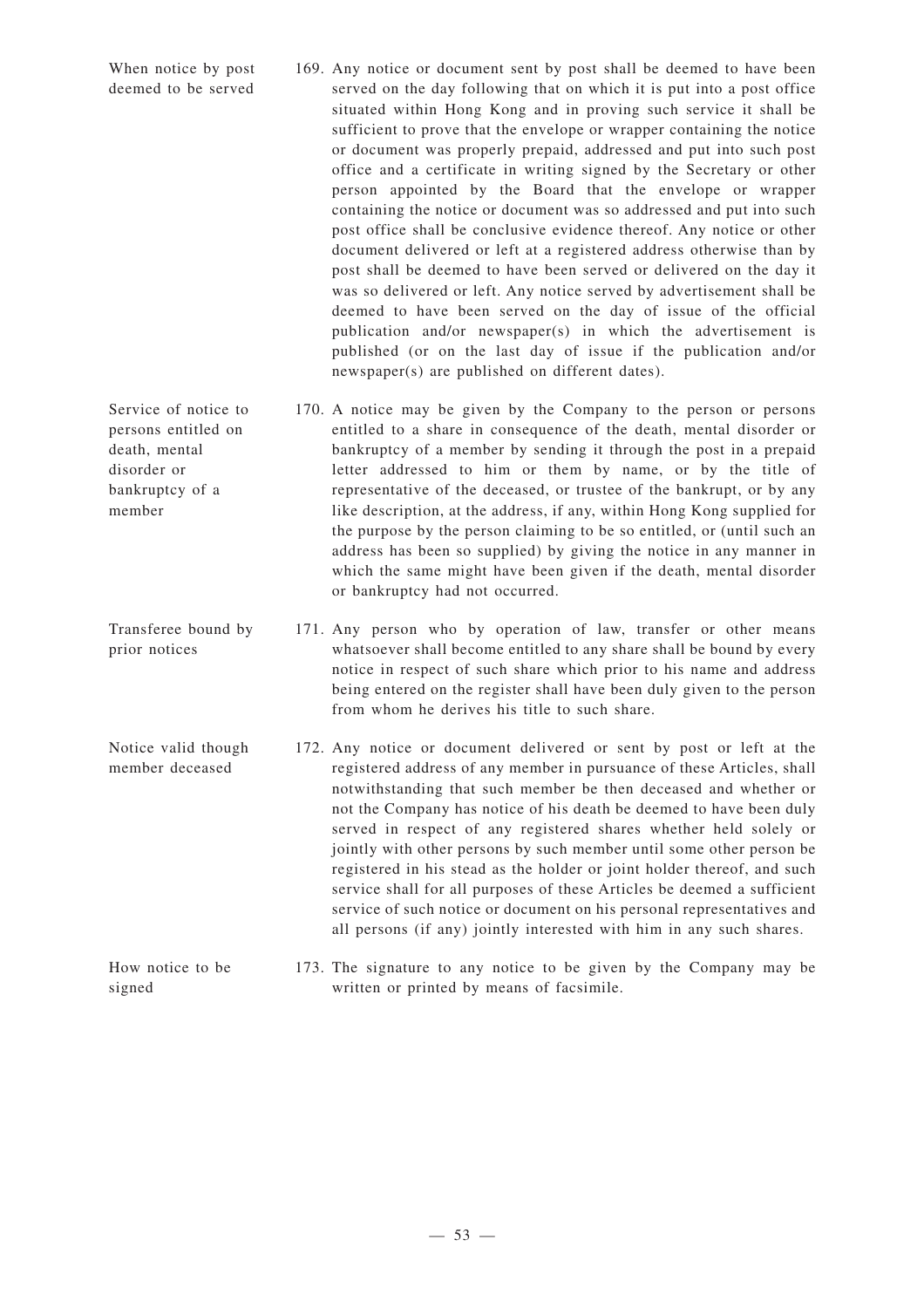#### Information

- Member not entitled to information 174. No member shall be entitled to require discovery of or any information in respect of any detail of the Company's trading or any matter which is or may be in the nature of a trade secret or secret process which may relate to the conduct of the business of the Company and which in the opinion of the Board would not be in the interests of the members or the Company to communicate to the public.
- Directors entitled to disclose information 175. The Board shall be entitled to release or disclose any information in its possession, custody or control regarding the Company or its affairs to any of its members including, without limitation, information contained in the register of members and transfer books of the Company.

#### Winding Up

Power to distribute assets *in specie* following liquidation 176. If the Company shall be wound up (whether the liquidation is voluntary, under supervision or by the court) the liquidator may, with the authority of a special resolution of the Company and any other sanction required by the Law divide among the members *in specie* or kind the whole or any part of the assets of the Company (whether the assets shall consist of property of one kind or shall consist of properties of different kinds) and may for such purpose set such value as he deems fair upon any property to be divided and may determine how such division shall be carried out as between the members or different classes of members. The liquidator may, with the like authority or sanction vest the whole or any part of such assets in trustees upon such trusts for the benefit of the members as the liquidator, with the like authority or sanction and subject to the Law, shall think fit, and the liquidation of the Company may be closed and the Company dissolved, but so that no member shall be compelled to accept any assets, shares or other securities in respect of which there is a liability.

Distribution of

assets in liquidation 177. If the Company shall be wound up, and the assets available for distribution amongst the members as such shall be insufficient to repay the whole of the paid-up capital, such assets shall be distributed so that, as nearly as may be, the losses shall be borne by the members in proportion to the capital paid up, or which ought to have been paid up, at the commencement of the winding up on the shares held by them respectively. And if in a winding up the assets available for distribution amongst the members shall be more than sufficient to repay the whole of the capital paid up at the commencement of the winding up, the excess shall be distributed amongst the members in proportion to the capital paid up at the commencement of the winding up on the shares held by them respectively. This Article is to be without prejudice to the rights of the holders of shares issued upon special terms and conditions.